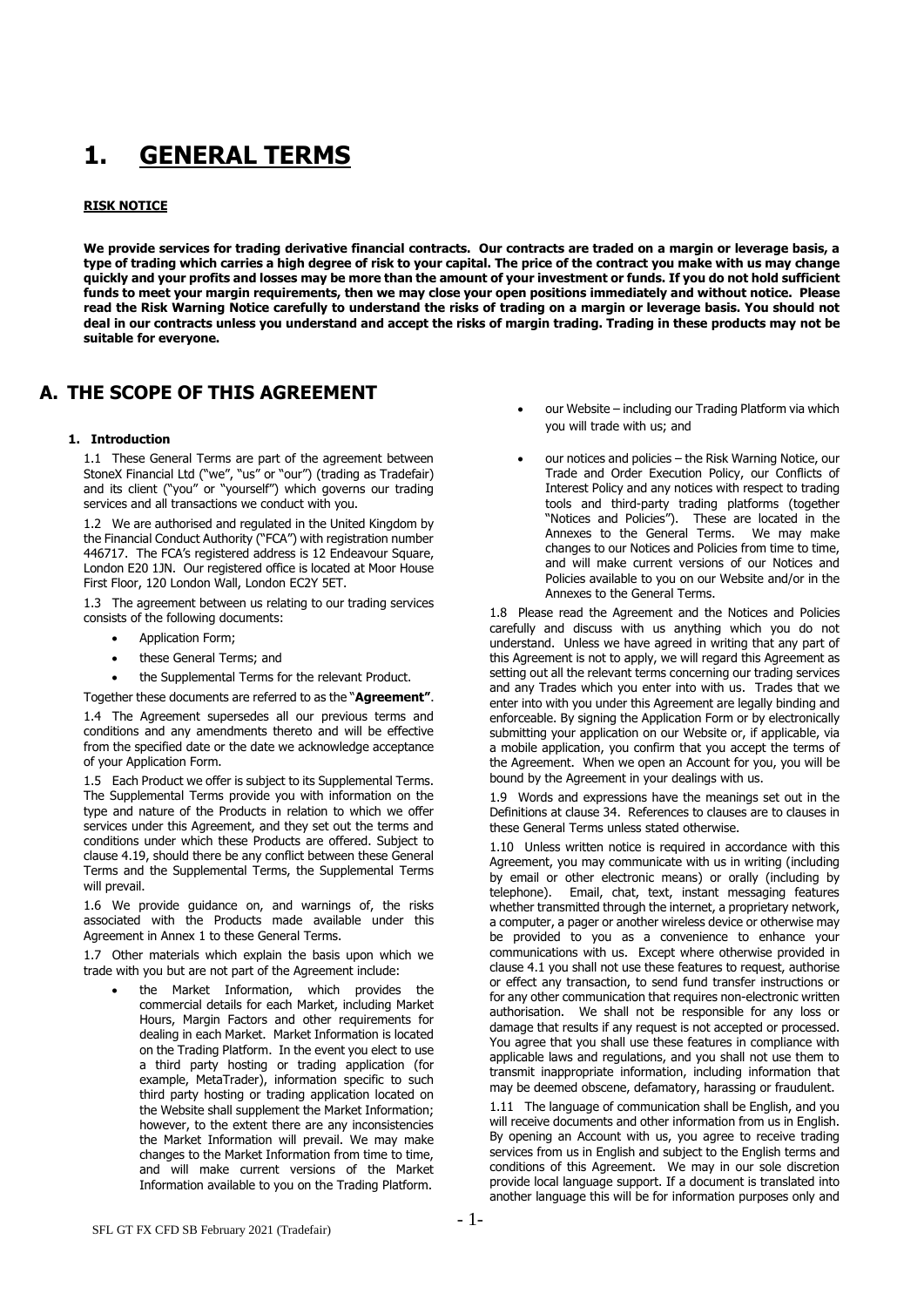the English version will prevail.

# **2. General Information**

2.1 Our trading service is an electronic service and you specifically consent to us communicating with you by email, by SMS, by letter or telephone and/or by any other electronic means or methods agreed in writing. We will not send a paper form of any communication sent to you unless you request us to do so. We reserve the right to charge for communications and/or documents sent to you in a paper form.

2.2 You confirm that you have regular access to the internet and consent to us providing you with information about us and our services (including the Market Information), our costs and charges, information about our Products, our Notices and Policies and any other information that we are required to provide to you pursuant to FCA Rules by email or by posting such information on our Website or the Trading Platform. This is without prejudice to any rights you may have to request copies of the information or, by notifying us in writing, to receive such information in hard copy, rather than by email or other electronic means. We reserve the right to charge for information and/or documents sent to you in a paper form.

2.3 Unless we notify you otherwise, we will classify you as a Retail Client for the purpose of FCA Rules. You have a right to request a different categorisation but if we agree to this request you will lose the protection of certain FCA Rules. In certain circumstances we may wish to re-categorise you, but if we do so we will explain clearly why we are doing this and the effect this will have on your protections and compensation rights.

2.4 We will deal with you as principal and not as agent on your behalf. This means that any Trades are agreed directly between you and us and we will be the counterparty to all of your Trades.

2.5 Unless we agree otherwise in writing, you will also deal with us as principal and not as an agent or representative of another person. You will not permit any person to deal on your behalf unless we agree that such person (the "Agent") can act on your behalf. We will be entitled to rely on any instructions given to us by the Agent in relation to your Account. We may require confirmation that the Agent has authority to act on your behalf at any time we reasonably consider appropriate.

2.6 In order to ensure that we can deal with you and discharge our obligations under applicable laws and regulations, you will provide us, as appropriate, with your legal entity identifier ("LEI") (provided you are eligible for one) or such other information relating to, for example, your nationality as we will require to determine your national client identifier.

2.7 **We shall not give advice to you on the merits of any Trade and shall deal with you on an execution-only basis. None of our staff are authorised by us or permitted under FCA Rules to give you investment advice. Accordingly, you should not regard any proposed trades, suggested trading strategies or other written or oral communications from us as investment recommendations or advice or as expressing our view as to whether a particular trade is suitable for you or meets your financial objectives. You must rely on your own judgement for any investment decision you make in relation to your Account. If you require investment or tax advice, please contact an independent investment or tax adviser.**

2.8 You will not have any rights of ownership, delivery or otherwise in any Underlying Instrument as a result of a Trade with us. We will not transfer any Underlying Instrument or any rights (such as voting rights or delivery obligations) in it to you.

# **B. DEALING WITH US**

# **3. Your Account**

3.1 After we have accepted your Application Form we will open your Account. We may open different Accounts for you, including one or more General Accounts (which includes Limited Risk Accounts and different Accounts for different Product types) and ISCA Accounts. Depending on your knowledge, experience and types of Trades, certain Account types and features may or may not be available to you. When we open an Account for you we will inform you of the type of Account opened. We reserve the right to refuse to open an Account for any reason. Furthermore, we may change the features and criteria of our Accounts at any time by notifying you of the change whether on our Website, Trading Platform, via email or otherwise. Except as otherwise set forth herein (including to the extent provided for in clause [3.9](#page-2-0) and the definition of "Portfolio Data Delivery Date" in clause [34\)](#page-17-0) these General Terms will apply separately to each Account which we open for you. This means that a separate Cash balance, Net Equity, Trading Resource, Total Margin and Margin Close-out Level will apply for each Account, and following an Event of Default, CIL Trigger Event or Clearing House Default, the Trades and Open Positions in respect of each Account will be dealt with separately from the Trades and Open Positions in respect of each other Account. An Open Position which is booked in one Account cannot be transferred to another Account except by closing that Open Position and entering into a new Trade to create an Open Position in the other Account. **Notwithstanding the foregoing and subject to applicable laws, if you have more than one Account, we shall be entitled in our discretion (but shall not be obliged) without notice to set off any available Cash balance, Net Equity, Trading Resource or other funds in one of your Accounts against any of your liability to us (including discharging Margin requirements or liabilities in one or more of your other Accounts) even if the exercise of such set off may result in the closure of open positions in any Account from which funds are transferred.**

3.2 Limited Risk Accounts, if and when offered, can only be operated if a Guaranteed Stop Loss Order is specified with each opening Trade placed (see clause 8). Additional information with respect to details of Accounts available will be set out on our Website.

<span id="page-1-0"></span>3.3 We are obliged by FCA Rules to obtain information about your relevant investment knowledge and experience so that we can assess whether a service or Product is appropriate for you; and if it is not to give you a suitable warning. If you choose not to provide us with the information we request or if you provide insufficient information we will not be able to determine whether the service or Product is appropriate for you. In these circumstances we shall give you a suitable warning and we may not be able to open an Account for you. Please note that we are not obliged to assess or ensure the suitability of any Trade you place.

<span id="page-1-1"></span>3.4 We are also required to obtain certain information about your other investment activities in order to ascertain your status for the purposes of regulations which apply to trading in overthe-counter derivatives.

<span id="page-1-2"></span>3.5 You undertake that any information you provide to us is correct. You must immediately inform us of any material change to the information provided to us on your Application Form or by any other means, including any change to your contact details, financial status or any of the information referred to in clauses [3.3](#page-1-0) or [3.4.](#page-1-1)

3.6 For each Account that we open for you, we will provide you with a unique Account number and/or username, as applicable, and will require such other Security Information as we consider appropriate:

3.6.1 it is your responsibility to keep your Security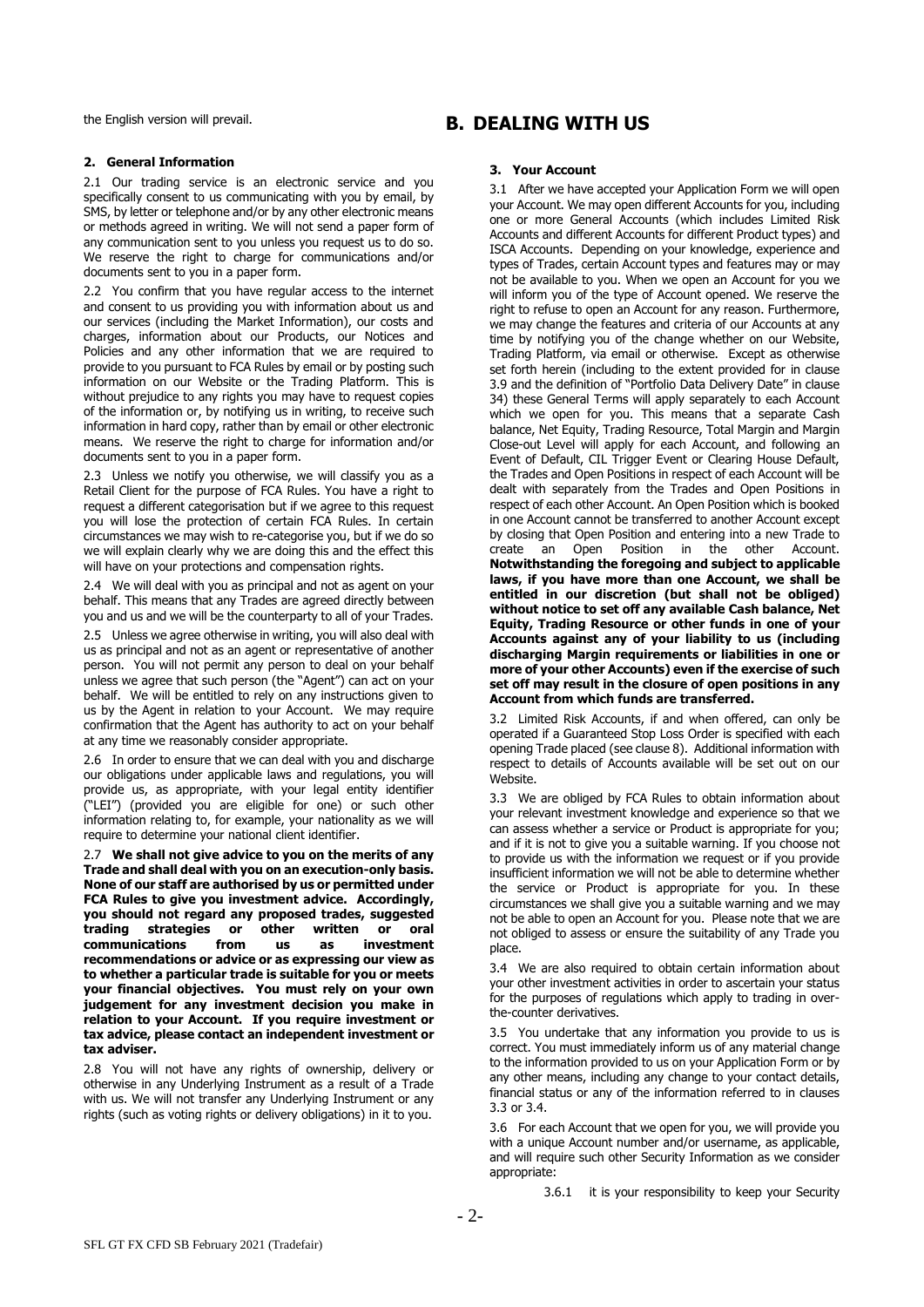Information (including your Account number and/or username, as applicable) confidential;

- 3.6.2 you agree that you will not disclose your Account number and/or username, as applicable, or any other Security Information to any other person;
- 3.6.3 we may agree separate Security Information with your Agent or any joint Account holders; and
- 3.6.4 when you deal with us or give us an instruction, we will require details of your Security Information, including your Account number (or in the event your Agent deals with us, your Agent's Account number) and/or username as applicable.

<span id="page-2-1"></span>3.7 Except where otherwise provided in this clause [3.7,](#page-2-1) you are responsible for paying any Losses, fees or charges arising from Trades entered into or instructions given using your Account number and/or username, as applicable, and Security Information. You will not be responsible for Losses where it can be shown that such Losses result from a person gaining access to our Trading Platform by abuse of our systems (that is by "hacking") except where such access results from your failure to comply with clauses [3.6](#page-1-2) or 26.5. If you fail to comply with these clauses then you will be liable for the resulting loss.

<span id="page-2-3"></span>3.8 If you open an Account jointly in the name of yourself and others, then:

- 3.8.1 we may act on instructions from either you or any other person in whose name the Account is opened (each a "Joint Account Holder"), including instructions to trade. In certain circumstances we may require instructions from all Joint Account Holders;
- 3.8.2 we may give any notice or communication to either you or another Joint Account Holder;
- 3.8.3 all Joint Account Holders shall be jointly and severally liable for Losses, fees or charges arising on a joint Account. Among other things, this means that any monies owed on the relevant Account shall be payable in full by you or any of the other Joint Account Holders; and
- 3.8.4 if you or any other Joint Account Holder dies, we may take instructions from and pay any balance to the survivor(s).

<span id="page-2-0"></span>3.9 To the extent permitted under applicable laws and regulations, we may inform you that your Accounts will be Linked Accounts. Your Linked Accounts may be aggregated for the purpose of calculating your Margin Level, your Total Margin or otherwise as specified in this Agreement. It is not possible for a General Account and an ISCA Account to be Linked Accounts in respect of each other.

3.10 Your Account will be denominated in a Base Currency. Your Base Currency can be found on the Trading Platform. We will only accept funds in your Base Currency. Trades for certain Markets may be conducted in other currencies however the resulting Open Positions may be valued at or converted to the Base Currency in accordance with clause 18 or the relevant Supplemental Terms.

3.11 Credit and debit entries, including any Daily Financing Fees, funding and withdrawals, will be made to your Account. You are responsible for monitoring your Open Positions and any activity in your Account. We are not obliged to monitor or advise you on the effect of any Trade, Order or Open Position. You may access your Account information by logging into the Trading Platform or by calling Client Management.

#### **4. Instructions and Basis of Dealing**

4.1 You may place an Order via the Trading Platform, or in such other manner as we may specify to you in writing from time to time. In such circumstances:

- 4.1.1 when you do so you are offering to enter into a Trade with us at the price we quote (or within your specified Price Tolerance if applicable to your Account) when you complete all obligatory fields and click the relevant icon; and
- 4.1.2 when we receive your Order we will provide you with an electronic acknowledgement of receipt but you and we will be bound by a Trade only when details of the Trade are reported as executed on the Trading Platform. If you do not see details of the executed Trade on the Trading Platform, please call us immediately to confirm the status of the Trade. After we execute the Trade we will send you a contract note as described in clause 12.

4.2 We may accept Orders by telephone. In the event you place an Order by telephone:

- 4.2.1 your oral instruction to Trade will constitute an offer to enter into a Trade at the price we quote. Trades placed by telephone will only be accepted at the current Our Price;
- 4.2.2 you can place an Order by telephone only by talking directly to an authorised person. We will not accept an Order left with other employees, on an answering machine or on a voice mail facility;
- 4.2.3 you and we will be bound by a Trade only when our authorised person confirms that the offer has been accepted. After we execute the Trade we will send you a contract note as described in clause 12.

4.3 You may place an electronic Order on the Trading Platform at any time or you may place a telephone Order with an authorised dealer during our Trading Hours. However, we will execute Trades only during times which are both our Trading Hours and the Market Hours for the relevant Market. Market Hours are as stated in the Market Information and may change from time to time.

<span id="page-2-2"></span>4.4 Prices quoted by us (whether by telephone, the Trading Platform or otherwise) do not constitute a contractual offer to enter into a Trade at the price quotes or at all. We reserve the right to refuse to enter into any Trade. Such situations include but are not limited to one or more of the following:

- 4.4.1 Trades are placed outside of the Market Hours (clause 4.3);
- 4.4.2 Trades are individually or in the aggregate larger than the maximum Quantity or smaller than the minimum Quantity we set for the Market (clause 4.6);
- 4.4.3 Our Price has moved unfavourably in excess of the specified Price Tolerance (if applicable to your Account) (clause 5.6);
- 4.4.4 your Trading Resource is insufficient to fund the proposed Trade (clause 10);
- 4.4.5 entry into the Trade would cause you to exceed the maximum Total Margin, if any, applied to your Account (clause 10);
- 4.4.6 Our Price or the Trade derives from a Manifest Error (clause 14);
- 4.4.7 Events Outside Our Control or Market Disruption Events have occurred (clause 15);
- 4.4.8 any amount you owe us has not been paid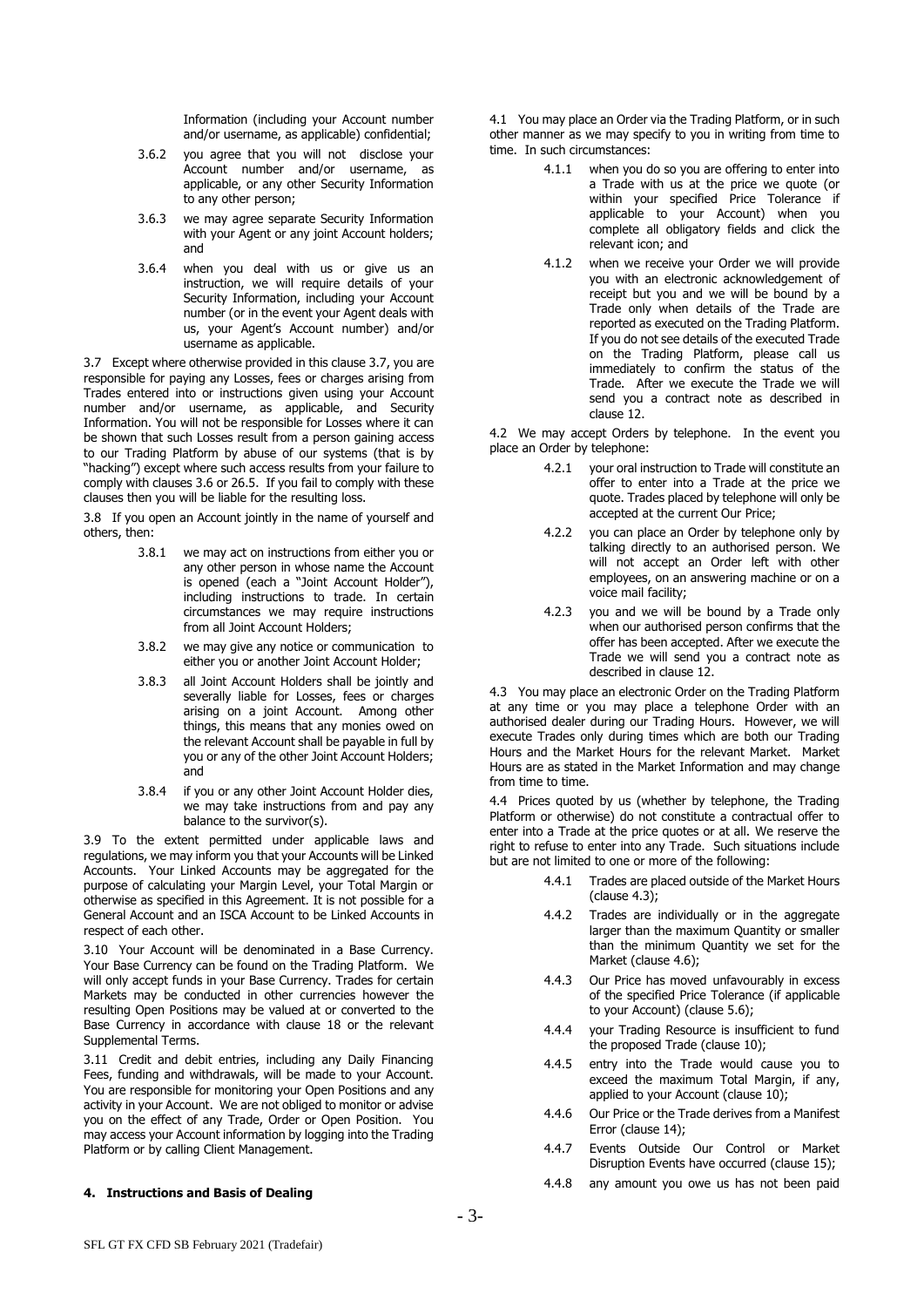(clause 16); or

4.4.9 we believe the Trade would be in breach of this Agreement or any legal or regulatory requirement applicable to you or us.

4.5 If we accept a Trade before becoming aware of any of the events described in clauses 4.4.1 to 4.4.9, we may in our sole discretion treat the Trade as void or close the Open Position at Our Price prevailing at the time we close the Open Position. If we choose to maintain the Open Position, you will be liable for the full value of the Trade when it is closed.

4.6 We may set minimum and maximum Quantities for opening and/or closing Trades in each Market and different minimum and maximum Quantities for Trades placed on the Trading Platform or by telephone. Minimum and maximum Quantities (if any) are stated in the Market Information. Trades to close an Open Position are subject to the minimum and maximum Quantity valid at the time that the closing Trade is executed. We may be unable to execute Trades at Our Price which are larger than our maximum Quantity or smaller than our minimum Quantity. Where you wish to execute a Trade whose size exceeds our maximum Quantity, you may request a quote. Where a Trade is executed through several transactions at varying prices you will be charged separate fees and commission for each individual transaction. If multiple Trade instructions are placed or triggered, which in aggregate exceed our maximum Quantity for the relevant Market, we may in our sole discretion take any of the following action: (a) refuse to enter into all or some of the Trades; (b) partially fill your Trades and/or (c) increase the margin rate charged on the positions you hold in the relevant Market. We may vary the minimum and maximum Quantity from time to time and new minimum and maximum Quantities will be effective at the time of publication.

4.7 Subject to our right to refuse to enter into any Trade pursuant to clause [4.4,](#page-2-2) we will use our reasonable endeavours to execute a Trade within a reasonable time after we receive it or after the conditions for an Order are fulfilled.

4.8 Where your Open Position is larger than our maximum Quantity and you have not closed it before its expiry date, we may roll over the Open Position rather than settle it.

<span id="page-3-3"></span>4.9 For a Clearing Eligible Trade, you must make a Cleared Account Election by notifying Client Management before placing an Order. If you fail to do so, you may not be able to place new Orders or enter into new Trades on your Account, we reserve the right to book your Open Positions in a General Account and you will be deemed to have made an OSCA Only Cleared Account Election unless you instruct us otherwise. You may, at any time, change your Cleared Account Election by making a new Cleared Account Election. If you make more than one Cleared Account Election, then the most recent Cleared Account Election shall prevail.

<span id="page-3-5"></span>4.10 If you make an ISCA Only Cleared Account Election at any time, you must immediately close any Open Position you have which is booked in any General Account in accordance with clause [6.](#page-4-0) If you fail to do so, we may close any such Open Positions pursuant to clause [16.7.](#page-9-0)

<span id="page-3-6"></span>4.11 If you make an OSCA Only Cleared Account Election at any time, you must immediately close any Open Position you have which is booked in any ISCA Account in accordance with clause [6.](#page-4-0) If you fail to do so, we may close any such Open Positions pursuant to clause [16.7.](#page-9-0)

4.12 If you make an ISCA Only Cleared Account Election or an OSCA/ISCA Cleared Account Election, a Clearing House may require you to provide it with certain information or enter into additional agreements with that Clearing House in connection with your ISCA Account. Any such requirements will be set out on our Website or otherwise notified to you in writing on or around the time you make such election. You are responsible for providing such information or entering into such agreements with the Clearing House.

4.13 If you make an OSCA/ISCA Cleared Account Election, you are responsible for determining whether individual Clearing Eligible Trades are cleared through the relevant Clearing House's individual client segregation model or omnibus client segregation model by booking the Trade in the applicable ISCA Account (where the Trade is to be cleared through the relevant Clearing House's individual client segregation model) or in the applicable General Account (where the Trade is to be cleared through the relevant Clearing House's omnibus client segregation model).

<span id="page-3-4"></span>4.14 We may, in our sole discretion, determine whether or not a Market is or will be a Centrally Cleared Market. If a Market becomes a Centrally Cleared Market, any existing Trades creating any Open Position which you have in that Market will automatically be cleared through the Clearing House's omnibus client segregation model. Accordingly, if you have previously made an ISCA Only Cleared Account Election or have not made any Cleared Account Election, you must either close any Open Position which you have in that Market or make an OSCA/ISCA Cleared Account Election or OSCA Only Cleared Account Election.

4.15 Trades placed on a Centrally Cleared Market will be Centrally Cleared through the Clearing House Service in respect of that Centrally Cleared Market and will be subject to the relevant Rule Set. For such Centrally Cleared Markets, the Trades will be passed to the clearing house in order for that Trade to be Accepted for Clearing. We will remain as your counterparty to each Centrally Cleared Trade and the relevant Clearing House will not be your counterparty.

<span id="page-3-1"></span>4.16 In respect of Centrally Cleared Trades, our performance and payment obligations to you under or in respect of such Centrally Cleared Trades are limited by and contingent on the actual performance or payment by the relevant Clearing House to us in relation to the related CCP Transactions or any related collateral arrangements and we will only be obliged to perform our obligations to you under or in respect of Centrally Cleared Trades to the extent that the Clearing House actually performs its obligations to us in relation to the related CCP Transactions or any related collateral arrangements, provided that, amounts that would have been paid by the Clearing House to us but for the application of (i) netting or set-off in accordance with the relevant Rule Set and/or any applicable law or (ii) any provision of the relevant Rule Set and/or any applicable law that allows the Clearing House to make payments directly to you or Transfer related CCP Transactions upon the occurrence of a CIL Trigger Event will, for the purposes of this provision and without prejudice to claus[e 17.9,](#page-10-0) be considered to have been paid.

<span id="page-3-2"></span>4.17 Without limiting clause [4.16,](#page-3-1) but without double-counting the effect of any limitation imposed by that clause, if, in respect of any Centrally Cleared Trade, the relevant Clearing House fails to make any CCP Settlement Payment to us or to return any collateral or margin posted or transferred by us to the relevant Clearing House in respect of the related CCP Transaction, an amount equal to such amount shall be due from you to us and, for the avoidance of doubt, clause 27.12 shall apply to such amount. If, following the payment of any such amount by you to us we subsequently receive or recover the relevant amount from the relevant Clearing House, we shall reimburse you for that amount, together with any interest thereon which we received or recovered from the Clearing House.

4.18 We will give you notice in writing of any deduction, withholding or other reduction from any payment or performance effected under clause [4.16](#page-3-1) or any amount payable by you or reimbursable by us pursuant to clause [4.17,](#page-3-2) in each case as soon as reasonably practicable following the relevant event.

<span id="page-3-0"></span>4.19 To the extent of any inconsistency between the terms of this Agreement in respect of a Centrally Cleared Trade and any Mandatory CCP Provision, such Mandatory CCP Provision will prevail in respect of such Centrally Cleared Transaction. You agree to be bound by and to comply with the Mandatory CCP Provisions of each relevant Clearing House Service.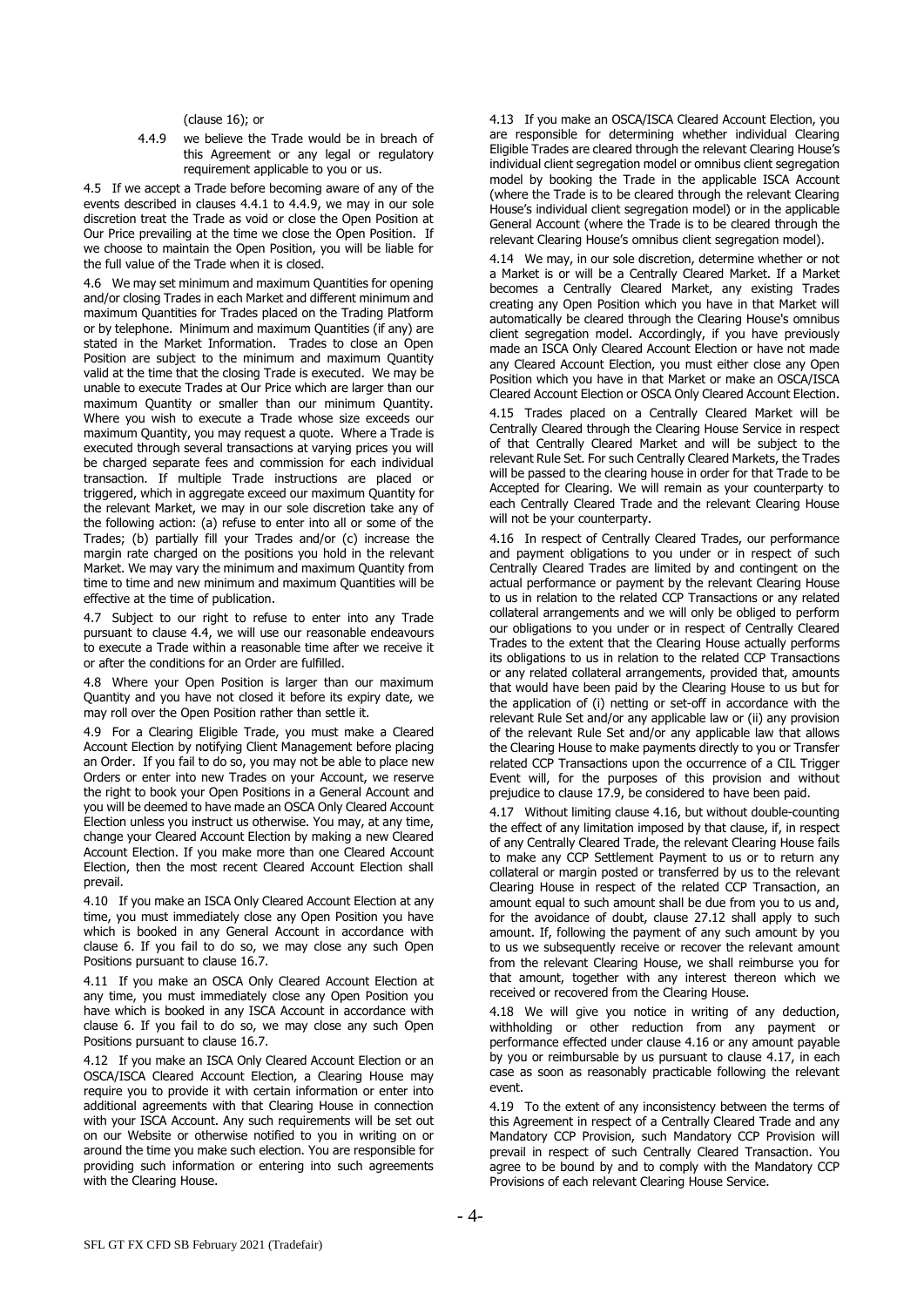4.20 Please visit our Website for further information on Central Clearing and your account options. If you have questions or would like to discuss these options, please call Client Management.

# **5. Our Price**

5.1 During Market Hours, we will quote two prices for the Market: a higher price ("Our Offer Price") and a lower price ("Our Bid Price"); together these prices are known as "Our Price" for a Market. Our Price is determined by reference to the price of the Underlying Instrument which is quoted on external securities exchanges or dealing facilities that we select at our discretion in line with our regulatory obligations. For Trades executed when the relevant exchange or dealing facility is closed or where there is no exchange or dealing facility, Our Price will reflect what we consider the market price of the Underlying Instrument is at that time. Subject to our regulatory obligation to provide best execution, Our Prices and how we calculate Our Prices are determined in our absolute discretion and any changes are effective immediately. If during Market Hours Our Price for any Market is not available on the Trading Platform, please call Client Management to obtain a quote.

5.2 We will accept a Trade only on the basis of a current Our Price. You may not be able to enter into Trades at Our Price where Our Price is described as "indication only" or "indicative" or "invalid" (or words or messages to the same effect).

5.3 We provide quotes for Our Prices on a best efforts basis. If a Market Disruption Event or an Event Outside of Our Control occurs we may not be able to provide a quote for Our Price or execute Trades during Market Hours.

5.4 The difference between Our Bid Price and Our Offer Price is "Our Spread". For certain Products, Our Spread may contain an element of charge or commission for us. For some Markets Our Spreads change frequently and there is no limit to how large any such changes may be. You acknowledge that when you close a Trade, Our Spread may be larger or smaller than Our Spread when the Trade was opened, even for markets where Our Spread is fixed.

5.5 Unless otherwise stated in the relevant Supplemental Terms, we will provide you with best execution as defined by the FCA Rules. Please read our Trade and Order Execution Policy which sets out the basis upon which we seek to provide best execution.

5.6 If your Account has Price Tolerance, Markets where Price Tolerance applies will be set out in the Market Information. Price Tolerance will only apply to instructions to Trade for immediate execution. Where applicable, you may change the Price Tolerance via the Trading Platform before you place a Trade. If, before we have executed your Trade, Our Price moves unfavourably away from our quoted price but remains within the specified Price Tolerance, your Trade will be executed at the current Our Price. If, before we have executed your Trade, Our Price moves in your favour (irrespective of the specified Price Tolerance), we will execute the Trade at the current Our Price.

## <span id="page-4-0"></span>**6. Closing Trades**

6.1 If you have an Account with hedging enabled, you can close an open Trade by selecting that specific trade and closing it. If you open an opposing Trade in the same market for the same quantity, both the original Trade and the opposing Trade will be displayed as open and you will also see the legally binding net position where those Trades offset each other.

6.2 If you have an Account without hedging enabled, you can close an open Trade either by selecting that Trade and closing it, or by opening a Trade in the opposing direction.

6.3 For some Accounts, if you enter into a closing Trade in the same Market with a greater Quantity but in the same expiry as the Open Position it offsets, then the original Open Position will

be closed and a new Open Position will be created for the Quantity by which the new Trade exceeds the original Open Position.

6.4 You will usually be able to close an Open Position during Market Hours. However, we reserve the right to reject any Trade in accordance with clause 4.4. As a consequence, you may not be able to close the Open Position and your Losses may be unlimited until such time as you are able to close the Open Position. Where you inadvertently close an Open Position and promptly notify us of this error, at your request we may (in certain, exceptional circumstances, acting at our sole discretion and as a gesture of goodwill) allow you to take a new Open Position equivalent to the terms of the original Open Position duly closed by you in error, with such new Open Position being reported to the applicable regulatory authorities as such in the normal course of business.

6.5 Unless Open Positions are closed in accordance with this clause 6, rolled over in accordance with clause 7, or are terminated, voided or otherwise closed in accordance with this Agreement, they will remain open until their expiry (if they have an expiry date or event) or will remain open indefinitely if they do not. On the expiry date (or event, if such expiration is dependent upon an event) the Open Position will be closed and settled at Our Price at the time the Open Position is closed.

6.6 Where we exercise our rights in accordance with this Agreement to close any of your Open Positions, we will, subject to any obligations that we may have under applicable laws and regulations, do so at a time and date determined by us in our reasonable discretion.

# <span id="page-4-1"></span>**7. Rollover**

7.1 We may allow Open Positions to be rolled in accordance with your instructions.

7.2 If we agree to roll over an Open Position, then the original Open Position is closed and becomes due for settlement at Our Price at the time the Open Position is closed and a new Trade will be entered into to establish a new Open Position in the relevant Market. The times at which we will close Open Positions which are rolled over are stated in the Market Information. We will send you a contract note in respect of the Trade establishing the new Open Position as described in clause 12.

#### **8. Orders**

8.1 The range of different Order types which we accept shall be decided by us in our absolute discretion. Certain types of Orders, such as Guaranteed Stop Loss Orders, may only be available for a limited range of Markets.

8.2 The types of Orders we accept and which types of Orders attach to specific Open Positions or other Orders ("Attached Orders") are detailed on our Trading Platform. We may at our discretion limit the Quantity of any Trade and Orders we accept without notice. **It is your responsibility to understand the features of an Order and how the Order will operate before you place it. Before you place an Order for the first time, we recommend that you read the trading examples on our Website so that you fully understand the features of the Order type.** 

8.3 We endeavour to fill Orders at the first Our Price reasonably available to us after the price specified is reached or at the occurrence of the event or condition specified in the Order. However, we may not be able to execute Orders if there is an Event Outside of Our Control in relation to an Underlying Instrument. For all Orders other than Guaranteed Stop Loss Orders, we may not be able to execute your Order at the price level you specify. We will endeavour to execute your Order at Our Price nearest to your specified price.

8.4 We may, without limitation, set a minimum price range between the current Our Price and the price or level of any Stop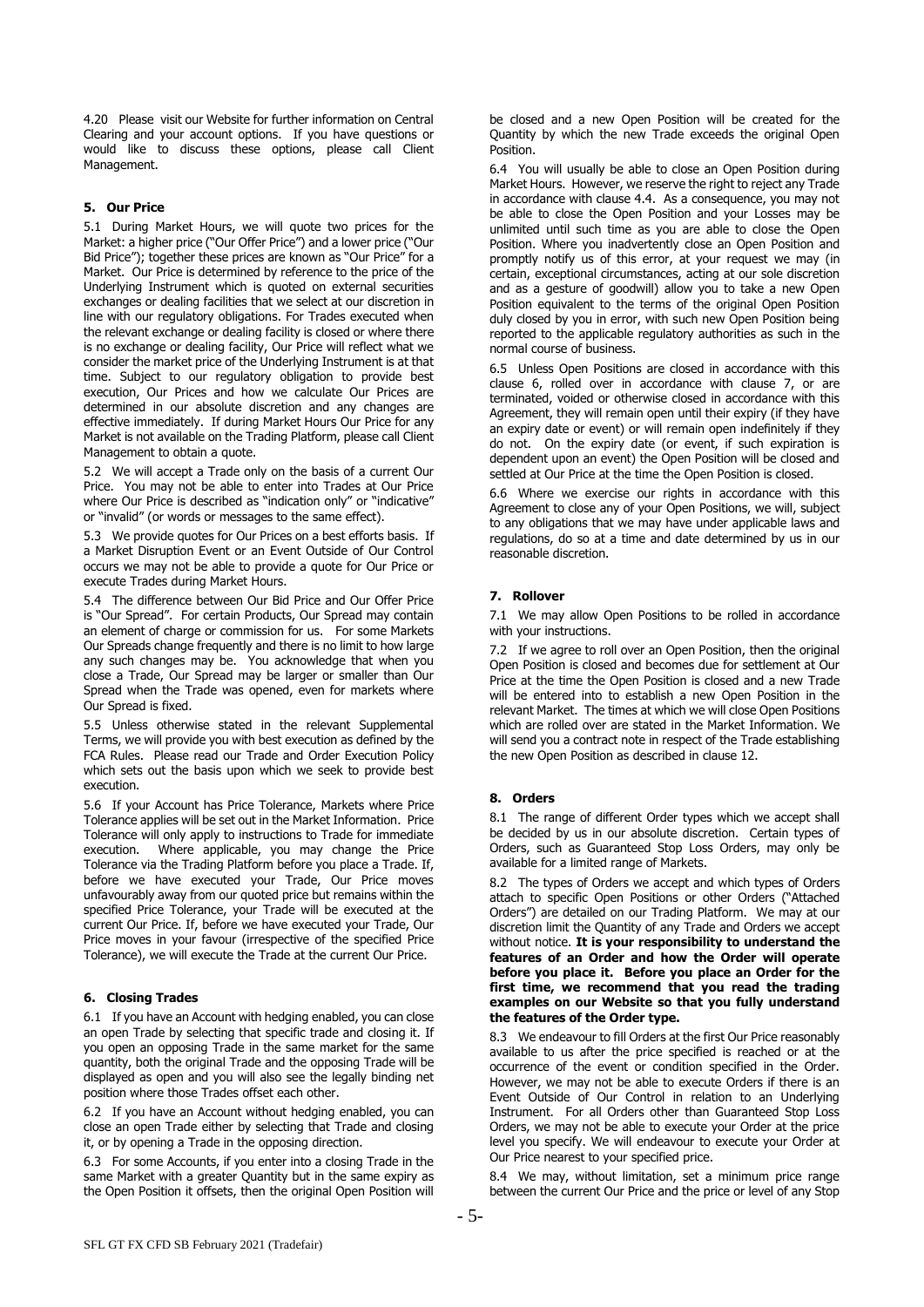Orders, Guaranteed Stop Loss Orders and Limit Orders and we reserve the right not to accept any Orders which are less than this minimum price range.

8.5 Orders will be "Good until Cancelled" ("GTC") unless you specify at the time of placing the relevant Order that it is only "Good for the Day" ("GFD") or "Good for the Time" ("GFT"). Unless an Order is cancelled or ceases to have effect, we will regard it as valid and execute it when Our Price reaches the price you specify or the specified event or condition occurs.

8.6 Subject to clause 8.7 below, you can only cancel or amend an Order if we have not acted upon it. You may, with our consent (which will not be unreasonably withheld), cancel or amend an Order at any time before we act upon it. Changes to Orders may be made on the Trading Platform or by calling Client Management.

8.7 If you have a Limited Risk Account, a Guaranteed Stop Loss Order cannot be cancelled by you at any time. It will only be cancelled if you close the corresponding Open Position. You may, however, amend a Guaranteed Stop Loss Order in accordance with clause 8.6 above.

8.8 When you place an Order to close an Open Position (a "Closing Order"):

- 8.8.1 if you close the Open Position before the Closing Order is executed, we will treat this as an instruction to cancel the Closing Order; and
- 8.8.2 if you close only a portion of the Open Position before the Closing Order is executed, we will treat the Order as an Order to close only the portion of the Open Position that remains open.

8.9 We offer Guaranteed Stop Loss Orders for a limited range of Markets. For these Markets:

- 8.9.1 the Market Information states if a Guaranteed Stop Loss Order is available;
- 8.9.2 we may charge a premium payment for each Guaranteed Stop Loss Order. The rate or price of this payment is stated in the Market Information;
- 8.9.3 we will accept your Guaranteed Stop Loss Order only during Market Hours;
- 8.9.4 we will execute a Guaranteed Stop Loss Order at the price you specify, when that price level is reached; and
- 8.9.5 we may make available and set minimum and maximum Quantities for Guaranteed Stop Loss Orders which are different from the minimum and maximum Quantities which apply to other types of Order.

8.10 Guaranteed Stop Loss Orders are not available for ISCA Accounts or MetaTrader Accounts.

# **9. Our Charges**

9.1 We will inform you about all costs and charges on an aggregated basis as they relate to the services and Products that we are providing under this Agreement before the provision of such services and Products to you. Where we have, or have had, an ongoing relationship with you during the year we will provide you with that information at least on an annual basis. If requested by you, we will provide you with an itemised breakdown of our costs and charges information.

9.2 Depending on the Market concerned and in line with all applicable laws and regulations, we may:

- 9.2.1 include an element of profit for us in Our Spread;
- 9.2.2 charge commission;
- 9.2.3 impose a Daily Financing Fee on your Open

#### Positions; and/or

9.2.4 charge premiums for Guaranteed Stop Loss Orders.

You can find details with respect to these as well as other fees and charges applicable to your Account on our Website or by calling Client Management.

9.3 Additional fees and charges apply to ISCA Accounts. These will be set out on our Website.

9.4 We may from time to time and in accordance with our obligations under all applicable laws and regulations:

9.4.1 share a proportion of Our Spread, commissions and other Account fees with other persons including (without limitation) Introducers; and or

9.4.2 receive payment in connection with certain foreign exchange transactions undertaken pursuant to clause 18.

9.5 In relation to Centrally Cleared Trades which are booked to General Accounts, certain fees and charges may be charged to us by the Clearing House in respect of the corresponding CCP Transactions. If we pass on any of these fees and charges to you, we will provide details of this by using any of the following means: post, telephone, fax, email, text message or on our Website or Trading Platform.

9.6 In relation to ISCA Accounts, any fees and charges which the Clearing House charges to us in respect of that ISCA Account or any CCP Transactions may be passed on to you. If we pass on any of these fees and charges to you, we will provide details of this on our Website.

9.7 We may pass on to you charges which we may from time to time incur in borrowing stock in the external market to hedge a Short Position which you have opened with us. These charges will fluctuate depending on market conditions and the scarcity of the stock concerned. We will advise you of any such charges at the time they are incurred or as soon as possible after we become aware that they have been incurred, whether in the Market Information or otherwise.

## **10. Margin Requirement**

10.1 Before you place a Trade which creates an Open Position you must ensure that your Trading Resource is sufficient to cover the Margin Requirement in respect of that Open Position. If your Trading Resource is less than the Margin Requirement for the Open Position you wish to create, we may (and will, where and to the extent this is required by applicable laws and regulations) reject your Trade. The Margin Requirement must be maintained at all times until the Open Position is closed and may increase or decrease at any time until the Open Position is closed.

10.2 The applicable Margin Requirement for an Open Position may vary depending on the Underlying Instrument and your client categorisation and whether your Open Position is an Established Position. You will find details of the applicable Margin Requirements on our Website or Trading Platform.

10.3 The Margin Requirement for an Open Position is calculated using the Margin Factor for the relevant Market. Margin Factors may be expressed as a percentage, number or other form applicable to the nature of the Market. The Margin Requirement may increase or decrease at any time until the Open Position is closed.

10.4 Margin Factors for each Market are stated in the Market Information. Unless otherwise stated in our Notices and Policies with respect to third party trading platforms, Margin Factors change as set forth in this clause 10.3. Changes to a Margin Factor will increase or decrease your Margin Requirement. For Margin Factors expressed as a percentage and all Open Positions subject to Orders Aware Margining, the Margin Requirement may change as Our Price for the relevant Market changes. Margin Requirement may also be affected by changes in the exchange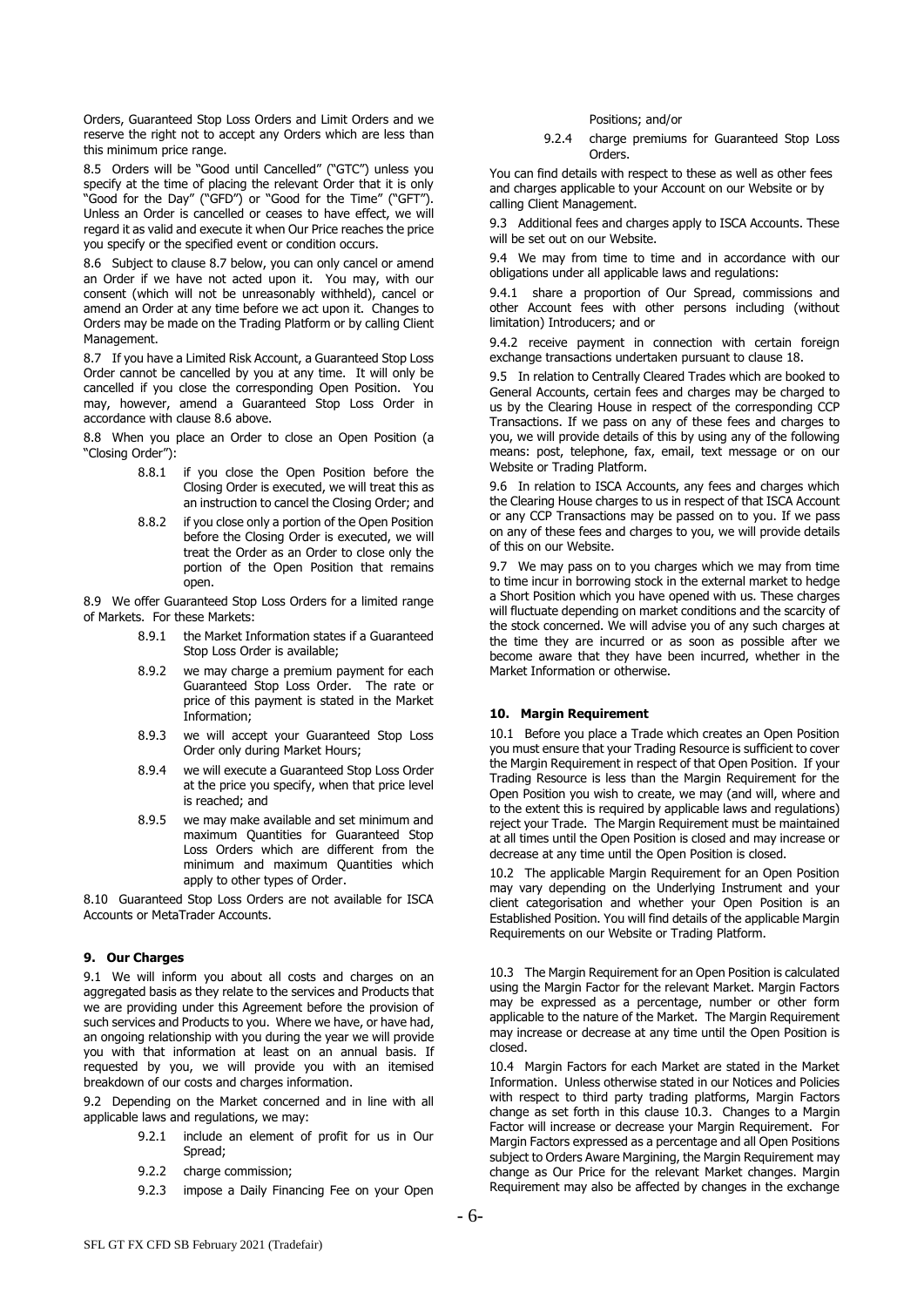rate between the Base Currency and the currency of any Open Position.

10.5 Non-standard Margin Requirements may apply for the following:

- 10.5.1 for certain Markets derived from options or options-related financial instruments;
- 10.5.2 when you are holding positions in two or more Markets in the same Underlying Instrument;
- 10.5.3 Trades which have an attached Stop Loss Order in Markets where Orders Aware Margining is available (clause 10.7);
- 10.5.4 when a Margin Multiplier is applied (clause 10.8); and
- 10.5.5 when the Quantity of a Trade is greater than our maximum Quantity (clause 4.6)

Details of how we calculate non-standard Margin Requirements are set out on our Website.

10.6 We reserve the right to change the way in which we calculate Margin Requirements at any time.

10.7 Orders Aware Margining offers the potential to reduce the Margin Requirement for Open Positions in certain Markets which are booked to a General Account and which are subject to a Stop Loss Order or a Guaranteed Stop Loss Order. Orders Aware Margining is available for a limited range of Markets and details of its availability is provided in the Market Information. Orders Aware Margining is not available for Open Positions which are booked to an ISCA Account.

10.8 We may apply a Margin Multiplier to all Open Positions placed in your Account or to a specific Open Position. The application of a Margin Multiplier or any change in a Margin Multiplier will result in a change to the Margin Requirement for any Open Positions for the relevant Markets. The Margin Multiplier for Trades booked to an ISCA Account may be greater than the Margin Multiplier for Trades booked to a General Account.

10.9 We may alter Margin Factors, Margin Multipliers and Margin Requirements at any time and any change may become effective immediately. For Open Positions which are booked to a General Account, subject to our rights in clauses 15 and 16, we will provide you with at least 24 hours' notice of any increase in Margin Factors, Margin Multipliers or Margin Requirement. For Open Positions which are booked to an ISCA Account, any increase in Margin Factors, Margin Multipliers or Margin Requirement may take effect immediately upon our notifying you of those changes. It is your responsibility to know at all times the current Margin Factors, Margin Multiplier and Margin Requirement applicable to your Account and your Open Positions.

10.10 We may notify you of an alteration to the Margin Factors, Margin Multiplier and Margin Requirement by any of the following means: post, telephone, fax, email, text message or by posting notice of the increase on our Website or Trading Platform.

10.11 Your Total Margin will be the aggregate of all Margin Requirements in your Account. We may set a maximum figure for your Total Margin which will act as a limit on the amount of funds we hold as the Margin Requirement. If we set a maximum Total Margin we will inform you.

## **11. Margin Close Out Level**

11.1 **If the Margin Level for your Account reaches or falls below the Margin Close Out Level, this will be classified as an Event of Default under clause 16. In such circumstances we may (and will, where and to the extent this is required by applicable laws and regulations) close all or any of your Open Positions immediately with or without notice. In addition we may, among other things,** 

**refuse to execute new Trades until your Margin Level exceeds the Margin Close Out Level. It is your responsibility to monitor your Account(s) at all times and to maintain your Margin Level above the Margin Close Out Level.** We will close your Open Positions at Our Price prevailing at the time when your Open Positions are closed.

11.2 We may but are not obliged to contact you before we take any action under clause 11.1.

11.3 You will be notified of the Margin Close Out Level applicable to your Account on our Website or Trading Platform. We may alter the Margin Close Out Level applicable to your Account at any time, including where this is required to comply with applicable laws and regulations. For a General Account, subject to our rights in clauses 15 and 16, we will provide you with at least three (3) days' notice of any change to your Margin Close Out Level, unless we are unable to do so in order to effect an immediate change in the Margin Close Out Level required under applicable laws and regulations. For an ISCA Account, any change to your Margin Close Out Level may take effect immediately upon our notifying you of that change. It is your responsibility to remain informed about the Margin Close Out Level applicable to your Account.

11.4 We will be entitled to notify you of an alteration to your Margin Close Out Level by any of the following means: post, telephone, fax, email, text message or by posting notice of the increase on our Website or Trading Platform.

11.5 The Margin Close Out Level is designed to help limit the extent of your trading Losses. **There might be circumstances (e.g. suspended markets) in which we will be unable to close out Open Positions and we do not guarantee that your Open Positions will be closed when the Margin Level for your Account reaches the Margin Close Out Level or, save to the extent required by applicable laws and regulations, that your Losses will be limited to the amount of funds you have transferred into your Account**. In such circumstances we will monitor your Open Positions and take such other actions as we consider to be reasonable.

# <span id="page-6-0"></span>**12. Statements, Contract Notes and Portfolio Reconciliation**

12.1 Periodic statements, including statements of your Cash, Open Positions and any charges made to your Account will ordinarily be sent to you no less than monthly, but in any event will send you a statement of your Cash no less than quarterly. In addition, upon your request, we will provide a statement of the Client Money held by us for you.

12.2 Other than on your specific request, contract notes and statements will be sent to you by email or by being made available through the Trading Platform. We reserve the right to charge for contract notes and statements sent to you in a paper form.

12.3 Subject to the other provisions of this clause [12,](#page-6-0) it is your responsibility to review all statements received to ensure that they are accurate. If you believe that a statement received by you is incorrect, because it refers to a Trade which you have not placed or for any other reason, you must tell us immediately. **Statements will, in the absence of a Manifest Error, be conclusive and binding unless we receive an objection from you in writing within 48 hours of receipt or we notify you of an error in the statement in the same period.**

12.4 We will in respect of each Trade that we execute on your behalf, promptly provide you with the essential information (including the maturity and expiry date) of the Trade and send you a contract note including any new Trade entered into when an existing Open Position is rolled over pursuant to claus[e 7.](#page-4-1) The contract note will confirm the execution of the Trade and, if requested by you, we will supply you with information about the status of the Trade. The absence of a contract note will not affect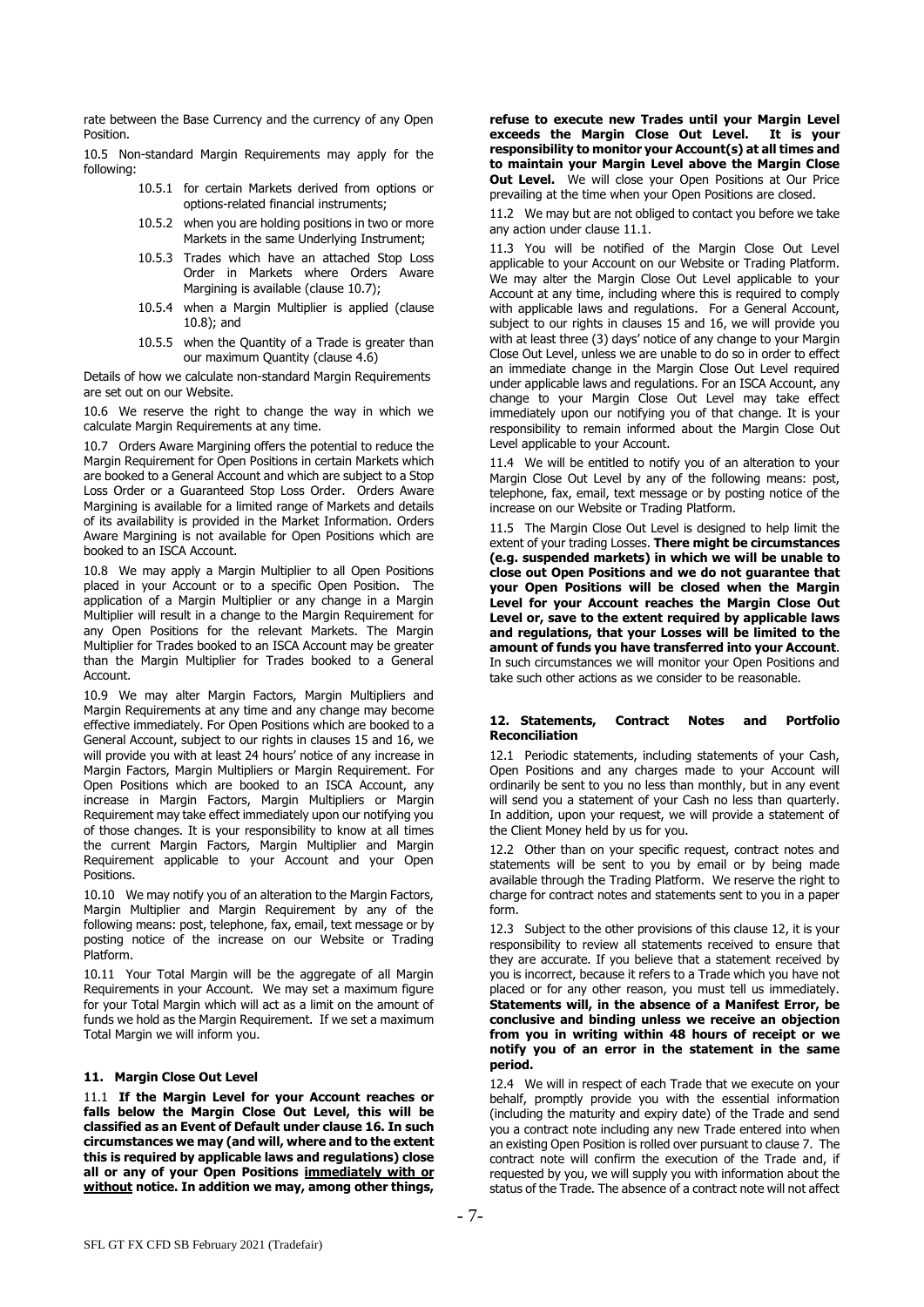the validity of any Trade that is reported as executed on the Trading Platform or is accepted by telephone pursuant to clause 4.2. If you do not receive a contract note for any Trade you have executed or rolled over, please inform us immediately.

<span id="page-7-0"></span>12.5 Contract notes will be sent to you as soon as reasonably practicable and no later than:

- 12.5.1 if you are classified as a "Small Non-Financial Counterparty", by 16.00 London time on the next Business Day after a Trade is executed; or
- 12.5.2 if you are classified as a "Financial Counterparty" or a "Large Non-financial Counterparty", by 16.00 London time on the day on which a Trade is executed, or if such Trade is executed after 16.00 London time, by 16.00 London time on the next Business Day after such Trade is executed.

<span id="page-7-1"></span>12.6 Following delivery of a contract note pursuant to clause [12.5,](#page-7-0) you must notify us if you believe that a contract note is incorrect for any reason by no later than:

- 12.6.1 if you are classified as a "Small Non-Financial Counterparty", by close of business London time on the second Business Day after the relevant Trade is executed; or
- 12.6.2 if you are classified as a "Financial Counterparty" or a "Large Non-financial Counterparty", by close of business London time on the next Business Day after the date on which we deliver the relevant contract note.

12.7 If you notify us that you believe a contract note is incorrect for any reason by the time specified in clause [12.6,](#page-7-1) you and we will attempt to resolve the difference and confirm the relevant Trade as soon as possible.

12.8 If we have sent you a contract note pursuant to clause [12.5](#page-7-0) and you do not notify us that you believe that it is incorrect for any reason by the time specified in clause [12.6,](#page-7-1) you will be deemed to have agreed to the terms of the contract note.

12.9 We will notify you if the initial notional value of any Trade placed to create an Open Position depreciates by more than 10% and thereafter at multiples of 10%. You hereby agree that such notification may not be provided by us where the initial notional value of the Open Position is less than or equal to £1000. We will make such notification on an instrument-by-instrument basis at the end of each Business Day in which the threshold is exceeded or, in a case where the threshold is exceeded on a non-business day, the close of the next Business Day. We will send the notification by email or will make it available to you through the Trading Platform.

<span id="page-7-2"></span>12.10 On each Portfolio Data Delivery Date, Portfolio Data in respect of all outstanding Trades booked to your Account will be sent to you by email or by being made available through the Trading Platform.

12.11 On the Business Day following each delivery of the Portfolio Data pursuant to clause [12.10,](#page-7-2) you will review the Portfolio Data provided by us in respect of all outstanding Trades booked to your Account against your own records to identify any misunderstandings of Key Terms. If you identify one or more discrepancies which you determine, acting reasonably and in good faith, are material to the rights and obligations of either you or us in respect of any Trades which are or which you believe should be booked to your Account, you must notify us in writing as soon as reasonably practicable and consult with us in an attempt to resolve such discrepancies in a timely fashion for so long as such discrepancies remain outstanding, using, without limitation, any applicable updated reconciliation data produced during the period in which such discrepancy remains outstanding. If you do not notify us that the Portfolio Data contains discrepancies by 16.00 London time on the sixth

Business Day following the delivery of the Portfolio Data pursuant to clause [12.10](#page-7-2) you will be deemed to have affirmed such Portfolio Data.

<span id="page-7-3"></span>12.12 For the purposes of this clause [12,](#page-6-0) we will notify you of your classification as either a "Financial Counterparty" (i.e. a "financial counterparty" (as defined in EMIR)), a "Large Nonfinancial Counterparty" (i.e. a "non-financial counterparty" (as defined in EMIR) that is subject to the clearing obligation pursuant to Article 10 of EMIR) or a "Small Non-financial Counterparty" (i.e. a "non-financial counterparty" (as defined in EMIR) that is not subject to the clearing obligation pursuant to Article 10 of EMIR) from time to time based on information which you have provided to us and representations you have made in your Application Form or pursuant to clauses [3.4](#page-1-1) an[d 3.5.](#page-1-2)

## **13. Payments and Withdrawals**

13.1 If your Account shows a positive Cash balance, you may request that we make a payment to you of such amount. We may however elect to withhold any payment requested, in whole or in part, if:

- 13.1.1 you have Unrealised Losses on your Account; and/or
- 13.1.2 such payment would result in your Trading Resource being less than zero; and/or
- 13.1.3 we reasonably consider that funds may be required to meet any Margin Requirement or, if applicable, any Regulatory VM Requirement; and/or
- 13.1.4 there is any amount outstanding from you to us; and/or
- 13.1.5 we are required to do so under any relevant legislation or regulation; and/or
- 13.1.6 we reasonably believe resulted from market abuse in contravention of clause 21.

13.2 Subject to clause 13.3, we may debit the Cash balance on your Account with any amount due and payable to us under this Agreement, and with any bank transfer charges we incur in transferring funds to you. In addition, you are responsible for all costs and expenses we incur as a result of you failing to pay amounts due or if you breach the Agreement including, without limitation, bank charges, court fees, legal fees and other third party costs we reasonably incur.

13.3 If your Account shows a negative Cash balance, and notwithstanding any other right that we may have under this Agreement or applicable laws and regulations, we may (and will, where and to the extent this is required by applicable laws and regulations) waive our right to claim payment of any amount due and payable to us under this Agreement and return the Cash balance to zero.

13.4 If we credit a payment to your Account but subsequently discover that the credit was made in error, we reserve the right to reverse any such credit and/or cancel any Trades which could not have been made or close any Open Position which could not have been established but for that credit.

13.5 Unless we agree otherwise, any amounts payable to you will be paid by direct transfer to the same source (in your name) from which you have made payment to us.

13.6 Payment of any amount due to us is subject to the following conditions:

- 13.6.1 unless otherwise agreed, payment must be made in the Base Currency for your Account;
- 13.6.2 if made by debit or credit card, the debit or credit card must be accepted by us and we reserve the right to charge an administration fee;
- 13.6.3 unless otherwise agreed your Account will be credited with the net cleared funds received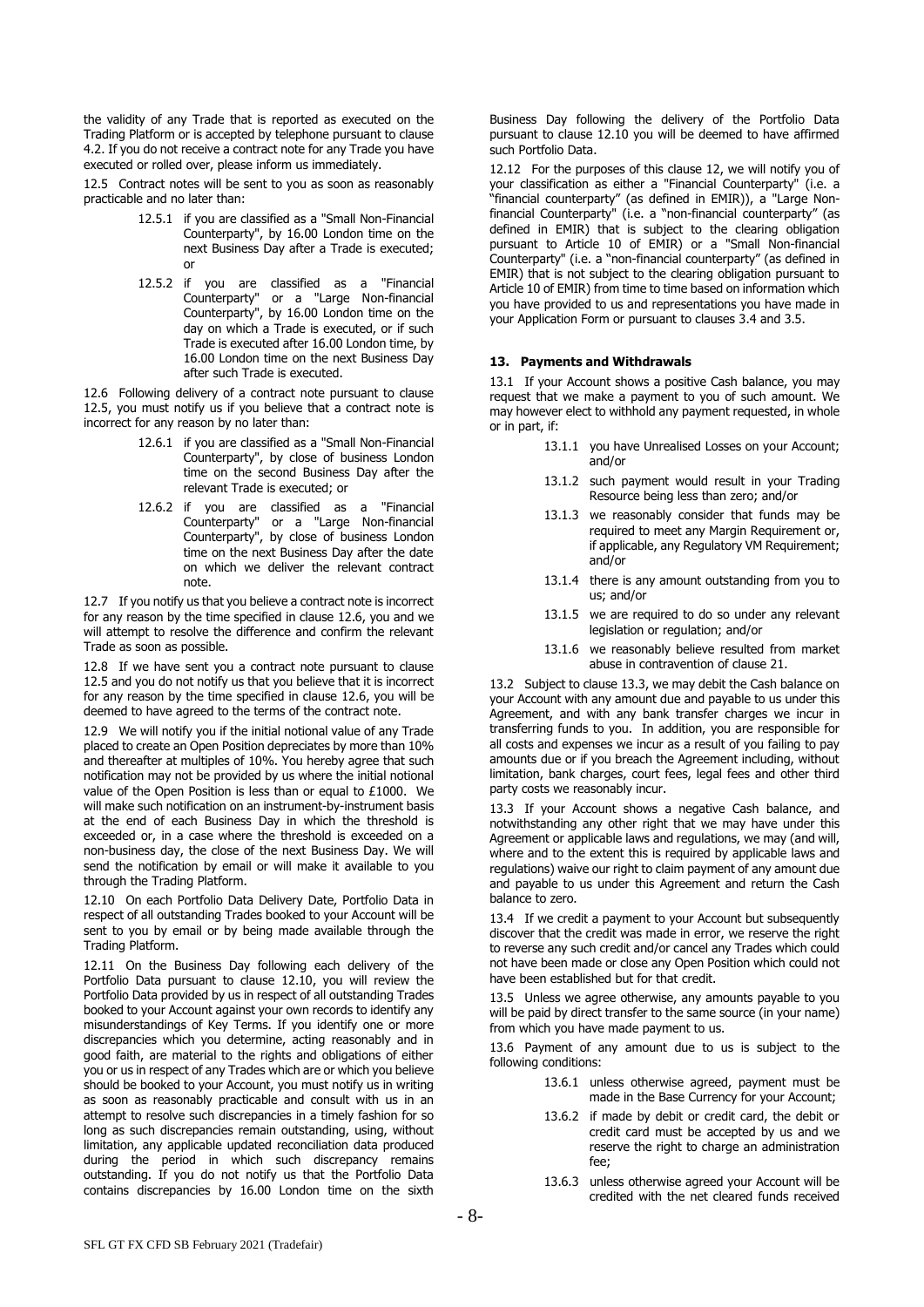after all deductions of bank charges or any other costs of transfer incurred in relation to the payment;

- <span id="page-8-0"></span>13.6.4 if made by cheque or bank transfer, the cheque must be drawn on or the transfer made must be made from an account in your name with a credit institution or other bank we deem satisfactory. We will regard as an acceptable credit institution any bank credit institution any bank incorporated and duly licensed in the United Kingdom or a state which is a member of the European Union or any branch of a bank located and duly licensed in the United Kingdom or a state which is a member of the European Union;
- 13.6.5 if you wish to make a payment through a non-United Kingdom or non-European Union bank (or card issued by such a bank) please contact us to confirm the acceptability of the bank concerned before a payment is required to be made; and
- 13.6.6 we do not accept cash or payments from third parties unless otherwise agreed.

13.7 If your Account is in debit, the full amount is due and payable by you immediately unless and to the extent we are not permitted to recover such sums from you by applicable laws and regulations.

13.8 We may refuse to accept payment by cheque or banker's draft and may require immediate payment by telegraphic transfer, debit card or any other method of electronic transfer acceptable to us.

13.9 If you fail to pay any sum due to us on the due date in accordance with this Agreement, we will charge interest on this amount. Interest will be due on a daily basis from the due date until the date on which payment is received in full at a rate not exceeding 4% above the applicable central bank's official base rate for short-term funds (or a rate we reasonably consider serves materially the same function) from time to time and will be payable on demand.

# **C. OUR RIGHTS IN SPECIAL CIRCUMSTANCES**

# **14. Manifest Error**

14.1 A Manifest Error is an error, omission or misquote (including any misquote by our dealer) which by fault of either of us or any third party is materially and clearly incorrect when taking into account market conditions and quotes in Markets or Underlying Instruments which prevailed at that time. It may include, but is not limited to, an incorrect price, date, time, Market or currency pair, financing calculation, rebate, commission or any error or lack of clarity of any information, source, commentator, official result or pronouncement.

14.2 If a Trade is based on a Manifest Error (regardless of whether you or we gain from the error) and/or closed on the basis of Manifest Error we may act reasonably and in good faith to:

14.2.1 void the Trade as if it had never taken place;

- 14.2.2 close the Trade or any Open Position resulting from it; or
- 14.2.3 amend the Trade, or place a new Trade, as the case may be, so that (in either case) its terms are the same as the Trade which would have been placed and/or continued if there had been no Manifest Error.

14.3 We will exercise the rights in clause 14.2 as soon as reasonably practicable after we become aware of the Manifest Error. To the extent practicable we will give you prior notice of any action we take under this clause but if this is not practicable we will give you notice as soon as practicable afterwards. If you consider that a Trade is based on a Manifest Error, then you must notify us immediately. We will consider in good faith whether it is appropriate to take any action under this clause 14 taking into account all the information relating to the situation, including market conditions and your level of expertise.

14.4 In the absence of our fraud, wilful deceit or negligence, we will not be liable for any loss, costs, claims or demand for expenses resulting from a Manifest Error.

## **15. Events Outside Our Control and Market Disruption Events**

15.1 We may determine that a situation or an exceptional market condition exists which constitutes an Event Outside Our Control and/or a Market Disruption Event.

15.2 If we determine that an Event Outside Our Control or Market Disruption Event has occurred we may take any of the steps referred to in clause 15.3 with immediate effect. We will take reasonable steps to notify you of any action we take before we take any action to the extent practicable. If it is not practicable to give you prior notice, we will notify you at the time or promptly after taking any such action.

15.3 If we determine that an Event Outside Our Control and/or a Market Disruption Event has occurred, we may, where and to the extent permitted under applicable laws and regulations, take one or more of the following steps:

- 15.3.1 cease or suspend trading and/or refuse to enter into any Trades or accept any Orders;
- 15.3.2 alter our normal trading times for all or any Markets;
- 15.3.3 change Our Price and Our Spreads and/or minimum or maximum Quantity;
- 15.3.4 close any Open Positions, cancel and/or fill any Orders, and/or make adjustments to the price and/or limit the Quantity of any Trade, Open Positions and Orders;
- 15.3.5 change the Margin Factors and/or Margin Multipliers in relation to both Open Positions and new Trades;
- 15.3.6 change the Margin Close Out Level applicable to your Account;
- 15.3.7 immediately require payments of any amounts you owe us, including in respect of any Margin Requirement or, if applicable, any Regulatory VM Requirement;
- 15.3.8 void or roll over any Open Positions;
- 15.3.9 restrict your Account so that you may only place Trades to close your Open Positions and not create new Open Positions; and/or
- 15.3.10 take or omit to take all such other actions as we consider to be reasonable in the circumstances to protect ourselves and our clients as a whole.

15.4 In some cases we may be unable, after using reasonable efforts, to acquire, establish, re-establish, substitute, maintain, unwind or dispose of any Underlying Instrument we consider necessary to hedge or protect our exposure to market and other risks arising from an Open Position. When this occurs we may close that Open Position at the prevailing Our Price.

15.5 We will not be liable to you for any loss or damage arising under this clause 15, provided we act reasonably.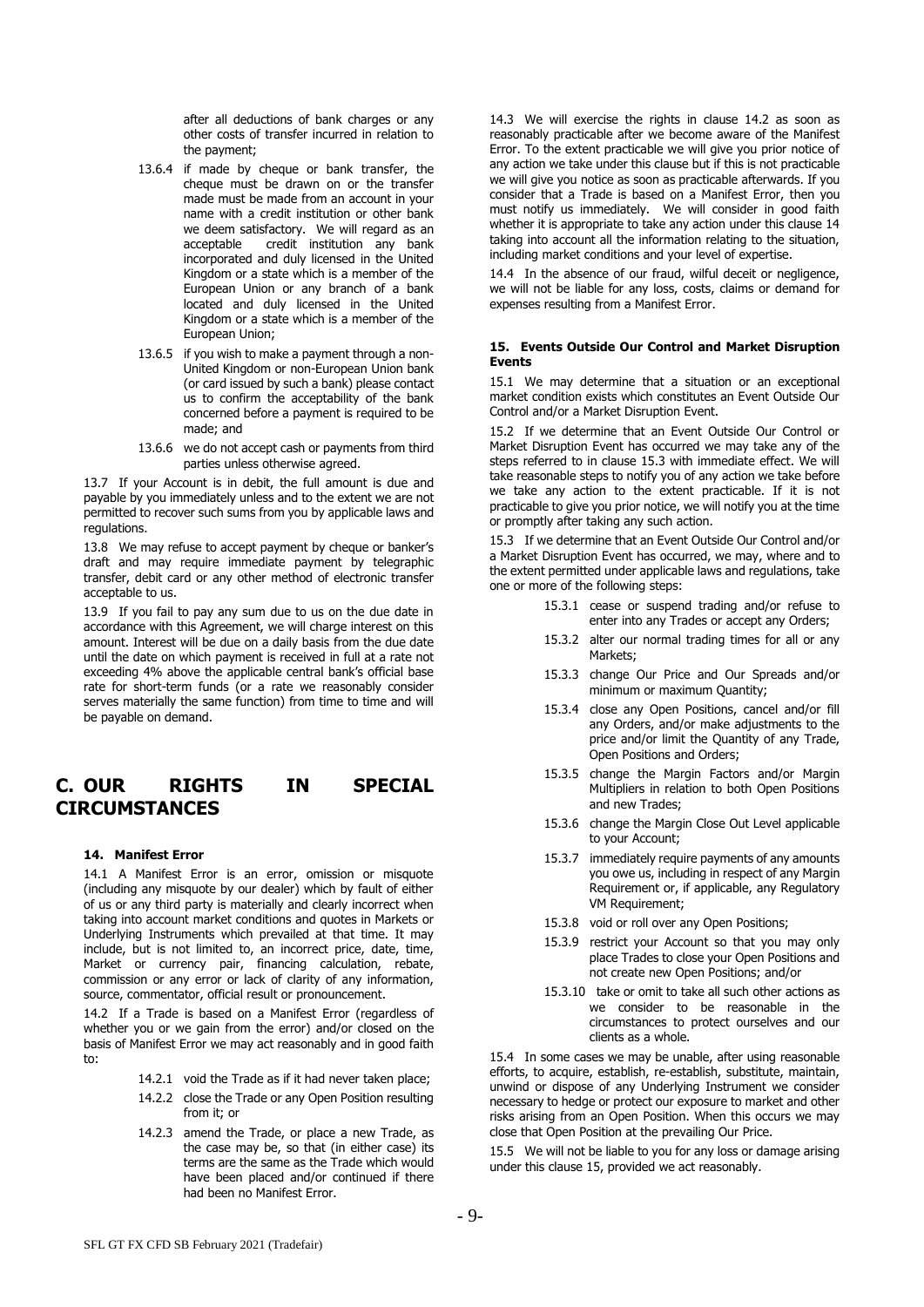#### **16. Events of Default and Similar Circumstances**

- 16.1 The following shall constitute Events of Default:
	- 16.1.1 an Insolvency Event occurs in relation to you;
	- 16.1.2 you are an individual and you die, become of unsound mind or are unable to pay your debts as they fall due;
	- 16.1.3 the Margin Level for your Account reaches or falls below the Margin Close Out Level;
	- 16.1.4 you act in breach of any warranty or representation made under this Agreement or any representation or warranty made by you under this Agreement and/or any information provided to us in connection with this Agreement is or becomes untrue or misleading;
	- 16.1.5 any sum due and payable to us is not paid in accordance with this Agreement or otherwise when due;
	- 16.1.6 whether or not any sums are currently due and payable to us from you, where any cheque or other payment instrument has not been met on first presentation or is subsequently dishonoured or you have persistently failed to pay any amount owed to us on time including Margin Requirement;
	- 16.1.7 at any time and for any periods deemed reasonable by us you are not contactable or you do not respond to any notice or correspondence from us; and
	- 16.1.8 we reasonably believe that it is prudent for us to take any or all of the actions described in clause 16.2 in the light of any relevant legal or regulatory requirement applicable either to you or us.

16.2 If any Event of Default occurs we may, where and to the extent permitted under applicable laws and regulations, take all or any of the following actions:

- 16.2.1 immediately require payment of any amounts you owe us, including in respect of any Margin Requirement or, if applicable, any Regulatory VM Requirement;
- 16.2.2 unless already closed or terminated pursuant to clause [17.6,](#page-10-1) close all or any of your Open Positions;
- 16.2.3 convert any balance to your Base Currency in accordance with clause 18;
- 16.2.4 cancel any of your Orders;
- 16.2.5 subject to the application of clause [17.6,](#page-10-1) exercise our rights of set-off and combination;
- 16.2.6 change the Margin Close Out Level applicable to your Account;
- 16.2.7 impose a Margin Multiplier to your Trades or Account;
- 16.2.8 suspend your Account and refuse to execute any Trades or Orders;
- 16.2.9 terminate this Agreement and/or
- 16.2.10 take or omit to take all such other actions as we consider to be reasonable in the circumstances to protect ourselves and our clients as a whole.

16.3 We may also close your Account on 14 days notice in the circumstances set out below. If we rely on our rights under this clause, your Account will be suspended during the 14 day notice period and you will not be able to place Trades other than those to close existing Open Positions. If you have not closed all Open Positions within the period of 14 days notice we shall be entitled

to take any action within clause 16.2. The relevant circumstances are:

- 16.3.1 any litigation is commenced involving both of us in an adversarial position to each other and, in view of the subject matter of or any issues in dispute in relation to that litigation, we reasonably decide that we cannot continue to deal with you while the litigation is pending;
- 16.3.2 where you have persistently acted in an abusive manner toward our staff (for example by displaying what we consider to be serious discourtesy or the use of offensive or insulting language);
- 16.3.3 where we believe on reasonable grounds that you are unable to manage the risks that arise from your Trades.

16.4 Without limiting our right to take any action under clauses 16.2 and 16.3, we may also close individual Open Positions and/or cancel any Orders where:

- 16.4.1 we are in dispute with you in respect of an Open Position. In this case we can close all or part of the Open Position in order to minimise the amount in dispute; and/or
- 16.4.2 there is a material breach of the Agreement in relation to the Open Position.

16.5 Without limiting our right to take action under clauses 16.2, 16.3 and 16.4, we may in our discretion suspend your Account pending investigation for any reason. Whilst your Account is suspended you will be able to place Trades to close your Open Positions but you will not be entitled to place Trades which would create new Open Positions. Circumstances in which we may choose to exercise this right include but are not limited to the following:

- 16.5.1 when we have reason to believe that an Event of Default has occurred or may occur but believe that it is reasonably necessary to investigate circumstances with a view to confirming this;
- 16.5.2 when we have reason to believe that you do not have a sufficient understanding of the Trades which you are placing or the risks involved;
- 16.5.3 when we have not received within 10 days of a written request all information, that we believe that we require in connection with this Agreement; and/or
- 16.5.4 we have reason to believe that there has been a breach in your Account security or that there is a threat to your Account security.

16.6 If we have suspended your Account pending investigation, we will use reasonable endeavours to conclude our investigation within five (5) Business Days. When we conclude our investigation we will inform you whether trading on your Account may resume or whether we will seek to take further action pursuant to this Agreement.

<span id="page-9-0"></span>16.7 If you fail to comply with your obligation to make a Cleared Account Election pursuant to clauses [4.9](#page-3-3) or [4.14](#page-3-4) or to take any action or close any Open Position under clauses [4.10,](#page-3-5) [4.11](#page-3-6) o[r 4.14,](#page-3-4) we may close any affected Open Position.

16.8 We may exercise our rights to close Open Positions under this clause 16 at any time after the relevant event has occurred and will do so on the basis of the next available Our Price for the affected Open Positions.

# **17. Netting and Set Off, CIL Trigger Events and Clearing House Defaults**

17.1 The Agreement and all Trades under it shall form part of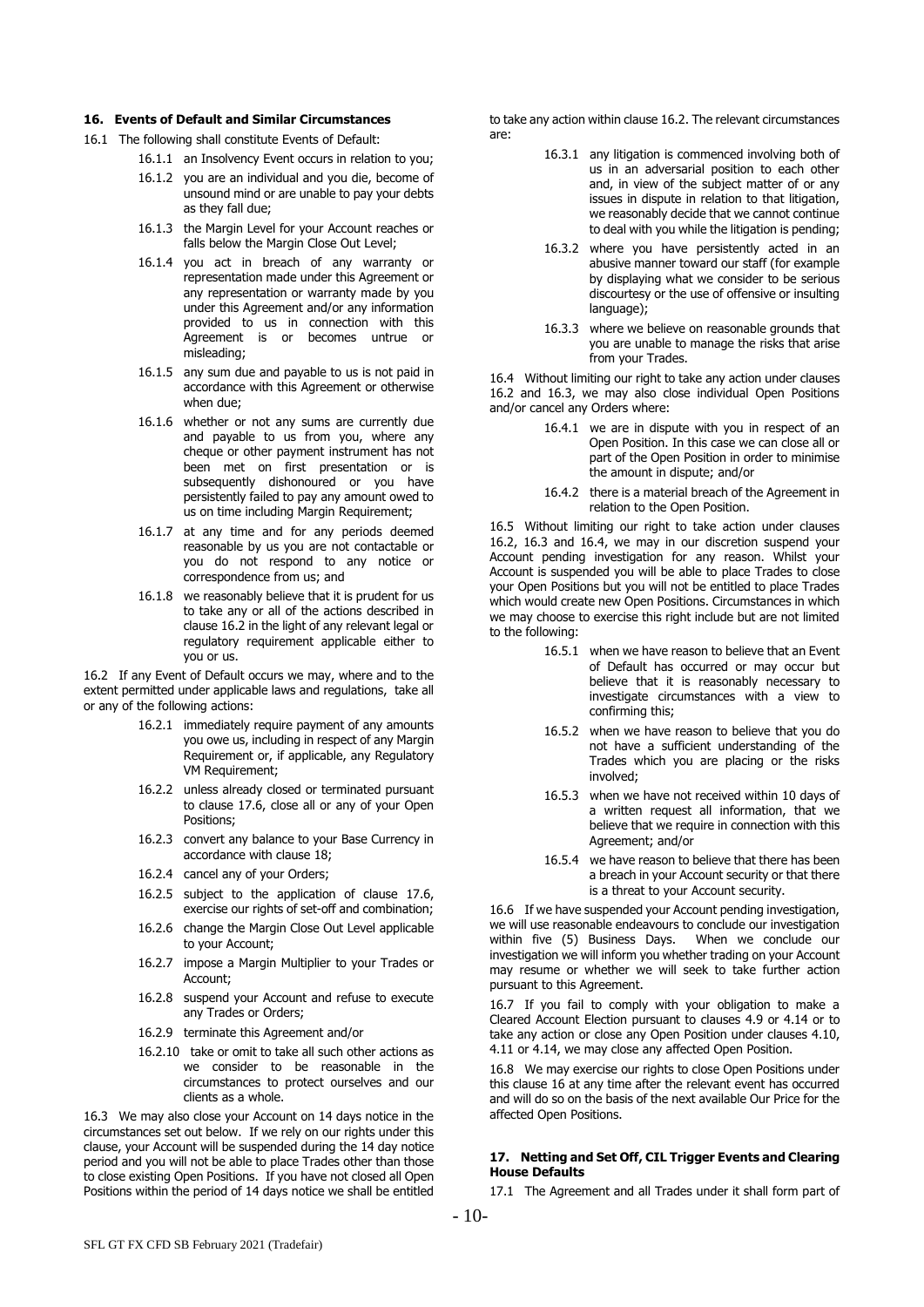a single agreement between us and you. You and we both acknowledge that we enter into the Agreement and any Trades under it in reliance upon the fact that these are part of a single agreement between us.

17.2 Without prejudice to our right to require immediate payment from you under the terms of this Agreement, but subject to the application of clause[s 17.6](#page-10-1) an[d 17.7](#page-10-2) and applicable laws and regulations we will, at any time, have the right to:

- 17.2.1 combine and consolidate your Cash and any money we or any of our Associated Companies hold for you in any or all of the accounts you may have with us or with any of our Associated Companies; and
- 17.2.2 set off against each other the amounts referred to in (a) and (b) below:
	- a) any amounts that are payable by us or any of our Associated Companies to you (regardless of how and when payable), including your Cash (if a credit balance), Unrealised Profits and any credit balance held on any account you have with us or with any of our Associated Companies, even if any of those accounts have been closed;
	- b) any amounts that are payable by you to us or any of our Associated Companies (regardless of how and when payable), including, but not limited to, Unrealised Losses, interest, costs, expenses, and/or charges incurred in respect of, or any debit balances in, any account you have with us or with any of our Associated Companies, even if those accounts have been closed.

17.3 If any amount in clause 17.2.2(b) exceeds any amount in clause 17.2.2(a) above, you must forthwith pay such excess to us whether demanded or not.

17.4 You may request us to exercise the rights in clause 17.2 above in relation to all your accounts and/or Open Positions which have been closed but we may not be able to comply with such a request to the extent this is not permitted by applicable laws and regulations.

17.5 If the rights under clauses 17.2, 17.3 or 17.4 are exercised, all the payment obligations will be consolidated into an obligation for you to pay a net sum to us or for us to pay a net sum to you.

<span id="page-10-1"></span>17.6 If a CIL Trigger Event or Clearing House Default occurs, the following provisions will apply in respect of each relevant Centrally Cleared Transaction Set:

- 17.6.1 each Centrally Cleared Trade in the relevant Centrally Cleared Transaction Set will automatically terminate upon the occurrence of that CIL Trigger Event or Clearing House Default (as applicable) and, following such termination, no further payments or deliveries in respect of such Centrally Cleared Trade or any default interest, howsoever described, on such payment obligations will be required to be made but without prejudice to the other provisions of this Agreement, and the amount payable following such termination will be the Cleared Set Termination Amount determined pursuant to this clause [17.6;](#page-10-1)
- <span id="page-10-3"></span>17.6.2 the value of each such terminated Centrally Cleared Trade for the purposes of calculating the Cleared Set Termination Amount and Aggregate Transaction Values will be equal to the relevant CCP Transaction Value or the relevant part thereof;
- <span id="page-10-4"></span>17.6.3 the Cleared Set Termination Amount will be an amount equal to the sum, but without

duplication, of (A) the Aggregate Transaction Value, (B) any amount which became payable, or which would have become payable but for a condition precedent not being satisfied, in respect of any such Centrally Cleared Trade on or prior to the termination of such Centrally Cleared Trades but which remains unpaid at the time of such termination (expressed as a positive amount if such unpaid amount is due from us to you and as a negative amount if such unpaid amount is due from you to us) and (C) any other amount attributable to the relevant Centrally Cleared Trades under this Agreement, pro-rated where necessary if such amount can be partially attributed to Trades other than the relevant Centrally Cleared Trades, which was payable but unpaid at the time of termination and is not otherwise included in sub-paragraphs (A) or (B) (expressed as a positive amount if such unpaid amount is due from us to you and as a negative amount if such unpaid amount is due from you to us) together with, in the case of amounts referred to in sub-paragraphs (B) and (C), interest on such amounts in the same currency as such amount for the period from, and including, the original due date for payment to, but excluding, the date of termination, if applicable;

- 17.6.4 if the Cleared Set Termination Amount is a positive number, it will be due from us to you and if a Cleared Set Termination Amount is a negative number, the absolute value of the Cleared Set Termination Amount will be due from you to us; and
- 17.6.5 if, following a CIL Trigger Event, any CCP Transaction is Transferred from us to another clearing member of the Clearing House Service through which that CCP Transaction is Cleared along with all collateral or margin relating to such CCP Transaction which has been posted to the relevant Clearing House, pursuant to the Rule Set of such Clearing House Service, then for the purposes of clause [17.6.2,](#page-10-3) the value of the corresponding Centrally Cleared Trade shall be zero and for the purposes of clause [17.6.3\(](#page-10-4)C), an amount equal to the value of the collateral or margin so transferred shall constitute an amount payable by you to us attributable to such Centrally Cleared Trade.

<span id="page-10-2"></span>17.7 If Centrally Cleared Trades are capable of being closed or terminated pursuant to both clause [16](#page-8-0) and claus[e 17.6,](#page-10-1) then the clause in respect of which a party first exercises any right to close or terminate such Centrally Cleared Trades pursuant to which such Centrally Cleared Trades are otherwise closed or terminated, if earlier, will prevail for the purposes of the relevant Centrally Cleared Trades.

17.8 Without prejudice to clause [17.9](#page-10-0) you will notify us as soon as reasonably practicable after becoming aware that (i) you have been, or will be, paid (or have otherwise received, or will otherwise receive credit for) any amount or (ii) you have received, or will receive any asset under the relevant Rule Set from a Clearing House in relation to a Clearing House Service in connection with one or more Centrally Cleared Trades and the related CCP Transactions.

<span id="page-10-0"></span>17.9 If any amount has been paid, or is payable, by us to you (or you have otherwise received or will otherwise receive credit for any amount) or if any asset has been received, or shall be received, by you from a Clearing House in relation to an Agreed CCP Service under the relevant Rule Set and such amount or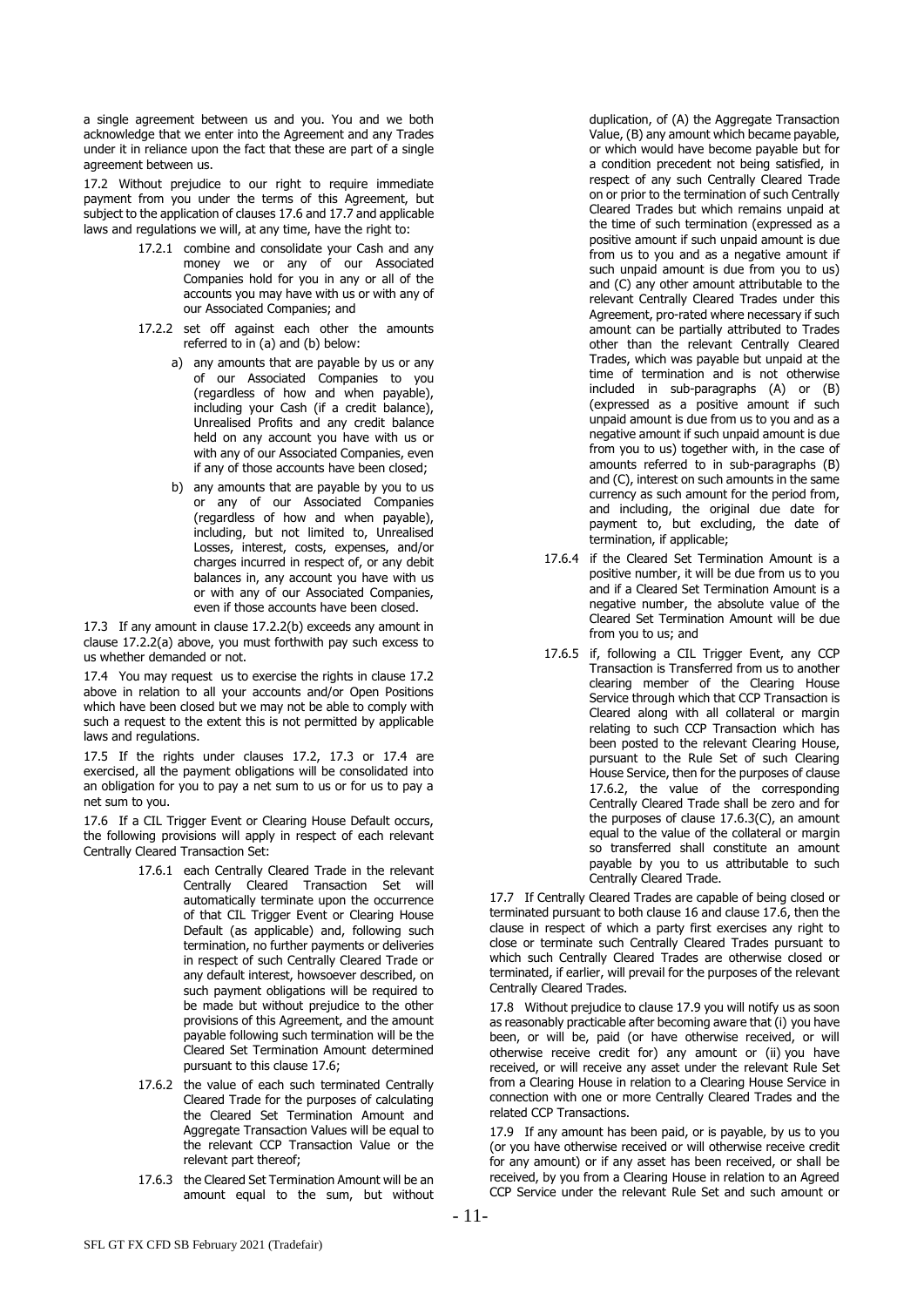asset is attributable to amounts that would otherwise be determined and/or payable under this Agreement and is not otherwise already taken into account in the determination of amounts payable under this Agreement, we will make such adjustment to the payment or other terms of this Agreement (which may include, without limitation, an obligation on you to pay to us any amount (i) received by you from a Clearing House and/or (ii) corresponding to the value of an asset received by you from a Clearing House, that exceeds the amount due to you from us in respect of that Clearing House Service under this Agreement) as we determine appropriate to account for any Losses that we may otherwise incur as a result of such amount being paid, or payable, to you, or you otherwise receiving credit for such amount, or such asset being received, or to be received, by you from the relevant Clearing House. Following the receipt of an asset by you in the circumstances referred to in clause [17.9](#page-10-0) above, and when making the necessary adjustments to the payment or other terms of this Agreement referred to above, we shall take into account, for the purposes of such adjustment, the value of the asset so received by you at the time that the Clearing House determines that such asset is to be transferred to you in accordance with the relevant Rule Set of that Clearing House (irrespective of when such asset is actually received by you).

#### **18. Currency Conversions and Valuations**

18.1 Where we are entitled to do so under this Agreement (including in connection with our rights under clauses 16 and 17) we may convert sums denominated in one currency to another currency. We may also perform a notional currency conversion where this is required for valuation purposes.

18.2 Unless we have agreed otherwise, we will automatically convert any Cash, Realised Profits and Losses, adjustments, fees and charges that are denominated in another currency to your Base Currency before applying them to your Account.

18.3 Unrealised Profits and Losses that are denominated in another currency may be valued at or converted in notional terms to your Base Currency. Such balances are for your information only and are not final until the Realised Profits and Losses are converted and applied to your Account.

18.4 We shall perform any currency conversion or valuation at commercially reasonable rates (which may be up to and including +/- 0.5% away from our quoted prices or rates from time to time or as otherwise stated on our Website from time to time). We may receive remuneration from the counterparty to any foreign exchange transaction which we enter into.

18.5 If we have exercised our rights in connection with clauses 16 and/or 17 or you have made a payment to us in a different currency from that in which you were obliged to pay us, we may pass on to you all commission or other charges which we incur in any currency conversion we carry out.

#### **19. Corporate Actions and other events affecting Underlying Instruments**

19.1 When a Corporate Action or an Insolvency Event occurs in relation to any Underlying Instrument and/or its issuer we may, acting in a commercially reasonable manner, make adjustments to your Open Positions and/or Orders to reflect those actions and to put you in a position as close as possible to that of a direct holder of the Underlying Instrument. In the case of adjustments to Open Positions held in a Centrally Cleared Market, corresponding adjustments will be made (where appropriate) to the corresponding CCP Transactions.

19.2 The actions we may take pursuant to clause 19.1 include, but are not limited to:

> 19.2.1 changing Margin Factors, Margin Multipliers and/or the minimum level of Guaranteed Stop Loss Orders both in relation to Open Positions

and new Trades;

- 19.2.2 making a reasonable and fair retrospective adjustment to the opening price of an Open Position, to reflect the impact of the relevant action or event;
- 19.2.3 opening and/or closing one or more Open Positions on your Account;
- 19.2.4 cancelling any Orders;
- 19.2.5 suspending or modifying the application of any part of this Agreement;
- 19.2.6 crediting or debiting sums to your Account as appropriate;
- 19.2.7 taking all such other action, as we reasonably consider appropriate to reflect the effect of the relevant action or event; and/or
- 19.2.8 in respect of Limited Risk Accounts, making a reasonable and fair retrospective adjustment to the Guaranteed Stop Loss Order, to reflect the impact of the relevant action or event.

19.3 We may make dividend adjustments if a dividend is scheduled to be paid to the holders of the Underlying Instrument. These adjustments are normally made on the exdividend date. Long Positions receive adjustments net of tax, whereas short positions are charged the declared amount of gross tax, where applicable.

19.4 We shall use best endeavours to take any such actions as soon as we are reasonably able to do so and this will normally be as soon as is reasonably practicable after the relevant event has occurred.

19.5 When we make adjustments to Open Positions, where possible we will adjust the Open Position as held by you to be effective from the commencement of Trading Hours on the same Business Day on which the relevant event or action is effective in relation to the Underlying Instrument.

19.6 Depending on the event concerned, we may take any of the actions set out in this clause 19 without prior notice. If we do so, we shall give you notice at the time we take the action or as soon as reasonably practicable thereafter.

#### **20. Representations and Warranties**

20.1 Representations and warranties are personal statements, assurances or undertakings given by you to us on which we rely when we deal with you. You make the following representations and warranties at the time you enter into this Agreement and every time you place a Trade or give us any other instruction:

- 20.1.1 all information that you supply to us (whether in the Application Form or otherwise) is true, accurate and not misleading in any material respect;
- 20.1.2 if you are an individual, you are over 18 years old;
- 20.1.3 except where we have agreed otherwise in writing, you act as principal and not any other person's agent or other representative;
- 20.1.4 you have obtained all necessary consents and have the authority to enter into this Agreement and/or to place any Trades and instructions;
- 20.1.5 if you are a company or body corporate you are properly empowered and have obtained all necessary corporate or other authority under your memorandum and articles of association or other constitutional or organisational documents;
- 20.1.6 you are not accessing the Trading Platform or dealing with us from the United States of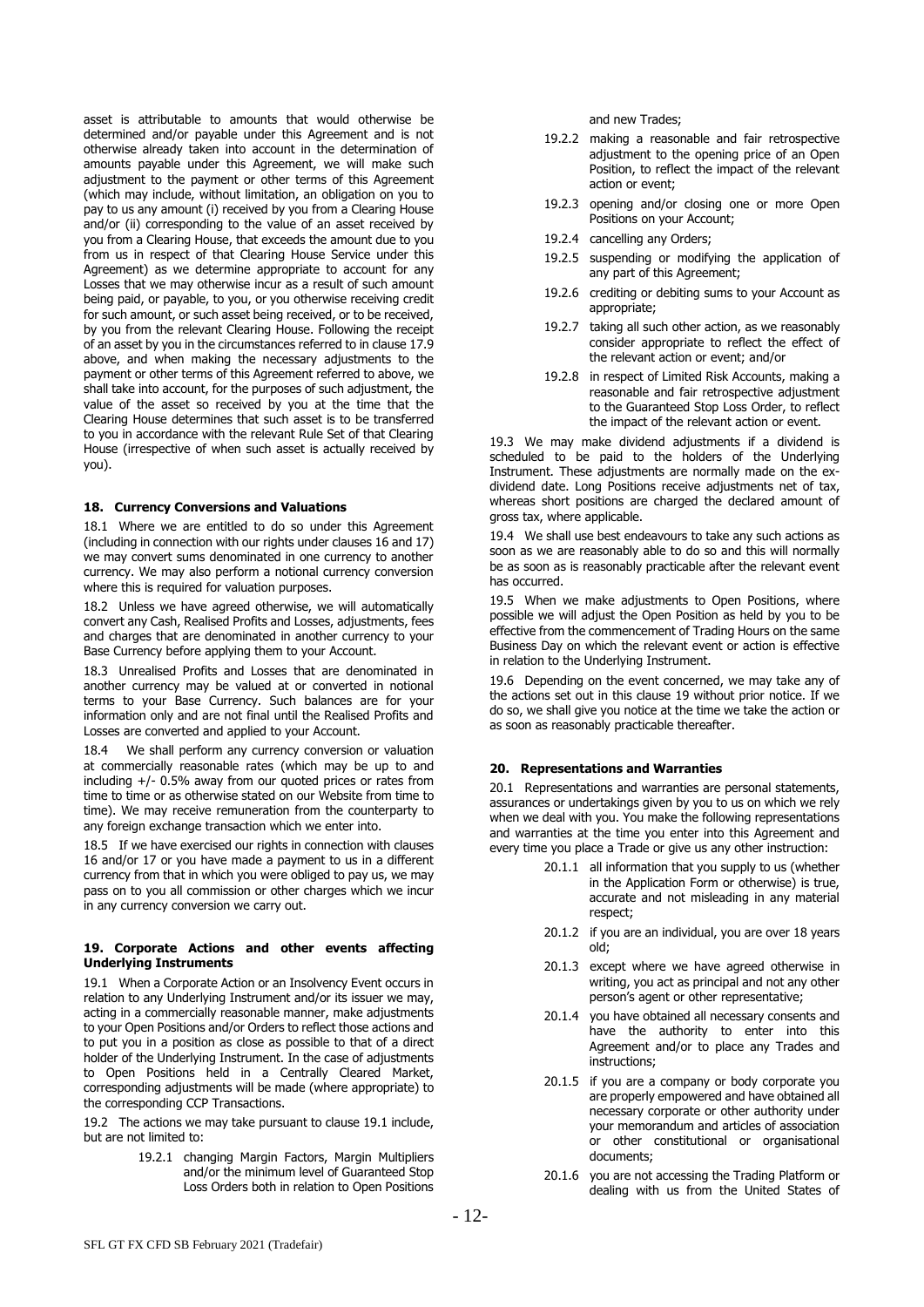America or its territories;

- 20.1.7 neither the entry into this Agreement, the placing of any Trade and/or any Order or the giving of any other instruction will violate any law, rule or regulation applicable to you;
- 20.1.8 you have not and will not upload or transmit any Malicious Code to our Trading Platform or Website or otherwise use any electronic device, software, algorithm, and/or any dealing method or strategy that aims to manipulate any aspect of our Trading Platform or Website, including, but not limited to, the way in which we construct, provide or convey Our Price; and
- 20.1.9 you will use the Products and services offered by us pursuant to this Agreement honestly, fairly and in good faith; and
- 20.1.10 the only margin rules in respect of OTC derivative contracts not cleared by a central counterparty that apply to you are the EMIR Margin Rules.

20.2 You agree that for the duration of this Agreement you will promptly notify us of any change to the details supplied by you on your Application Form, including in particular moving to another country or territory or any change or anticipated change in your financial circumstances, regulatory or employment status (including redundancy and/or unemployment) which may affect the basis on which we do business with you.

20.3 Any breach by you of any warranty or representation made under this Agreement, including, but not limited to, the representations and warranties given in clause 20.1, renders any Trade voidable or capable of being closed by us at our then prevailing Our Price, at our discretion.

# **21. Market Abuse**

21.1 When you execute a Trade with us, we may buy or sell on securities exchanges or directly from or to other financial institutions shares or units in the relevant Underlying Instrument or financial instruments related to that Underlying Instrument. The result is that when you place Trades with us your Trades can have an impact on the external market for that Underlying Instrument in addition to the impact it might have on Our Price. This creates a possibility of market abuse and the purpose of this clause is to prevent such abuse.

21.2 You represent and warrant to us at the time you enter into the Agreement and every time you enter into a Trade or give us any other instruction that:

- 21.2.1 you will not place and have not placed a Trade with us if to do so would result in you, or others with whom you are acting in concert having an interest in the price of the Underlying Instrument which is equal to or exceeds the amount of a Declarable Interest in the Underlying Instrument;
- 21.2.2 you will not place, and have not placed a Trade in connection with:
	- a) a placing, issue, distribution or other similar event; or
	- b) an offer, takeover, merger or other similar event; or
	- c) any corporate finance activity.
- 21.2.3 you will not place and have not placed a Trade that contravenes any law or regulation prohibiting insider dealing, market manipulation or any other form of market abuse or market misconduct; and
- 21.2.4 you will act in accordance with all applicable

#### laws and regulations.

21.3 In the event that you place any Trade in breach of the representations and warranties given in this clause 21 or any other clause of this Agreement or we have reasonable grounds for believing that you have done so, in addition to any rights we may have under clause 16, we may:

- 21.3.1 enforce the Trade or Trade(s) against you if it is a Trade or Trades which results in you owing money to us;
- 21.3.2 treat all your Trades as void if they are Trades which result in us owing money to you, unless and until you produce conclusive evidence within 30 days of our request that you have not in fact committed any breach of warranty, misrepresentation or undertaking under this Agreement;
- 21.3.3 close your Account with immediate effect; and/or
- 21.3.4 withhold any Realised Profits to the extent that we have reasonable grounds for believing that they are related to your breach of the representations and warranties given in this clause 21.

21.4 You acknowledge that it would be improper for you to deal in the Underlying Instrument if the sole purpose of such a transaction was to manipulate Our Price, and you agree not to conduct any such transactions.

21.5 We are entitled (and in some cases required) to report to any relevant regulatory authority details of any Trade or Order. You may also be required to make appropriate disclosures and you undertake that you will do so where so required.

21.6 The exercise of any of our rights under this clause 21 shall not affect any of our other rights we may have under this Agreement or under the general law.

# **22. Your Right to Cancel**

22.1 You are entitled to cancel this Agreement by giving us notice in writing within a 14 day cancellation period. You need not give any reason for the cancellation and the right to cancel applies even if you have already received services from us before the cancellation period expires.

22.2 The period for cancellation begins on the date the Agreement starts to apply to you.

22.3 You may only give us notice of cancellation in writing. The notice will be considered received by us in accordance with clause 32.

22.4 As the price of our contracts depend on fluctuations in the Underlying Instrument which are outside our control and which may occur during the cancellation period, you have no rights to cancel this Agreement if any Trade placed by you has been executed before we receive notice of cancellation.

22.5 Following a valid cancellation and subject to clause 17.2, we will return any amounts you have funded with us prior to receipt of your cancellation notice.

22.6 If you do not exercise the right of cancellation, the Agreement will continue in effect until either you or we terminate the Agreement by either of us giving notice in accordance with clause 29, or by our exercising any of our other rights to terminate under this Agreement. There is no minimum or fixed duration of the Agreement.

#### <span id="page-12-0"></span>**23. Complaints and Disputes**

23.1 If you wish to raise any complaint or Dispute you should contact us as soon as practicable. If we identify a Dispute we will notify you as soon as possible.

23.2 Please keep your own record of dates or times of Trades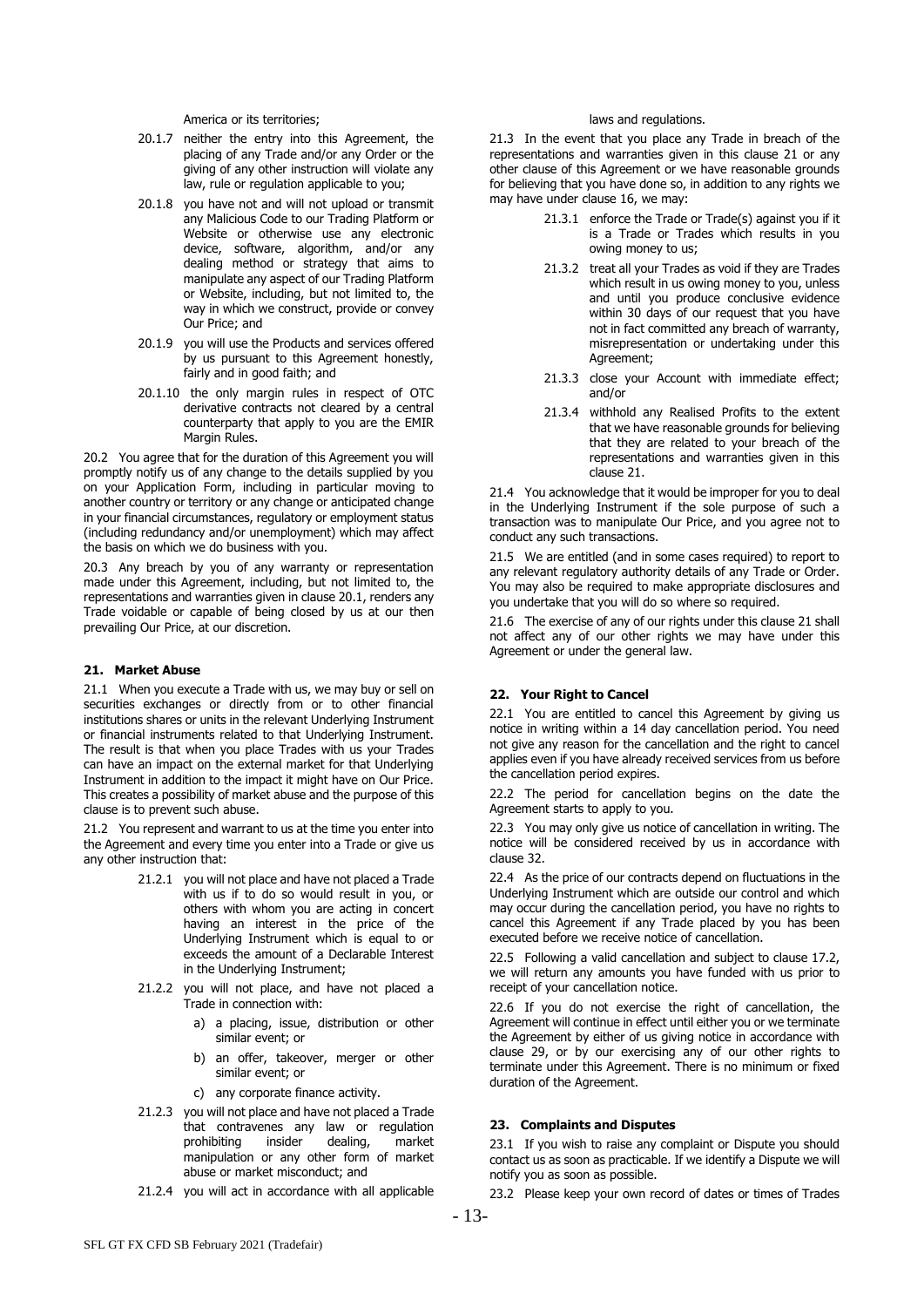and other issues as that will help us to investigate any complaints or disputes. It may be difficult or not reasonably possible for us to locate records/tapes in relation to Trades and other issues in the absence of information about the dates and times of any Trades or other issues in Dispute.

23.3 We operate a complaints handling procedure to enable us to deal promptly and fairly with complaints. Details of this procedure are available on request from Client Management.

23.4 If you wish to raise a complaint or Dispute you should in the first instance contact Client Management (details of which are given on our Website). If the matter is not resolved to your satisfaction you may refer the your complaint to the Complaints Manager (details of which are given on our Website

23.5 If either you or we notify the other party of a Dispute, you and we will consult in good faith in an attempt to resolve the Dispute in a timely manner, including, without limitation, by exchanging any relevant information and by identifying and using any Agreed Process which can be applied to the subject of the Dispute or, where no such Agreed Process exists or you and we agree that such Agreed Process would be unsuitable, by determining and applying a resolution method for the Dispute.

23.6 If you remain dissatisfied with our final response, investigation or handling of your complaint or Dispute you may in certain circumstances refer the matter to the Financial Ombudsman Service ("FOS"), Exchange Tower, London E14 9SR. In particular, you have a right to refer your complaint or Dispute to FOS if you are classified as a Retail Client and were classified as such at the time of the event giving rise to the complaint or Dispute.

<span id="page-13-3"></span>23.7 As an FCA regulated firm, we participate in the Financial Services Compensation Scheme ("the Scheme"). If you are an eligible claimant under the Scheme you may be entitled to compensation from it if we cannot meet our obligations. For most kinds of investment, you would receive a maximum payment of £85,000. We will provide on your request further information concerning the conditions governing compensation and the formalities which must be completed to obtain compensation. Further information about the Scheme can be obtained from Financial Services Compensation Scheme, 7<sup>th</sup> Floor, PS Box 300, Mitcheldean, GL17 1DY or at www.fscs.org.uk.

# **D. MISCELLANEOUS AND LEGAL ISSUES**

# <span id="page-13-1"></span>**24. Intellectual Property**

<span id="page-13-2"></span>24.1 Our Website, including the Trading Platform, and any and all Information, software applications, documentation and other information, data and materials which we may supply or make available to you, either directly or through a third party service provider or licensor (collectively "Our Materials") are and will remain our property or that of our third party service providers or licensors.

24.2 All copyrights, trademarks, design rights and other intellectual property rights in Our Materials, including without limitation all updates, modifications, compilations and enhancements, and all derivative works based on any of Our Materials, are and will remain our property (or those of our third party service providers or licensors as applicable).

24.3 We supply or make Our Materials available to you on the basis that (a) we can also supply and make them available to other persons and (b) we can cease or suspend providing any of them, but we will only do that if your Account has been closed or required by any of our third party service providers or licensors, by applicable law or as otherwise provided in this Agreement (unless stated otherwise in these General Terms or the Annexes to them).

24.4 You may access and use Our Materials only as expressly permitted for the operation of your Account in accordance with

#### this Agreement.

24.5 You must comply with any policies relating to any of Our Materials, or their use, including any additional restrictions or other terms and conditions that we or our third party service providers or licensors may issue, of which we may notify you from time to time.

24.6 You must not supply all or part of Our Materials to anyone else and you must not copy or reproduce all or part of them without our prior written permission.

24.7 You must not delete, obscure or tamper with copyright or other proprietary notices displayed on any of Our Materials.

24.8 If we have provided any materials to you in connection with our Website you must return those to us on closure of your Account.

24.9 Except to the extent expressly permitted under this Agreement or any other written agreement between you and us, you must not: (a) modify, translate or create derivative works based upon any of Our Materials; (b) take any action compromising or challenging, or threatening to compromise or challenge, the enjoyment or use by any other client of any of Our Materials or the rights of us or any of our third party service providers or licensors in any of Our Materials; or (c) reverse engineer, decompile or disassemble any of Our Materials comprising software or otherwise attempt to discover the source code thereof.

24.10 You must notify us immediately of any unauthorised use or misuse of any of Our Materials of which you become aware and, to the extent reasonably requested by us, provide us cooperation in remedying such violation and/or taking steps to prevent the future occurrence thereof.

24.11 We or our third party service providers or licensors may from time to time modify market data, our Trading Platform or Website, or Our Materials, and/or methods or speeds of delivering the same, which modifications may require corresponding changes to the methods or means you use to access Our Materials and/or may sever or adversely affect your access to or use of Our Materials. Neither we nor any other Associated Parties shall be liable for any such consequences.

# <span id="page-13-0"></span>**25. Website and System Use**

25.1 We will use reasonable endeavours to ensure that our Website, mobile services and our systems can normally be accessed for use in accordance with this Agreement. However all or any of these may fail to work properly or at all or our premises may suffer from power failure. On this basis:

- 25.1.1 we do not warrant that they will always be accessible or usable;
- 25.1.2 we do not warrant that access will be uninterrupted or error free.

25.2 We may suspend use of our Website to carry out maintenance, repairs, upgrades or any development related issues. We shall use reasonable endeavours to give you notice of this and to provide alternative ways for you to deal or obtain information as to your Account but this may not be possible in an emergency.

25.3 We warrant that we have the right to permit you to use our Website in accordance with this Agreement.

25.4 We will use reasonable endeavours to ensure that our Website is free from any Malicious Code, but we do not warrant that it will be free at all times of Malicious Code. You should use your own Malicious Code protection software that is up to date and of good industry standard. In addition you must not upload or transmit any Malicious Code to our Trading Platform or other aspects of our Website.

25.5 You are responsible for ensuring that your information technology is compatible with ours and meets our minimum system requirements, as may be amended from time to time.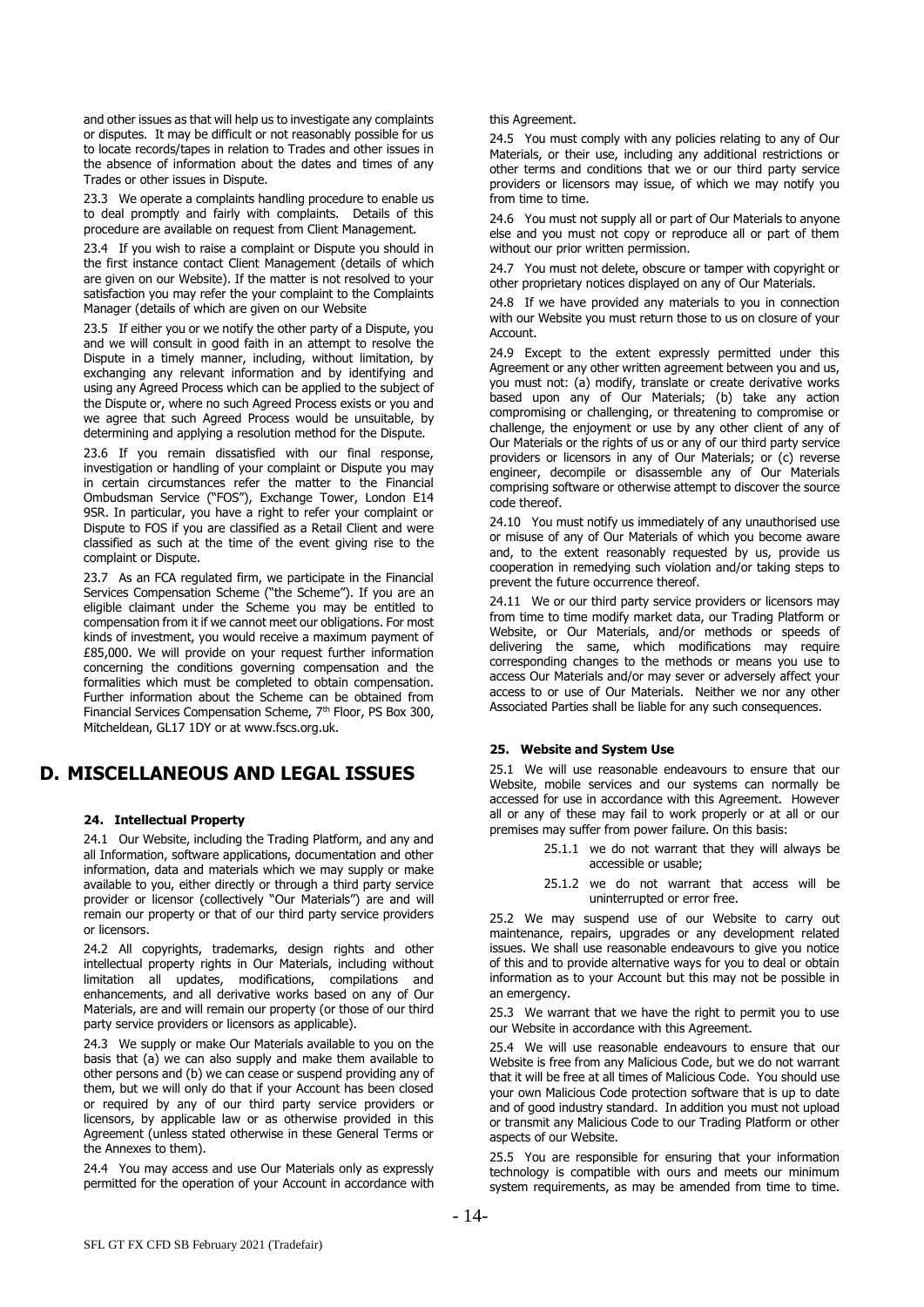The minimum system requirements currently in effect are set out on our Website.

25.6 We or other third party service providers or licensors may provide you with Information in connection with the provision of our services. You agree that:

- 25.6.1 neither we nor any other Associated Party shall be responsible or liable if any such Information is inaccurate or incomplete in any respect or for any actions you take or do not take based on, or your reliance upon, such data or information;
- 25.6.2 you will use such Information solely for the purposes set out in the Agreement;
- 25.6.3 you will truthfully complete and submit to us in a timely fashion:
	- a) any declaration as we may require at any time in respect of your status as a user of Information; and
	- b) any additional agreements with us or any of our third party service providers or licensors relating to our provision to you of any Information;
- 25.6.4 such Information is proprietary to us or the provider and you will not retransmit, redistribute, publish, disclose, alter, amend, rent, loan, licence or display in whole or in part such data or information to third parties; and
- 25.6.5 you will pay any fees and other costs associated with your access to and use of any Information, of which as we may notify you from time to time, and shall be responsible for payment of any and all taxes, charges or assessments by any foreign or domestic national, state, provincial or local governmental bodies, or subdivisions thereof, and any penalties or interest relating thereto, in respect of your access to and use of any Information.

25.7 Various access methods (e.g. mobile, desktop) may be made available to you. Different access methods may have different functionality and content from one another, and such content and functionality are subject to change without notice.

<span id="page-14-0"></span>25.8 In the event you select and use any third party software application to provide you with trading programs, signals, advice, risk management or other trading assistance ("Expert Advisor") or a third party hosting or trading application (such as Meta Trader Hosting), which applications may have direct access or connectivity to your Account, we and our affiliates accept no obligation with respect to, nor assume any responsibility for, the performance of any application, product or service provided by an Expert Advisor or third party hosting or trading application provider which applications, products or services you shall use at your own risk. With respect to any applications, products or services provided by any Expert Advisor or third party hosting or trading application provider we and our affiliates:

25.8.1 make no warranty or representation of any kind, whether express or implied;

25.8.2 disclaim any responsibility or obligation as to their merchantability or fitness for any purpose;

25.8.3 disclaim any responsibility and shall not be liable for any damages that may be suffered by you, including loss of funds, data or service interruptions as a result of their use;

25.8.4 disclaim any responsibility for the accuracy, quality or completeness of any information (facts, analysis, information (facts, analysis, recommendations or other opinions) obtained from or through an Expert Advisor (including your Account information, a reliable record of which you acknowledge and agree may only be found at your StoneX website Account)

25.8.5 disclaim any responsibility for connection speed, efficiency or availability between Expert Advisor applications and third party hosting or trading applications and our Trading Platform;

25.8.6 neither give any undertaking nor make any warranty or representation that any indications of past or future performance provided by an Expert Advisor can be, or would have been, achieved through the use of our Trading Platform or otherwise; and

25.8.7 neither give any undertaking nor make any warranty or representation that any investment performance that may be achieved with or through an Expert Advisor or third party hosting or trading application with another broker or dealing service can or shall be achieved through the use of our Trading Platform.

25.8.8 The provisions of this clause [25.8](#page-14-0) shall apply irrespective of whether or not we (or our affiliates) offer, promote or endorse to you the Expert Advisor or a third-party hosting or trading application.

# <span id="page-14-3"></span>**26. Limitation of Liability**

<span id="page-14-1"></span>26.1 Nothing in this Agreement shall exclude or limit our liability for death or personal injury caused by our negligence or for fraud or fraudulent misrepresentation or for liability that cannot be excluded under any applicable laws or the requirements of any regulator.

- 26.2 Subject to clause [26.1,](#page-14-1) we shall not be liable for:
	- 26.2.1 Events Outside Our Control;
	- 26.2.2 any action we may take under:

(i) clauses 14 ("Manifest Error");

(ii) clause 15 (Events Outside Our Control or Market Disruption Events"); and/or

(iii) clause 16 ("Events of Default and Similar Circumstances") provided that we act within the terms of those clauses and in particular act reasonably where required to do so;

- 26.2.3 any failure of communication (for any reason) within claus[e 25](#page-13-0) ("Website and Systems Use") including (without limitation) the unavailability of our Website (including the Trading Platform) or our telephone systems provided always we act within the terms of clause [25;](#page-13-0)
- 26.2.4 the use, operation, performance and/or any failure of any third party trading systems, software or services not provided by us;
- 26.2.5 any claim loss, expense, cost or liability suffered or incurred by you (together "Claims") except to the extent that such loss or expense is suffered or incurred as a result of our breach of the Agreement, negligence or wilful default.

26.3 Other than as described in clause [26.4](#page-14-2) and subject to the limits on our liability in this clause [26,](#page-14-3) we are each only responsible for Losses that are reasonably foreseeable consequences of breaches of this Agreement at the time the Agreement is entered into.

<span id="page-14-2"></span>26.4 Neither we nor any other Associated Parties are responsible for indirect Losses which happen as a side effect of the main loss or damage and which are not foreseeable by you and us. Neither we nor any other Associated Parties shall be liable to you for Losses which you incur which are foreseeable by us or other Associated Parties because you have communicated the possibility of such Losses or any special circumstances to us or Associated Parties.

26.5 Neither we nor any other Associated Parties shall be liable to you for any loss of profit or opportunity, or anticipated savings or any trading Losses.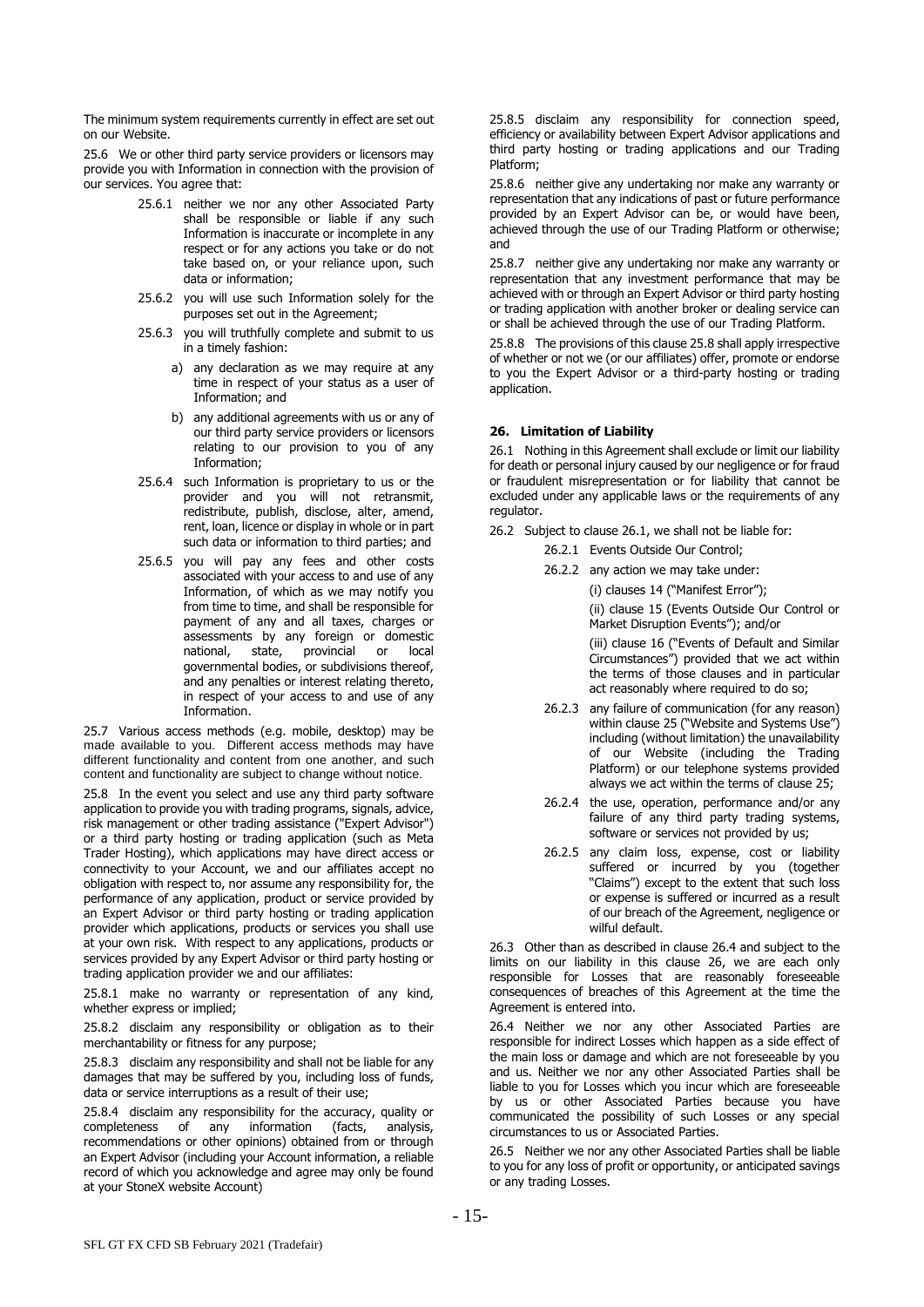26.6 The limitations of liability in this clause [26](#page-14-3) apply whether or not we or any of our employees or agents or any Associated Parties knew of the possibility of the claim being incurred.

26.7 We carry on the business to which this Agreement relates in reliance on the limitations and/or exclusions in this clause being enforceable. We do not insure against any of the potential liabilities described in this clause. If the exclusions and restrictions are not acceptable to you, then you should not deal with us.

# <span id="page-15-4"></span>**27. Your money**

#### Retail Clients

<span id="page-15-1"></span>27.1 As a Retail Client, any money which you have transferred or transfer to us, or which has been transferred to us, which is to be held by us on your behalf, is Client Money within the meaning of the Client Money Rules, and will be held by us on trust for you at all times and for this purpose. In accordance with the requirements of the Client Money Rules, Client Money must be and will be segregated from our own money. In the event of our insolvency, Client Money will be excluded from the assets available to our creditors.

<span id="page-15-2"></span>27.2 We may hold Client Money on your behalf in an account with a bank, or third party as permitted by Clause [27.5,](#page-15-0) which may be located in the United Kingdom or inside or outside the European Economic Area ("EEA"). Any such account will be segregated, and held in an account or accounts identified separately, from any account in which our own money or assets is held with the bank or third party, but where we hold Client Money with a third party pursuant to clause [27.5](#page-15-0) it may be subject to set-off rights of that third party. The legal and regulatory regime applying to any bank or third party located outside the United Kingdom will be different from that of the United Kingdom and in the event of the insolvency or any other equivalent failure of that bank or third party, your Client Money may not be as effectively protected as if your Client Money is held with an equivalent bank or third party in the United Kingdom.

#### Professional Clients and Eligible Counterparties

27.3 If you have been classified as a Professional Client or an Eligible Counterparty, we will hold your money as Client Money in accordance with clauses [27.1](#page-15-1) and [27.2](#page-15-2) unless we have agreed in writing that clause [27.4](#page-15-3) applies.

<span id="page-15-3"></span>27.4 Where this claus[e 27.4](#page-15-3) applies, you agree that in relation to any money received by us from you, or received by us on your behalf: (a) full ownership of such money is transferred by you to us for the purpose of securing or covering all your present or future, actual or contingent, or prospective, obligations to us under this Agreement or otherwise; (b) we acquire full ownership of such money and we will not hold such money in accordance with the Client Money Rules; (c) you will have no proprietary claim over such money and we can deal with it as our own; (d) we will owe you a debt equal to the amount of such money received by us, subject to any set-off rights under, or other terms of, this Agreement, or under general law; (e) in the event of our insolvency you will rank as a general creditor of ours in relation to such money; (f) we shall pay to you all or part of any amount owed by us to you under this clause to the extent that we consider, in our discretion, that the amount of money you have transferred to us exceeds the amount required by us to secure or cover all your present or future, actual or contingent, or prospective, obligations to us under this Agreement or otherwise; (g) we shall be obliged to pay to you all amounts owed by us to you under this clause upon the earliest of: (i) termination of the title transfer arrangement in accordance with this clause; (ii) termination of this Agreement under clause [29;](#page-16-0) or (iii) exercise by us of our rights under clause 17, in each case subject to any set-off rights under, or other terms of, this Agreement. Any title transfer of cash under this clause may be

terminated by us at any time by notice to you, and shall terminate in the event of termination of this Agreement under clause [29.](#page-16-0)

#### Centrally Cleared Trades

<span id="page-15-0"></span>27.5 You acknowledge and confirm that in relation to Centrally Cleared Trades, we may allow the relevant Clearing House hold any amount of your money, which is held by us as Client Money within the meaning of the Client Money Rules for the purpose of one or more of your Trades through or with that Clearing House or to meet our obligations to provide any margin to such Clearing House in relation to the CCP Transactions. Your Client Money which is transferred to the Clearing House may be dealt with by that Clearing House in accordance with the applicable Rule Set, which may grant the Clearing House a security interest or setoff rights over such money.

27.6 In relation to a General Account, your Client Money, or, where clause [27.4](#page-15-3) applies, money transferred by you to us but which relates to your Centrally Cleared Trades, that is transferred to a Clearing House will be held by the Clearing House in a consolidated segregated client transaction account for our clients that may not be combined with any other account. In relation to an ISCA Account, your Client Money, or, where clause [27.4](#page-15-3) applies, money transferred by you to us but which relates to your Centrally Cleared Trades, that is transferred to a Clearing House will be held by the Clearing House in an individually consolidated segregated client transaction account for you that may not be combined with any other account. The Clearing House will have no right to set-off against the client transaction account any amounts owing to the Clearing House on any other account. If you are interested in an individual segregated account, please contact Client Management.

#### Fixed term deposits

27.7 Where we consider it appropriate to do so and in accordance with applicable laws and regulations, we may from time to time hold a proportion of the total Client Money that we hold for our clients in relation to a particular line of business in an account from which we will be unable to make a withdrawal until the expiry of a fixed term or notice period. We will take appropriate measures, including in setting the relevant proportion, to allow us to return Client Money to our clients promptly as and when required to do so in the ordinary course of business. However, there is a risk that in exceptional circumstances (for example, where there are unusually high Client Money outflows) your money may not be immediately available and you may have to wait until the expiry of a fixed term or notice period before we can return some or all of the Client Money that we hold for you.

#### Money market funds

27.8 We may from time to time hold Client Money in a 'qualifying money market fund' (as such term is defined in the Client Money Rules). Where we hold Client Money in a qualifying money market fund it will not be held in accordance with the requirements for holding Client Money. However, we will hold the relevant units or shares that we are issued in such funds in accordance with the applicable FCA Rules. You hereby explicitly consent to the placement of your Client Money in a qualifying money market fund.

# General

27.9 Where any bank, Clearing House or other permitted third party holds money under this clause [27:](#page-15-4) (a) we will not be liable for the acts or omissions of, or failure or insolvency or any analogous event affecting, such entity; and (b) in the event of the insolvency or other analogous proceeding in relation to such entity, we may have only an unsecured claim against such entity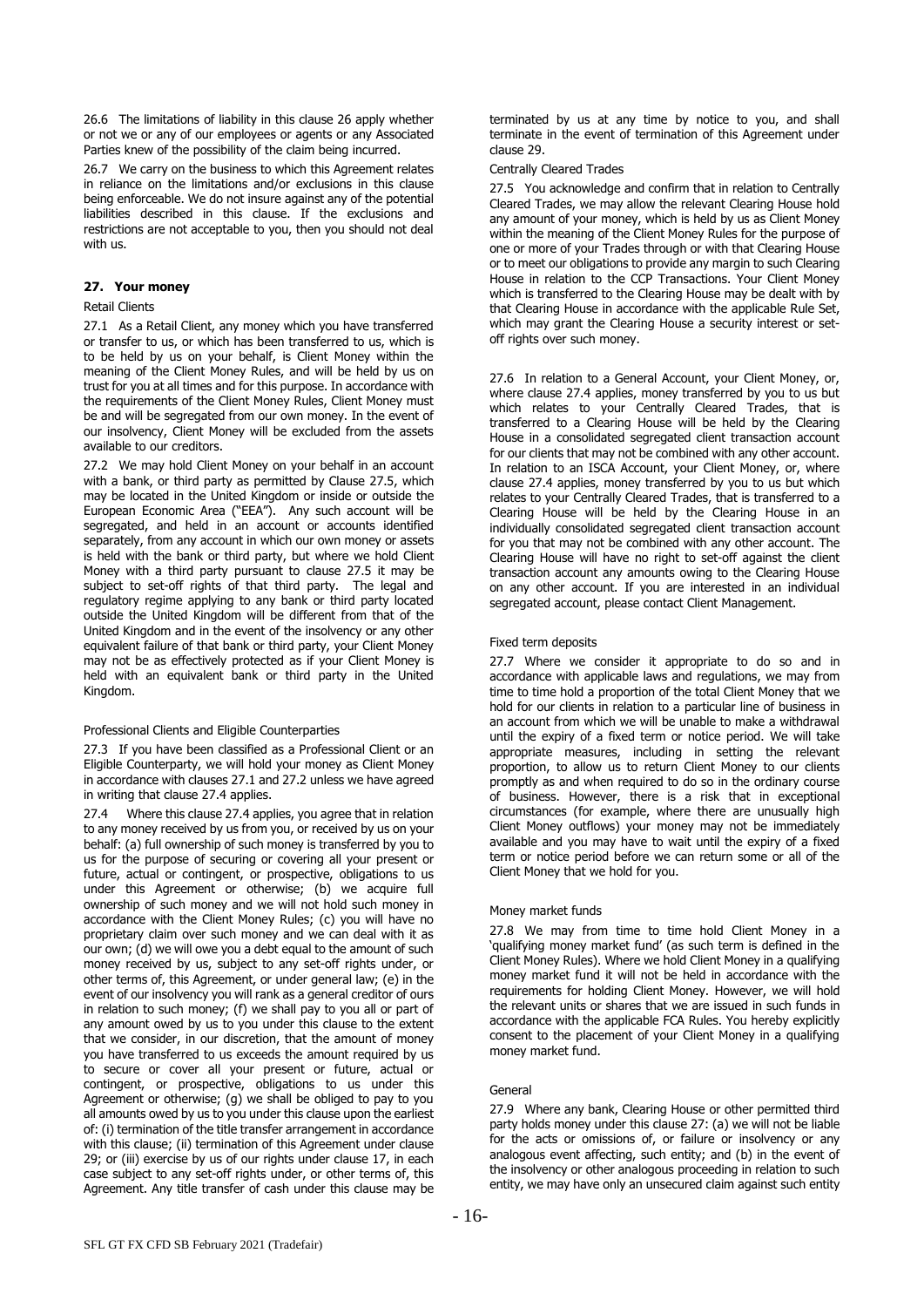on behalf of you and our other clients, and you may be exposed to the risk that the money recovered by us from such entity is insufficient to satisfy the claims of you and all other clients with claims in respect of the relevant account. However, if your money is held within an EEA country, a proportion of your money may qualify for compensation arrangements in that jurisdiction.

27.10 We do not pay interest on any Client Money, or money that you transfer to us under clause [27.4,](#page-15-3) unless we have expressly agreed to do so in writing.

27.11 You will not grant any security interest over any Client Money held in your Account, or any claim against us for money due to you under clause [27.4,](#page-15-3) to any person other than us.

27.12 Where any amounts owed by you to us under the Agreement are due and payable to us, in accordance with the Client Money Rules we shall cease to treat as Client Money so much of any Client Money held on your behalf as equals those amounts. You agree that we may apply that money in or towards satisfaction of all or part of those amounts due and payable to us. For the purposes of this clause, any such amounts owed by you to us under this Agreement become immediately due and payable, without notice or demand by us, when incurred by you or on your behalf.

27.13 You agree that where there has been no movement on your Client Money balance for a period of at least six years (disregarding any payment or receipt of interest, charges or similar items), we may pay such Client Money to the registered charity of our choice: (a) provided that we have taken reasonable steps to trace you and to return the Client Money balance, and in such case we hereby unconditionally undertake that, where any of your Client Money has been paid to charity in accordance with this sub-clause (a), and you subsequently claim against us for such amount of Client Money, we shall pay to you a sum equal to the amount paid to charity; or (b) where the amount of Client Money is GBP 25 or less if you are a Retail Client or GBP 100 or less in any other case, provided we have made at least one attempt to contact you to return the Client Money balance, using the most up-to-date contact details we have for you, and you have not responded to such communication within 28 days of the last communication having been made.

27.14 We may transfer any money we hold for you as Client Money (after deduction of any amounts permitted by the terms of this Customer Agreement) to another legal entity (including any of our group companies) where we transfer all or part of our business to that entity and your Client Money relates to the business transferred. Where we transfer your Client Money to another legal entity under this clause we shall require that such Client Money will be held by that entity for you in accordance with the Client Money Rules, or, if that legal entity will not hold your Client Money in accordance with the Client Money Rules, we will exercise all due skill, care and diligence in assessing whether that legal entity will apply adequate measures to protect your Client Money.

27.15 You agree that we shall be entitled to treat Client Money as due and payable to us, to the extent of all or any part of the obligations owed by you to us under this Agreement which are due and payable to us but unpaid.

<span id="page-16-2"></span>27.16 In this clause [27,](#page-15-4) "Client Money Rules" means the provisions of the FCA's Client Assets Sourcebook, as amended and/or updated from time to time.

# **28. Tax**

28.1 You are responsible for the payment of all taxes that may arise in relation to your Trades. Where, as a result of your trading, there is a tax charge under the Financial Transaction Tax regime, stamp duty, transfer tax, dividend tax, withholding tax or other taxes or duties due in any jurisdiction, we reserve the right to pass these on to you. We may elect to do so by withholding any such amounts from your Realised Profits. You may find additional information with respect to our practices in

a Market on our Website or by calling Client Management.

28.2 We shall not be responsible for any taxes that may arise as a result of a change in law or practice or by reason of your paying tax in a jurisdiction other than the United Kingdom.

28.3 We shall not be responsible for advising you on any change in tax law or practice. You shall in all circumstances be responsible for your own tax advice in relation to your Trades.

# <span id="page-16-0"></span>**29. Amendments and Termination**

29.1 We may amend or replace any clause or part of the Agreement in whole or in part by giving you written notification of the changes. Amendments to this Agreement will not be valid and binding unless they are expressly agreed by us in writing. We will only make changes for good reason including but not limited to:

- 29.1.1 making them clearer or more favourable to you;
- 29.1.2 reflecting legitimate changes in the cost of providing the service to you;
- 29.1.3 reflecting a change of applicable law, regulation or codes of practice or decisions by a court, ombudsman, regulator or similar body;
- 29.1.4 reflecting changes in market conditions;
- 29.1.5 reflecting changes in the way we do business.

<span id="page-16-1"></span>29.2 If you object to any change you must tell us within 14 days of the date the notice is deemed received by you under clause 32 ("Notices"). If you do not do so you will be deemed to have accepted the change(s). If you give us notice that you object, then the changes will not be binding on you, but we may require you to close your Account as soon as reasonably practicable and/or restrict you to placing Trades and/or Orders to close your Open Positions.

29.3 Subject to clause [29.2](#page-16-1) the amendments or new terms made pursuant to this clause [29](#page-16-0) will apply (including to all Open Positions and unexecuted Orders) from the effective date (which we will state) of the change specified in the notice.

29.4 In addition to any other rights specified in this Agreement, we may cease to offer a Product or end this Agreement and close your Account at any time by giving you 14 days' written notice. This is in addition to any other rights to end this Agreement and/or close your Account which we may have. In the event that we cease to offer a Product or a Market, you shall agree to close any Open Positions relating to such Product or Market during the 14-day notice period unless otherwise instructed by us. After the 14-day notice period, your Open Positions in relation to such Product or Market will be automatically closed out.

29.5 You may also end the Agreement and/or close your Account at any time, in whole or in part, by giving us written notice. Your Account will be closed as soon as reasonably practicable after we receive notice, all Open Positions are closed, all Orders cancelled and all of your obligations discharged.

29.6 Where either you or we provide notice to close your Account and/or end this Agreement under this clause [29,](#page-16-0) we reserve the right to refuse to allow you to enter into any further Trades or Orders which may lead to you holding further Open Positions.

#### **30. General Provisions Relating to the Agreement**

30.1 A court or regulatory authority may decide that a part or clause of this Agreement is not enforceable. If this happens then the relevant part of the Agreement will be given no effect and will not be considered part of the Agreement. This will not invalidate any other clause or part of the Agreement.

30.2 You may not assign or transfer any of your rights or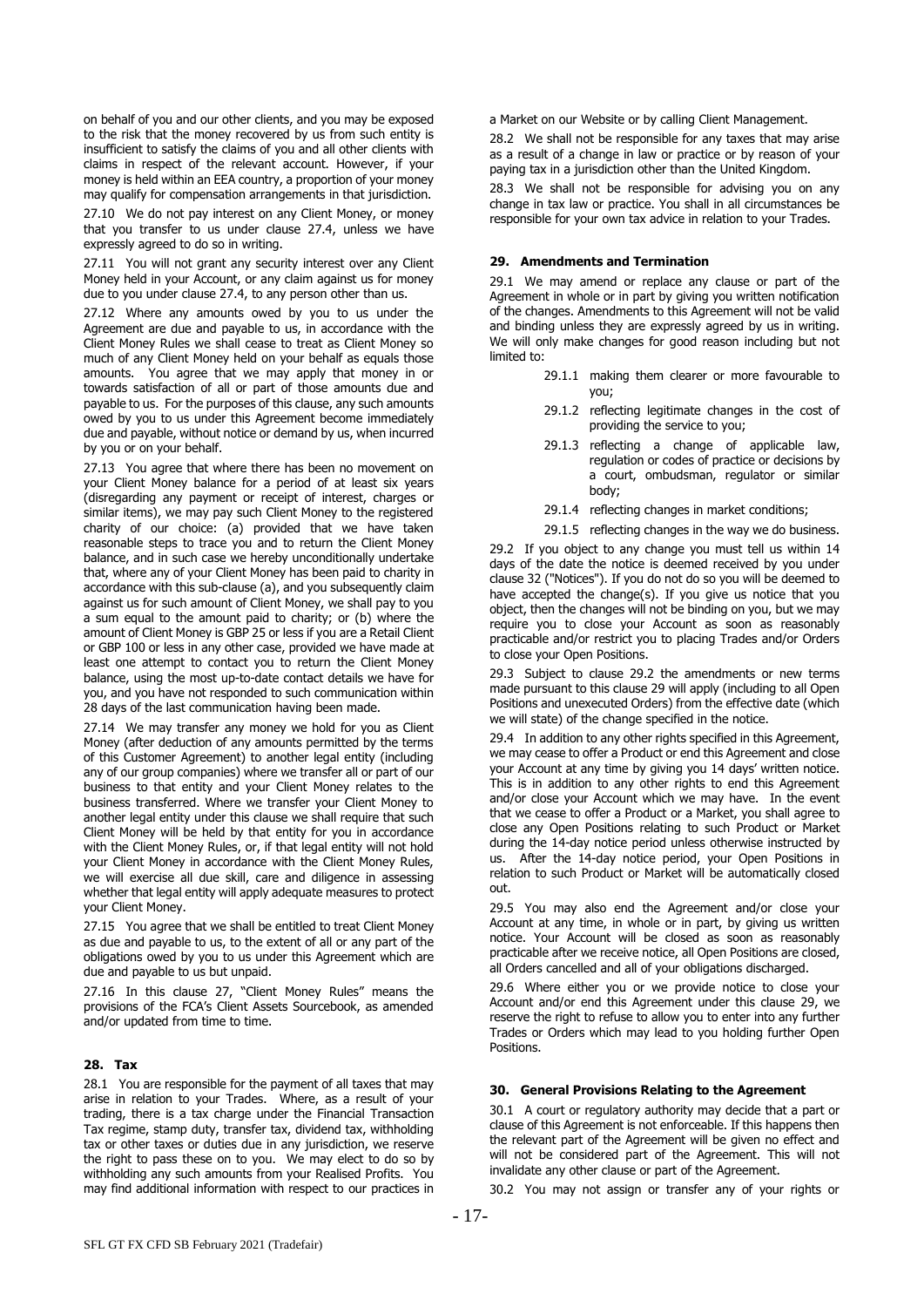obligations under this Agreement without our prior written consent. We may assign or transfer all or any of our rights or obligations under this Agreement to any of our Associated Companies or to any person authorised in the United Kingdom or any EEA member state on 30 days' written notice. We will comply with FCA Rules or any other applicable rule which may apply to this transfer, including obtaining your or any other party's consent where necessary.

30.3 Either you or we may elect not to require the other party to comply with this Agreement, or may delay requiring the other party to do so. This will not amount to a waiver by the party making such election of its rights under this Agreement unless that party clearly states that this is its intention. This means that the relevant party can still require compliance with the Agreement in future.

30.4 Except as provided by clauses [24,](#page-13-1) [25,](#page-13-0) [26](#page-14-3) and [30.5,](#page-17-1) no clause of this Agreement is intended to confer any benefit on any person who is not a party to it or to be enforceable under the Contracts (Rights of Third Parties) Act 1999.

<span id="page-17-1"></span>30.5 The Agreement may, however, be enforced by any of our Associated Companies. We do not require the consent of our Associated Companies to vary, amend, modify, suspend, cancel or terminate any provision of the Agreement.

## **31. Telephone Recording**

We will record all telephone and electronic communications that result or may result in the placing and/or conclusion of a Trade or an Order. A copy of any such telephone recording or electronic communications will be available to you on request for a minimum period of 5 years from the date of the recording.

# <span id="page-17-2"></span>**32. Notices**

32.1 This clause 32 does not apply when:

- 32.1.1 you place Orders and execute Trades pursuant to this Agreement, in which case communications shall be handled pursuant to clauses 4 and 12;
- 32.1.2 we provide notice of changes to Margin Requirements, Margin Factors or Margin Multipliers pursuant to clause 10; or
- 32.1.3 we provide notice of changes to the Margin Close Out Level applicable to your Account pursuant to clause 11.3.

32.2 When a notice may be given in writing, it may be provided by letter, fax, email or (to the extent permitted by FCA Rules), our Website including the Trading Platform.

32.3 We may send notices to you at your last known home or email address, place of work, fax, telephone, pager number or other contact details.

32.4 You must send notices by letter to Client Management at Our Address.

32.5 Unless specifically agreed otherwise in these General Terms, any notice given by us to you or by you to us will be deemed given and received if:

- 32.5.1 delivered by hand to Our Address in these General Terms or to your last known home or work address: at the time of delivery;
- 32.5.2 sent by first class post on a Business Day: the next Business Day or second Business Day after posting if not sent on a Business Day;
- 32.5.3 sent by air mail from outside the United Kingdom: the second Business Day after posting (or the fourth Business day after posting if not sent on a Business Day);
- 32.5.4 sent by fax before 4pm on a Business Day: one hour after a "transmission complete"

report is received. If sent by fax at any other time: at 9 am on the next Business Day; and/or

- 32.5.5 sent by email before 4pm on a Business Day: one hour after sending. If sent by email at any other time: 9:00 am on the next Business Day.
- 32.6 Additionally:
	- 32.6.1 we may give you a notice by SMS text in which case you will be deemed to have received such a message one hour after we have sent it, provided we do not receive a "not sent" message.
	- 32.6.2 we may leave you a message on our Website or Trading Platform and this will be deemed delivered one hour after we have posted it.

#### **33. Governing Law, Jurisdiction and Language**

33.1 The Agreement and our relations before we entered into this Agreement shall be governed by and construed in accordance with English Law.

33.2 Subject to clause 33.3, the Courts of England and Wales will have exclusive jurisdiction over any claim or matter arising under or in connection with the Agreement and the legal relationships established by the Agreement.

33.3 We shall be entitled to take proceedings against you in any other competent jurisdiction, and the taking of proceedings in any one or more jurisdictions will not preclude the taking of proceedings in any other jurisdictions, whether concurrently or not, to the extent permitted by the law of such other jurisdiction.

# <span id="page-17-0"></span>**34. Definitions**

In this Agreement the following words and expressions shall have the following meanings:

"Accepted for Clearing" means, in respect of a Clearing Eligible Trade, such Clearing Eligible Trade being accepted (whether automatically or otherwise) to a Clearing House for clearing in a Clearing House Service with the intention that the related CCP Transaction is recorded in the Client Account at the Clearing House Service.

"Account" means any account that we maintain for you for dealing in the Products made available under this Agreement and in which your Cash, Margin Requirements and Margin Payments are held and to which Realised Profits and/or Losses are credited or debited.

"Activity" means placing a Trade and/or applying an Order on your Account(s) or maintaining an Open Position during the period.

"Agent" means an agent or representative who we agree may act for you and/or give instructions on your behalf in respect of this Agreement.

"Aggregate Transaction Value" means, in respect of the termination of Centrally Cleared Trades of a Centrally Cleared Transaction Set, an amount (which may be positive or negative or zero) equal to the aggregate of the CCP Transaction Values for all Centrally Cleared Trades in the relevant Centrally Cleared Transaction Set or, if there is just one CCP Transaction Value in respect of all such Centrally Cleared Trades, an amount (which may be positive or negative or zero) equal to such CCP Transaction Value.

"Agreed Process" means the complaint handling procedure set out in claus[e 23](#page-12-0) and any other process agreed between you and us in respect of a Dispute.

"Agreement" means the General Terms, together with the Supplemental Terms, the Application Form and Market Information.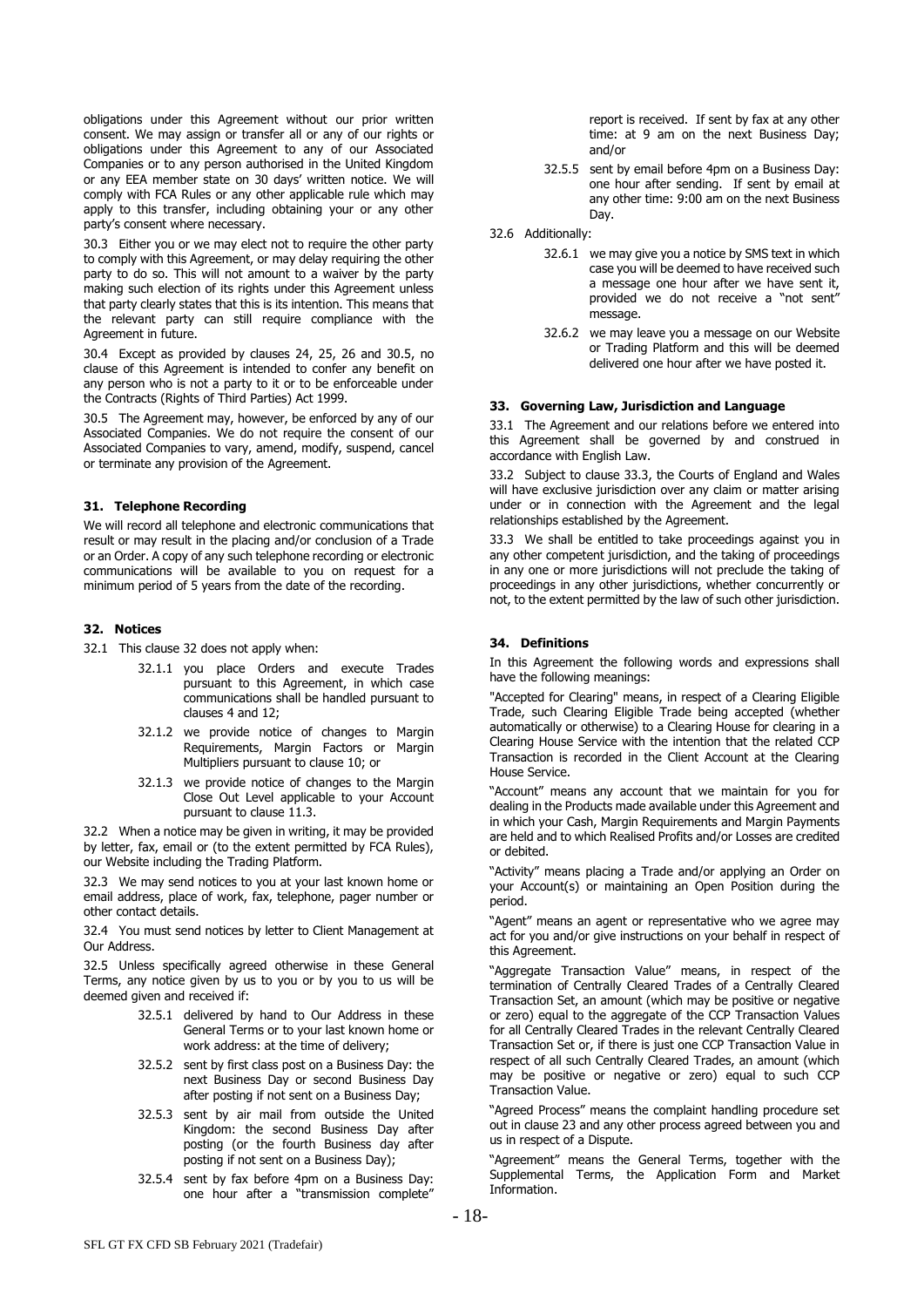"applicable laws and regulations" includes, without limitation, any product or services related limitations for Retail Clients issued by a competent regulatory authority as amended from time to time.

"Application Form" means the form(s) (in paper or electronic form) which you complete to open an Account and to trade with us under this Agreement.

"Associated Companies" means an associated body corporate within the meaning of section 256 of the Companies Act 2006.

"Associated Parties" means, collectively us, our Associated Companies, our third party service providers, and our third party licensors, and the directors, officers, members, employees, agents and representatives of us, our Associated Companies, our third party service providers and our third party licensors.

"Base Currency" is the currency in which your Account is denominated and in which we will debit and credit your Account.

"Business Day" means Monday through Friday, excluding any English public holiday.

"Cash" means a figure stated on the Trading Platform which represents the amount of cleared funds available in your Account.

"CCP" means a legal person that interposes itself between the counterparties to contracts traded on one or more financial markets, becoming the buyer to every seller and the seller to every buyer.

"CCP Settlement Payment" means, in respect of a CCP Transaction, each payment made by the relevant Clearing House to us (which shall be expressed as a positive amount) and each payment made by us to the relevant Clearing House (which shall be expressed as a negative amount) in respect of that CCP Transaction which is, pursuant to the applicable Rule Set categorised as a settlement payment in respect of that CCP Transaction (including a payment made in the course of any "settlement to market" margining or collateral provisions contained in the applicable Rule Set).

"CCP Transaction" means a transaction between us and a Clearing House that arises when the terms of a Clearing Eligible Trade are Centrally Cleared through the relevant Clearing House Service.

"CCP Transaction Value" means, in respect of a terminated Centrally Cleared Trade or a group of terminated Centrally Cleared Trades, an amount (which may be positive or negative or zero) equal to the sum of:

(a) the value that is determined in respect of or otherwise ascribed to the related CCP Transaction or group of related CCP Transactions in accordance with the relevant Rule Set following a CIL Trigger Event or a Clearing House Default (to the extent such Rule Set contemplates such a value in the relevant circumstance); and

(b) without double counting any amount referred to in sub-paragraph (a), the sum of all positive and negative CCP Settlement Payments made by the relevant Clearing House and us in respect of the related CCP Transaction or group of related CCP Transactions.

If the value referred to in sub-paragraph (a) reflects a positive value for us vis-à-vis the Clearing House, it will be expressed as a positive amount and, if the value referred to in sub-paragraph (a) reflects a positive value for the relevant Clearing House vis- $\dot{a}$ -vis us, it will be expressed as a negative amount.

"Centrally Cleared" means that:

(a) a Clearing Eligible Trade has been Accepted for Clearing; and

(b) the relevant Clearing House has become a party to a CCP Transaction in respect of such Clearing Eligible Trade in accordance with the relevant Rule Set. Any reference in these General Terms to the time at which a Clearing Eligible Trade is "Centrally Cleared" means the time at which the related CCP

Transaction arises for your account in accordance with the relevant Rule Set.

"Centrally Cleared Market" means those Markets (if any) designated by us as such in the Market Information in relation to which Trades will be cleared through a Clearing House.

"Centrally Cleared Trade" means a Trade which is Centrally Cleared.

"Centrally Cleared Transaction Set" means all Centrally Cleared Trades in respect of which the related CCP Transactions are cleared through the same Clearing House Service.

"CIL Trigger Event" means, with respect to a Clearing House Service, an event that:

(a) the applicable Clearing House formally declares to us constitutes a default in respect of us; or

(b) results in the automatic termination of all relevant CCP Transactions (or would result in the automatic termination of all relevant CCP Transactions if there were CCP Transactions outstanding at that time), in each case in accordance with the relevant Rule Set.

 "Cleared Account Election" means an election made by means which we specify for such purpose, which is either:

(a) an OSCA/ISCA Cleared Account Election;

(b) an OSCA Only Cleared Account Election; or

(c) an ISCA Only Cleared Account Election.

"Cleared Set Termination Amount" means a termination amount (which may be positive or negative) determined in respect of a Centrally Cleared Transaction Set pursuant to clause [17.6.3.](#page-10-4)

"Clearing Eligible Trade" means a Trade in a Centrally Cleared Market.

"Clearing House" means any clearing organisation which is specified as such in the Market Information in relation to a Centrally Cleared Market.

"Clearing House Default" means the occurrence of a default, termination event or other similar event in respect of a Clearing House that, under the relevant Rule Set, entitles us to terminate, or results in automatic termination of, CCP Transactions.

"Clearing House Service" means any central counterparty clearing service specified as such in the Market Information in relation to a Centrally Cleared Market.

"Client Account" means with respect to a Centrally Cleared Market, an account of a type specified in the Market Information for that Centrally Cleared Market, as selected by you pursuant to a Cleared Account Election.

"Client Management" means our customer services team.

"Client Money" has the meaning given to it in the Client Money Rules.

"Client Money Rules" has the meaning given to it in clause [27.16.](#page-16-2)

"Conflicts of Interest Policy" means our policy on potential conflicts of interest that may arise in providing our services and how we manage them.

"Corporate Action" means the occurrence of any of the following in relation to the issuer of any relevant Underlying Instrument:

any rights, scrip, bonus, capitalisation or other issue or offer of shares/equities of whatsoever nature or the issue of any warrants, options or the like giving the rights to subscribe for shares/equity;

(b) any acquisition or cancellation of own shares/equities by the issuer;

(c) any reduction, subdivision, consolidation or reclassification of share/equity capital;

(d) any distribution of cash or shares, including any payment of dividend;

(e) a take-over or merger offer;

(f) any amalgamation or reconstruction affecting the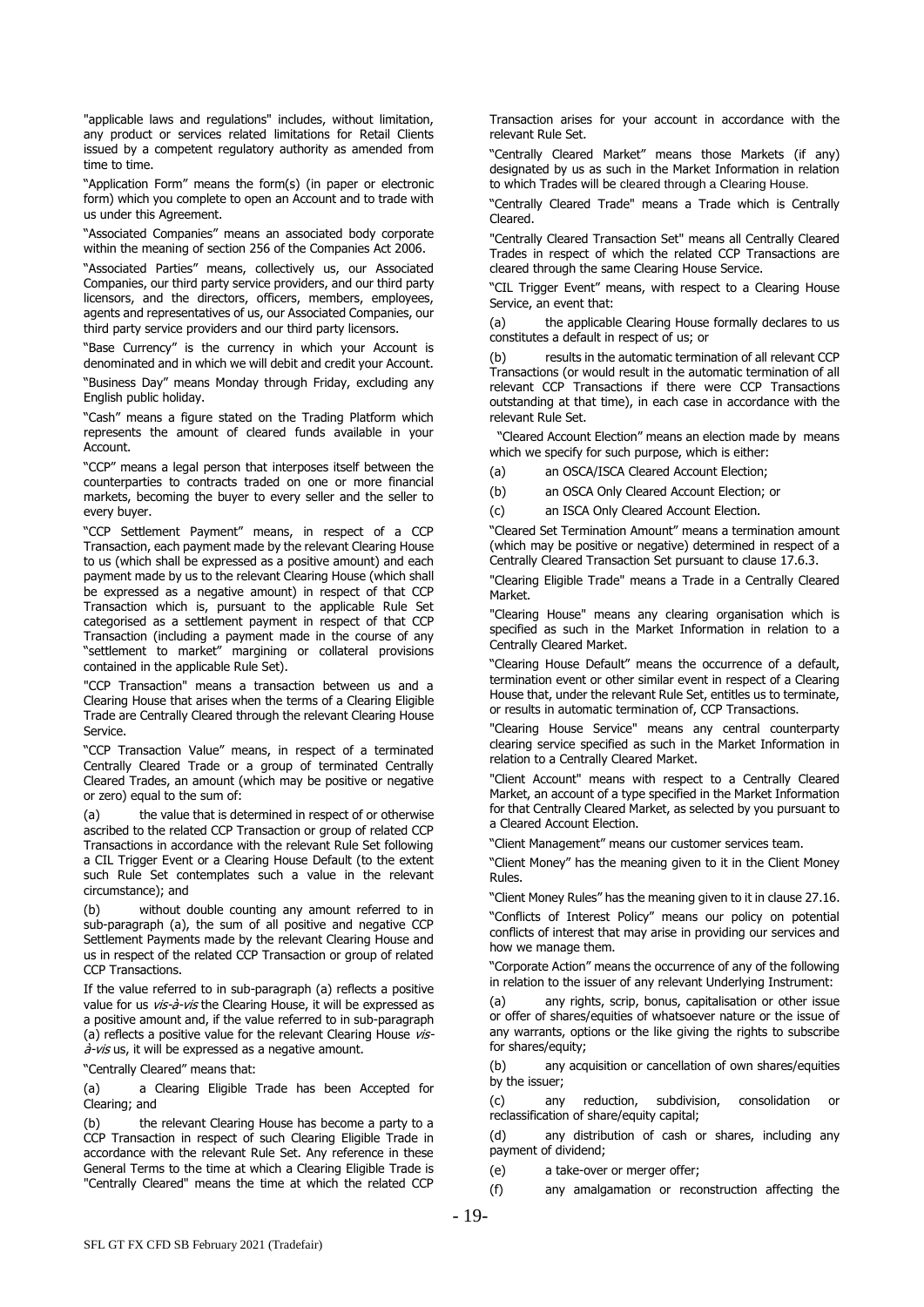shares/equities concerned; and/or

(g) any other event which has a diluting or concentrating effect on the market value of the share/equity which is an Underlying Instrument.

"Daily Financing Fee" means the charge which we apply daily to an Open Position. Details of the Daily Financing Fees are set out on our Website.

"Declarable Interest" means the prevailing level or percentage at the material time, set by law or by the stock exchange(s) or other facility upon which the Underlying Instrument is traded, at which financial or other interests in an Underlying Instrument must be publicly disclosed.

"Dispute" means any dispute between you and us which, in the sole opinion of the party notifying the other party of the dispute, is required to be subject to the dispute resolution procedure set out in clause [23.](#page-12-0)

"Effective Date" means the date from which we are required under applicable laws and regulations to apply certain measures designed to provide additional protections in certain circumstances as further notified to you by us.

"Eligible Counterparty" has the meaning given to it by FCA Rules.

"EMIR" means the European Market Infrastructure Regulation, being Regulation (EU) No 648/2012 of the European Parliament and the Council of 4<sup>th</sup> July 2012 on OTC derivatives, central counterparties and trade repositories to the extent such regulation has been onshored in accordance with the European Union (Withdrawal) Act 2018.

"EMIR Margin Rules" means Commission Delegated Regulation (EU) 2016/2251 on risk mitigation techniques for OTC derivatives contracts not cleared by a central counterparty to the extent such delegated regulation has been onshored in accordance with the European Union (Withdrawal) Act 2018.

"EMIR Margin Supplemental Terms" means the supplemental terms set out in the EMIR Margin Supplement to these General Terms.

"Established Position" means an Open Position created by a Trade entered into before the Effective Date.

"Established Position Account" means an Account which relates exclusively to Established Positions.

"Events of Default" has the meaning given in clause 16.1.

"Events Outside Our Control" means any event preventing us from performing or otherwise delaying or hindering our performance of any or all of our obligations under the Agreement and which arises from or is attributable to any acts, events, omissions or accidents beyond our reasonable control including (but not limited to):

(a) an emergency or exceptional market condition;

(b) compliance with any law, governmental order or regulatory requirement, or any change in or amendment to any law, regulation or rule (or in the application or official interpretation by any court, tribunal or regulatory authority);

(c) any act, event, omission or accident which, in our opinion, prevents us from maintaining orderly trading or hedging activities or meeting increased margin payments with third party brokers in any market in one or more of the Underlying Instruments in relation to which we ordinarily accept Trades;

(d) the occurrence of an excessive movement in the level of any Trade and/or the Underlying Instrument or our anticipation (acting reasonably) of the occurrence of such a movement;

(e) failure of any relevant supplier, intermediate broker, agent or principal of ours, custodian, sub-custodian, dealer, exchange, clearing house or regulatory or self-regulatory organisation, for any reason, to perform its obligations;

any strike, lock-out or other industrial dispute, riot, terrorism, war, civil commotion, nuclear, chemical or biological contamination, act of God, malicious damage, accident,

breakdown of equipment, fire, flood, storm, interruption of power supply, failure of a utility service or breakdown of or interruption in any electronic, communication or information system; and/or

(g) the suspension or closure of any index/market/exchange/clearing house or the abandonment or failure of any factor or of the Underlying Instrument upon which we base, or to which we may relate, Our Prices, or the imposition of limits or special or unusual terms on any such factor.

"FCA" means the Financial Conduct Authority of the United Kingdom and any successor organisation.

"FCA Rules" means the Handbook of Rules and Guidance of the Financial Conduct Authority, as amended and/or updated from time to time.

"General Account" means an Account which is not an ISCA Account and which is opened for the purpose of trading Uncleared Trades and Clearing Eligible Trades which will be Centrally Cleared using the omnibus client segregation model offered by a Clearing House and which, in respects to Centrally Cleared Markets, is more commonly known as an Omnibus Client Account for the purposes of meeting our disclosure requirements under Article 39(7) of EMIR.

"General Terms" means these terms and conditions.

"GFD" or "Good for the Day" refers to Orders which have effect on the day on which they are given in accordance with clause 8. If not executed, GFD Orders will cease to have effect when cancelled in accordance with this Agreement, on the expiry of the relevant Market or if we cease to trade in the relevant Market.

"GFT" or "Good for the Time" refers to Orders which have effect until a time specified by you. If not executed, GFT Orders will cease to have effect when cancelled in accordance with this Agreement, on the expiry of the relevant Market or if we cease to trade in the relevant Market.

"GTC" or "Good until Cancelled" refers to Orders which have effect until cancelled in accordance with this Agreement. If not executed, GTC Orders will cease to have effect when you cancel them in accordance with this Agreement, on expiry of the relevant Market, or if we cease to trade in the relevant Market.

"Guaranteed Stop Loss Order" means an instruction to execute a Trade to close an Open Position at a pre-agreed price (as agreed between us and you) and subject to the terms of clause 8.

"Information" means such market data, news feeds and other information as we may supply or make available to you, either directly or through a third party service provider or licensor, together with any element thereof as used or processed in such a way that it can be identified, recalculated or re-engineered from or used as a substitute for such data or information.

"Insolvency Event" means, in respect of any person:

(a) a resolution is passed or an order is made for the winding up, dissolution or administration of such person,

(b) any bankruptcy order is made against such person,

(c) the appointment of a receiver, administrator, manager, administrative receiver or similar officer, or if any encumbrancer takes possession of or sells, all or any part of the business or assets of such person,

the making of an arrangement or composition with creditors generally or the filing with court documents or making of an application to court for protection from creditors generally, or any arrangement which has that effect, or

(e) if the relevant person becomes insolvent or is otherwise unable to pay its debts as they become due, or any act of insolvency or event that is analogous to those set out in paragraph (a), (b), (c), or (d) of this definition applies to the person concerned.

If the person concerned is a partnership, the occurrence of any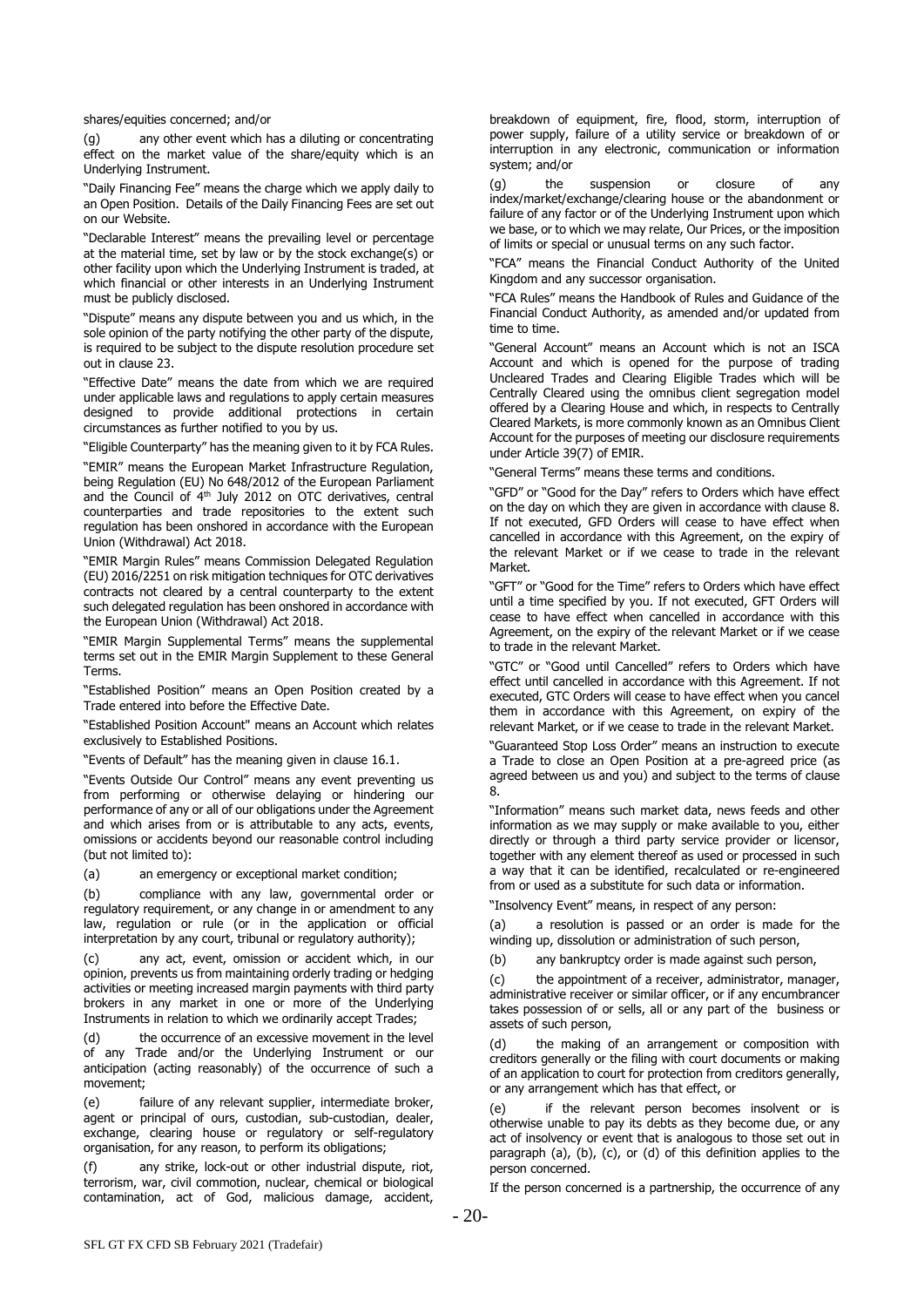of the events listed in this paragraph in relation to any partner shall be an Insolvency Event in relation to such person.

"Introducer" means a person or firm we appoint to effect introductions of potential clients or referrers of clients to us.

"ISCA Account" means an Account which is opened for the purpose of trading Clearing Eligible Trades which will be Centrally Cleared using the individual client segregation model offered by a Clearing House and which is more commonly known as an "Individual Client Account" for the purposes of meeting our disclosure requirements under Article 39(7) of Regulation (EU) No 648/2012 of EMIR to the extent such requirements have been onshored in accordance with the European Union (Withdrawal) Act 2018.

"ISCA Only Cleared Account Election" means an election by you that Trades in respect of Centrally Cleared Markets may only be cleared through the relevant Clearing House's individual client segregation model.

"Joint Account Holder" has the meaning give that term in clause [3.8.1.](#page-2-3)

"Key Terms" means, with respect to a Trade, the valuation of such Trade and such other details as we deem relevant from time to time which may include the effective date, the scheduled maturity or expiry date, any payment or settlement dates, the notional value of the Trade and currenc(y/ies) of the Trade, the Underlying Instrument, the business day convention and any relevant fixed or floating rates of the relevant Trade. For the avoidance of doubt, "Key Terms" does not include details of the calculations or methodologies underlying any term.

"Limit Order" means an Order which will be executed when the price of a Market reaches a price which is more favourable to you than Our Price at the time you place the Order. A Limit Order that is attached to a currently existing Open Position (or an Order awaiting execution) with the purpose of closing such Open Position (or Order awaiting execution) may also be referred to as "Take Profit".

"Limited Risk Account" means an Account we designate as a limited risk account, as further described in clause 3.2.

"Linked Accounts" means those Accounts which we inform you are linked for the purpose of calculating your Total Margin and/or your Trading Resource under this Agreement.

"Long Position" means an Open Position resulting from a Trade or Trades placed to buy units of a Market at Our Offer Price.

"Losses" means any losses, claims, injuries, damages, judgments, interest on judgments, assessments, taxes, costs, fees, charges, amounts paid in settlement or other liabilities (including, without limitation, reasonable attorneys' fees, costs of collection and any reasonable cost incurred in successfully defending against any claim), provided that a person's Losses will not include any injuries, costs, losses and expenses which are directly caused by the relevant person's fraud, wilful default or gross negligence.

"Malicious Code" means any computer virus, Trojan horse, worm, time bomb or similar code or component designed to disable, damage, disrupt, manipulate, amend or alter the operations of, permit unauthorised access to, or ease, destroy or modify any software, hardware, network or other technology.

"Mandatory CCP Provisions" means, with respect to a Clearing House Service, each provision, if any, specified by the Clearing House in respect of that Clearing House Service as mandatory for inclusion in the terms of transactions between clearing members of that Clearing House Service and their respective clients (to the extent such clients are of the same classification for the purposes of the relevant Rule Set as you) and which such provisions may, without limitation, be intended to be applicable and binding as between such clearing members and their respective clients or to create rights of the relevant Clearing House against such clients or liabilities of such clients to that Clearing House and which may be (i) published from time to time by the relevant Clearing House on its website in a form that is accessible without any subscription or payment of any fee and (ii) amended and supplemented from time to time by the relevant Clearing House.

"Manifest Error" has the meaning given by clause 14.1.

"Margin Close Out Level" means the Margin Level at or below which we may close your Open Positions and take other actions to restrict your Account under clause 11. We will notify you of your Margin Close Out Level.

"Margin Factor" means the percentage or number of units we set for each Market and which is multiplied by the Quantity to determine the relevant Margin Requirement.

"Margin Level" means the ratio of Net Equity (the sum of your Cash and Unrealised P & L) to Total Margin (expressed as a percentage). Your Margin Level is stated on the Trading Platform.

"Margin Multiplier" means the number by which a Margin Requirement is multiplied to increase the amount you are required to hold as security for a Trade.

"Margin Requirement" means the amount of funding that you are required to provide to us as consideration for entering into a Trade and maintaining an Open Position.

"Market" means a contract we make available which is comprised of a unique set of price information, minimum and maximum Quantity, expiry and other commercial features determined by reference to an Underlying Instrument.

"Market Disruption Event" means any of the following events:

(a) trading in respect of the Underlying Instrument is suspended or limited for any reason whatsoever, including by reason of movements in the price of the Underlying Instrument exceeding limits permitted by the relevant exchange or limits or special or unusual terms are imposed on the trading of the Underlying Instrument by the relevant exchange or a trading venue;

(b) trades which we have entered into in relation to any relevant Underlying Instrument or other relevant financial instrument are cancelled or suspended by the relevant exchange or Clearing House;

(c) an unusual movement in the level of, or the unusual loss of liquidity in respect of, the Underlying Instrument or our reasonable anticipation of the occurrence of the same; and/or

(d) the occurrence of any other event which in our opinion causes a market disruption in respect of the Underlying Instrument or the Trade.

"Market Hours" means the hours during which we are prepared to provide quotes for Our Price and execute Trades and Orders in a Market, as further specified in the Market Information.

"Market Information" means an electronic document (also available in paper form upon request) located on the Trading Platform which sets out the commercial details for each Market, including but not limited to: Margin Factors, the minimum and maximum Quantity and Our Spread and whether or not that Market is a Centrally Cleared Market. In the event you elect to use a third party hosting or trading application (for example, MetaTrader), information specific to such third party hosting or trading application located on the Website shall supplement the Market Information; however, to the extent there are any inconsistencies the Market Information will prevail. Note that certain components of Market Information may not be available via a mobile application and must be accessed via desktop.

"Net Equity" means a figure stated on the Trading Platform which represents the sum of your Cash and Unrealised P & L.

"Notices and Policies" means information we are required by law or regulation to disclose to our clients or otherwise desire to disclose, including: the Risk Warning Notice, our Trade and Order Execution Policy, our Conflicts of Interest Policy and any notices with respect to third-party trading platforms.

"Open Position" means the position in a Market created by a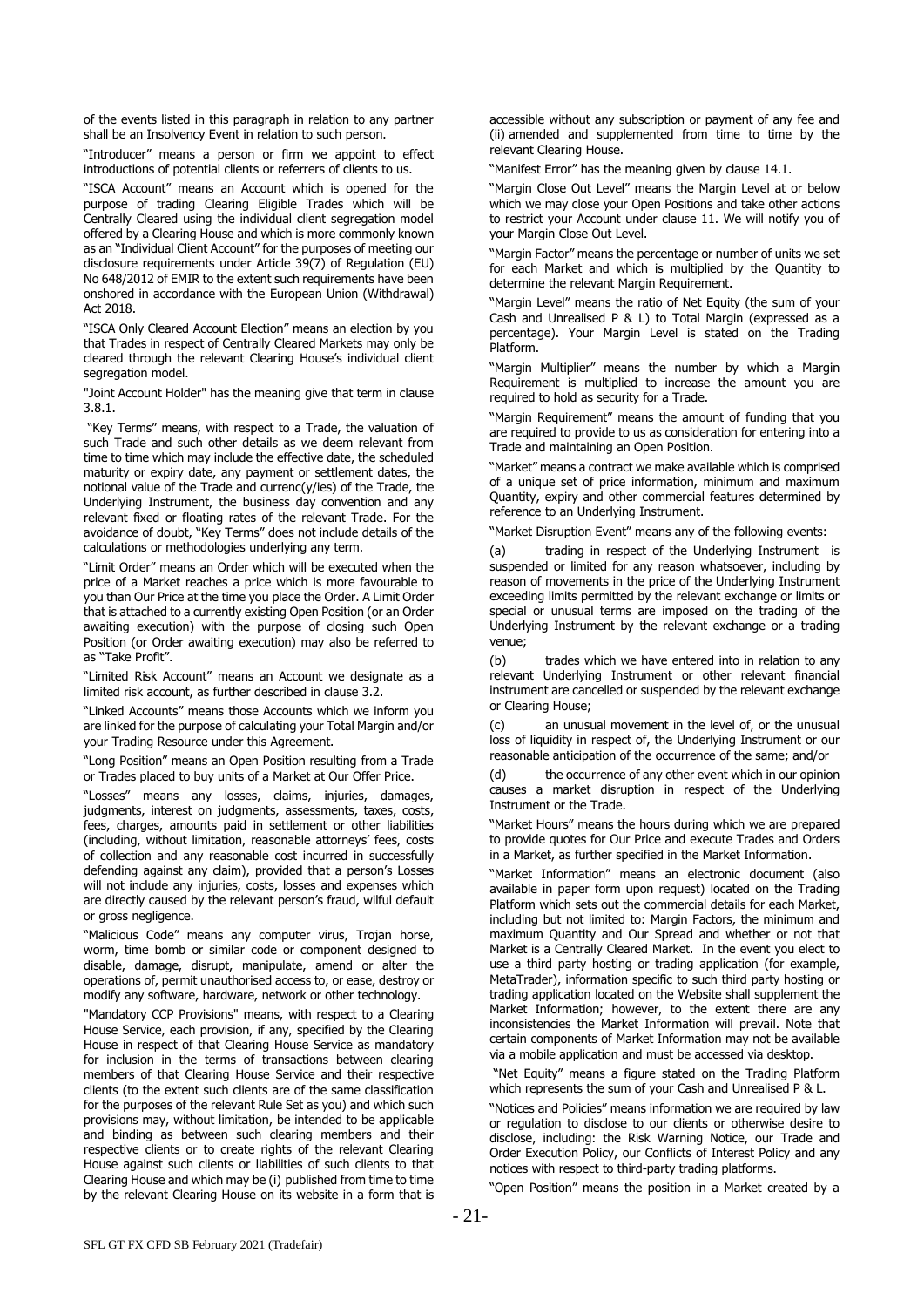Trade to the extent that such position has not been closed in whole or in part under this Agreement.

"Order" means an instruction you give us to execute a Trade when the price of a Market reaches a specified price or an event or condition occurs.

"Orders Aware Margining" means a reduced Margin Requirement that applies to Trades in certain Markets which have attached Stop Loss or Guaranteed Stop Loss Orders.

"OSCA Only Cleared Account Election" means an election by you that Trades in respect of Centrally Cleared Markets may only be cleared through the relevant Clearing House's omnibus client segregation model.

"OSCA/ISCA Only Cleared Account Election" means an election by you that Trades in respect of Centrally Cleared Markets may be cleared through both the relevant Clearing House's individual client segregation model and omnibus client segregation model.

"Our Address" means Devon House, 58 St Katharine's Way, London E1W 1JP.

"Our Bid Price" means the lower of two prices we quote for each Market.

"Our Materials" has the meaning as set out in clause [24.1](#page-13-2)

"Our Offer Price" means the higher of the two prices we quote for each Market.

"Our Price" means Our Offer Price and Our Bid Price for each Market.

"Our Spread" means the difference between Our Bid Price and Our Offer Price.

"Portfolio Data" means the Key Terms in relation to all outstanding Trades between you and us in a form and standard that is capable of being reconciled. The information comprising the Portfolio Data for Portfolio Data Delivery Date will be prepared as at the close of business London time on the immediately preceding Business Day.

"Portfolio Data Delivery Date" means each date determined by us, provided that such dates shall occur not less frequently than:

(a) if you are classified as a "Financial Counterparty" or a "Large Non-financial Counterparty" for the purposes of clause  $12.$ 

> (i) if there are more than 500 Trades outstanding between us across all your Accounts, each Business Day;

> (ii) if there are between 51 and 499 Trades outstanding between us across all your Accounts, once per week; or

> (iii) if there are 50 or fewer Trades outstanding between us across all your Accounts, once per quarter; or

(b) if you are classified as a "Small Non-financial Counterparty" for the purposes of clause [12:](#page-6-0)

> (i) if there are more than 100 Trades outstanding between us across all your Accounts, once per quarter; or

> (ii) if there are 100 or fewer Trades outstanding between us across all your Accounts, once per year.

"Price Tolerance" is a feature which allows you to adjust the amount of slippage you will accept on applicable Trades, where slippage is the difference between Our Price quoted on the Trading Platform and the price the Trade is executed.

"Product" means each type of financial instrument or investment contract we make available under this Agreement, subject to additional terms set out in the relevant Product Supplement.

"Professional Client" has the meaning given to it by FCA Rules.

"Quantity" means, in respect of a Trade or an Open Position, the number of units traded in the relevant Market to which that Trade or Open Position relates, synonymous to "stake" or "trade

size".

"Realised Profits" and "Realised Losses" means your profits or Losses (as appropriate) which result on expiry or closure of an Open Position.

"Regulatory VM Requirement" has the meaning given to it in the EMIR Margin Supplemental Terms.

"Retail Client" has the meaning given to it by FCA Rules.

"Risk Warning Notice" means the notice provided to clients in Annex 1 to these General Terms detailing the risks associated with undertaking trading in our Products.

"Rule Set" means, with respect to a Clearing House Service, the rules, conditions, and procedures, regulations, standard terms, membership agreements, collateral addenda, notices, guidance, policies or other such documents promulgated by the Clearing House in respect of the relevant Clearing House Service, as amended and supplemented from time to time.

"Security Information" means account numbers and/or Username as applicable, passwords and other information required to identify you for the purposes of you trading with us under this Agreement.

"Short Position" means an Open Position resulting from a Trade or Trades to sell units in a Market at Our Bid Price.

"Stop Order" means an instruction to create a Short Position when Our Price reaches a specified price.

"Stop Loss Order" means an instruction to execute a Trade to close an Open Position when Our Price reaches a specified price. "Supplemental Terms" means the supplemental terms to the General Terms for each Product type and/or the EMIR Margin Supplemental Terms, if applicable.

"Total Margin" means a figure stated on the Trading Platform which represents the aggregate of the Margin Requirements applicable to your Account.

"Trade" means a transaction entered into by you pursuant to this Agreement.

"Trade and Order Execution Policy" means our policy on the extent to which we will be required to provide clients with best execution when executing Trades and Orders.

"Trading Hours" shall be as set forth on the Trading Platform.

"Trading Platform" means the password protected trading system (including any related software and/or communications link) that we may supply or make available to you, either directly or through our third party service providers or licensors, and through which you can deal with us under this Agreement and view your Account information.

"Trading Resource" means a figure stated on the Trading Platform which represents your Net Equity less your Total Margin. This is subject to:

- any additional factors which need to be taken into account under the Supplemental Terms for any particular Product type;
- any additional factors which we may agree will be taken into account in assessing your Trading Resource.

"Transfer" means, in respect of a CCP Transaction, to transfer our rights, obligations and interest in or under such transaction, including by way of assignment, novation or termination and replacement, and "Transferred" will be construed accordingly.

"Uncleared Trade" means a Trade which is not a Centrally Cleared Trade.

"Underlying Instrument" means the instrument, index, commodity, currency (including currency pair) or other instrument, asset or factor whose price or value provides the basis for us to determine Our Price for a Market.

"Unrealised Losses" and "Unrealised Profits" means the profits or Losses (as appropriate) that have not as yet been realised on Open Positions before expiry or closure.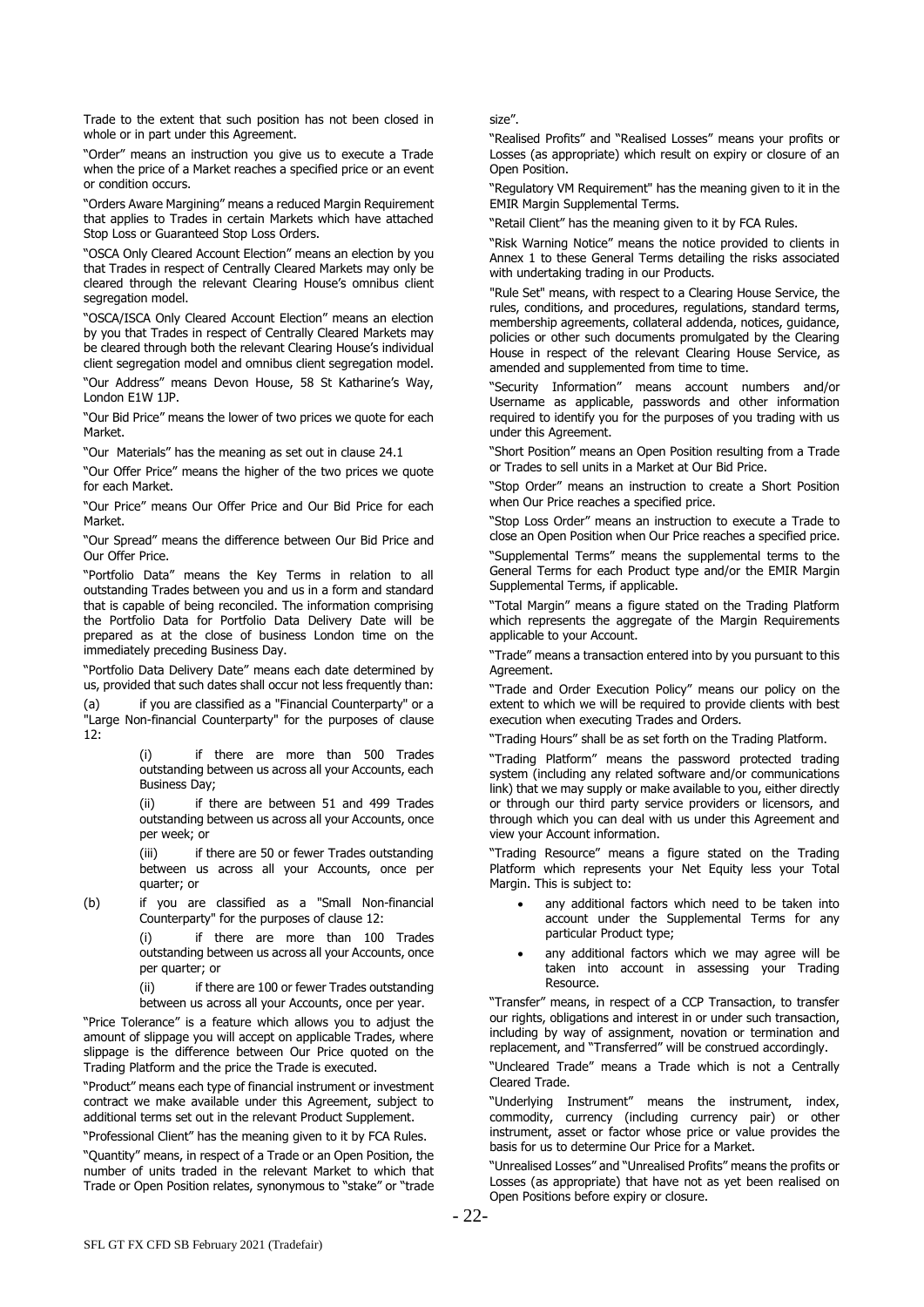"Unrealised P & L" means a figure stated on the Trading Platform which represents your Unrealised Profits less your Unrealised Losses.

"Website" means our website at <u>[www.tradefair.com](http://www.tradefair.com/)</u> which comprises (among other things) the Trading Platform, the Market Information and information related to third party hosting or trading applications (for example, MetaTrader).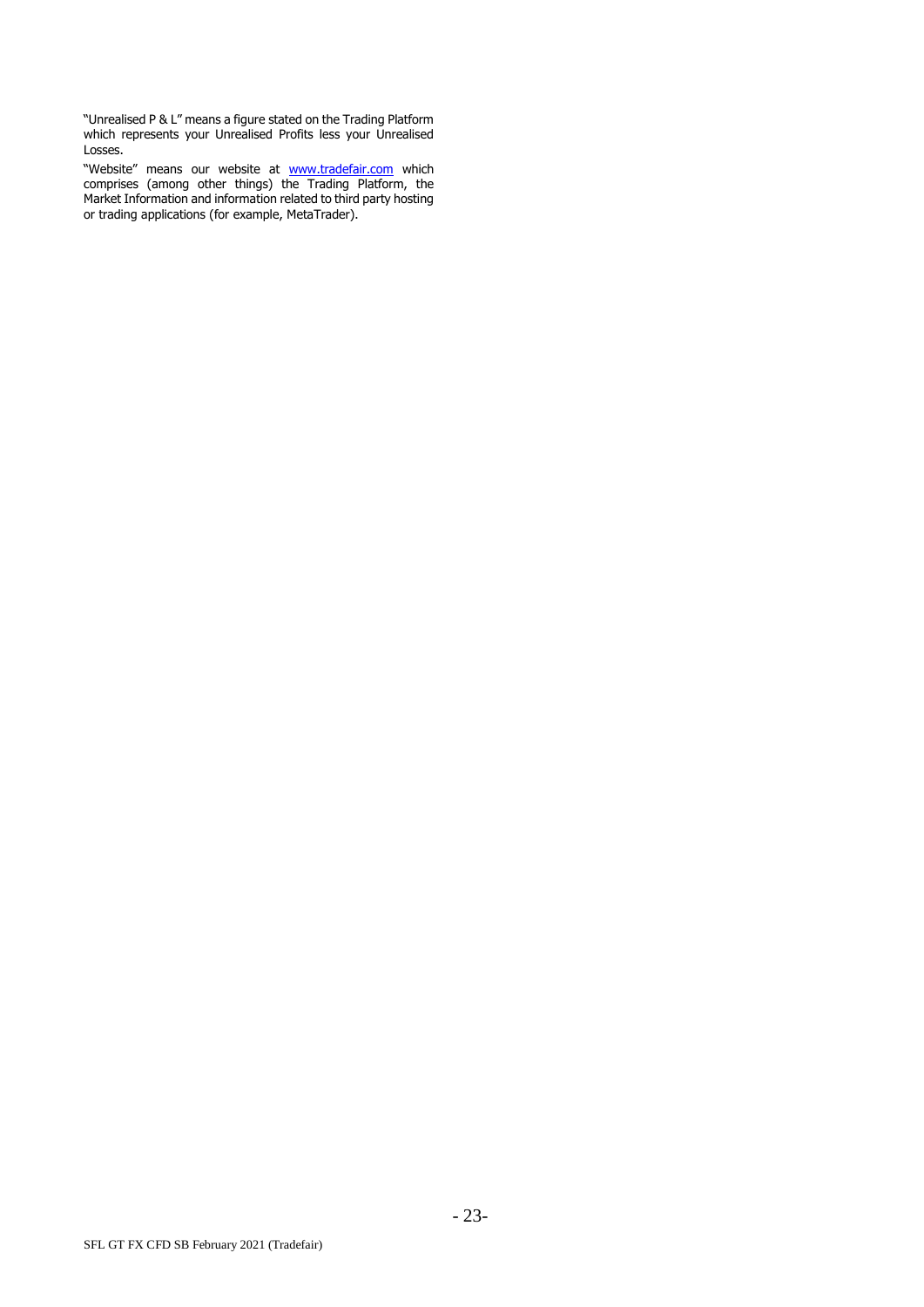# **Product Supplements**

# **Supplemental Terms**

#### **These Terms**

- 34.1 These Supplemental Terms set out the terms and conditions under which we offer a range of CFDs (our "CFD Markets"), Spread Bets and FX Contracts and it forms part of the Agreement. You should read these Supplemental Terms in conjunction with the Risk Warning Notice which explains in general terms the nature of the risks particular to our Products and the trading of these Products.
- 34.2 Unless separately defined in these Supplemental Terms, words and expressions shall have the meanings given to them in the General Terms.

#### **Contracts for Differences**

- 34.3 A contract for differences ("CFD") is an investment contract for which the profit or loss is the difference between the opening and closing price of the contract. The price of a CFD is determined by reference to the price of another financial instrument, such as: shares, indices, commodities, or fixed-income securities. Features of our CFDs are described below.
- 34.4 Trades in CFD Markets may be placed through the Trading Platform or by calling Client Management.
- 34.5 We will quote, execute and settle Trades for CFD Markets in the currency in which the Underlying Instrument is denominated. However, we may convert the value of any Open Position for Account valuation and other purposes under clause 18 of the General Terms ("Currency Conversions and Valuations").
- 34.6 Commercial information (including but not limited to Market Hours, minimum and maximum Quantities and expiry dates) for each CFD Market is set out in the relevant Market Information.
- 34.7 For CFD Markets that do not specify an expiry date, your Open Positions will remain open until closed in accordance with the General Terms ("Closing Trades").
- 34.8 For CFD Markets that specify an expiry date ("Expiry CFD Markets"), your Open Positions will close and settle automatically on the expiry date specified in the Market Information unless you or we close the position in accordance with the General Terms before that date.
- 34.9 You may give instructions to "roll" any Open Position in an Expiry CFD Market prior to the expiry date. If we agree to roll the Open Position we will do so in accordance with clause 7 of the General Terms ("Rollover"). If you wish for any Orders attached to the Open Position to apply to the new Open Position, you must give us express instructions to attach the Orders to the new Open Position.

# **Spread Betting**

- 34.10 A spread bet ("Spread Bet") is a bet on the difference between the opening and closing price of a contract. The price of the Spread Bet is determined by reference to the price of another financial instrument, such as: shares, indices, commodities, currencies or fixed-income securities. Features of our Spread Bets are described below.
- 34.11 Spread Bets are legally enforceable contracts in the United Kingdom.
- 34.12 An "Expiring Spread Bet" is a Spread Bet where Our Price is based on the market price of the Underlying Instrument, interest rate differentials and cost of carry amongst other things. The settlement date is typically on a monthly, quarterly or annual basis and is specified in the Market Information. No Daily Financing Fees are
- 34.13 A "Daily Funded Trade" is a Spread Bet where Our Price is based on the current market price of the Underlying Instrument. Daily Financing and dividends are not included in the calculation of Our Price but appear as separate charges or credits to your Account. A Daily Funded Trade typically has a long term settlement date which is specified on the Market Information.
- 34.14 A "Day Trade" is a Spread Bet that expires and settles on a daily basis at the times specified in the Market Information. There is no option to roll a Day Trade.
- 34.15 Trades for Spread Bet Markets can be placed through the Trading Platform or by calling Client Management.
- 34.16 We will quote, execute and settle Trades for Spread Bet Markets in your Base Currency, unless we agree otherwise.
- 34.17 Commercial information (including but not limited to Market Hours, minimum and maximum Quantity, Our Spread and expiry dates) for each Spread Bet Market is set out in the relevant Market Information.
- 34.18 Spread Bet Markets will be closed and settled automatically on the expiry time or date specified in the Market Information. You may close an Open Position before that date in accordance with clause 6 of the General Terms ("Closing Trades"). You may give instructions to "roll" an Open Position in an Expiring Spread Bet Market. If we accept such instructions we will roll the Open Position in accordance with clause 7 of the General Terms ("Rollover"). When you place instructions to roll an Open Position in an Expiring Spread Bet Market on the Trading Platform any Orders attached to the Open Position will be attached to the new Open Position. If we elect to accept instructions to roll an Open Position in an Expiring Spread Bet Market by telephone and you place such an instruction, you must give us express instructions to attach the Order to the new Open Position.

### **Leveraged FX**

- 34.19 A leveraged FX contract is a margined over the counter (i.e. not executed on an exchange) trade between you and us where the price is determined by reference to the exchange rate between the currency pair that underlies the contact ("FX Contract").
- 34.20 Trades in FX Contracts may be placed through the Trading Platform or as otherwise permitted in accordance with clause 4 of the General Terms ("Instructions and Basis of Dealing").
- 34.21 We may convert the value of any Open Position denominated in one currency to another currency for Account valuation and other purposes under clauses 3.10 and 18 of the General Terms ("Currency Conversions and Valuations").
- 34.22 All Trades and Open Positions resulting from an FX Contract continue until closed by you or us in accordance with the General Terms. FX Contracts are not automatically closed or rolled on a daily basis.

#### **Profit and Loss**

- 34.23 Profits and losses for an Open Position will be credited or debited to your Unrealised P & L. Unrealised Profits will allow you to place additional Trades but cannot be withdrawn until the Open Position is closed. Unrealised Losses will reduce the amount you have available to place Trades and may result in your positions being closed under clause 11 of the General Terms ("Margin Close Out Level").
- 34.24 For CFDs, when an Open Position is closed Realised Profit or Realised Loss is calculated as: the difference between the opening value of the Open Position (Quantity x Our Price at opening) and its closing value (Quantity x Our Price at closing).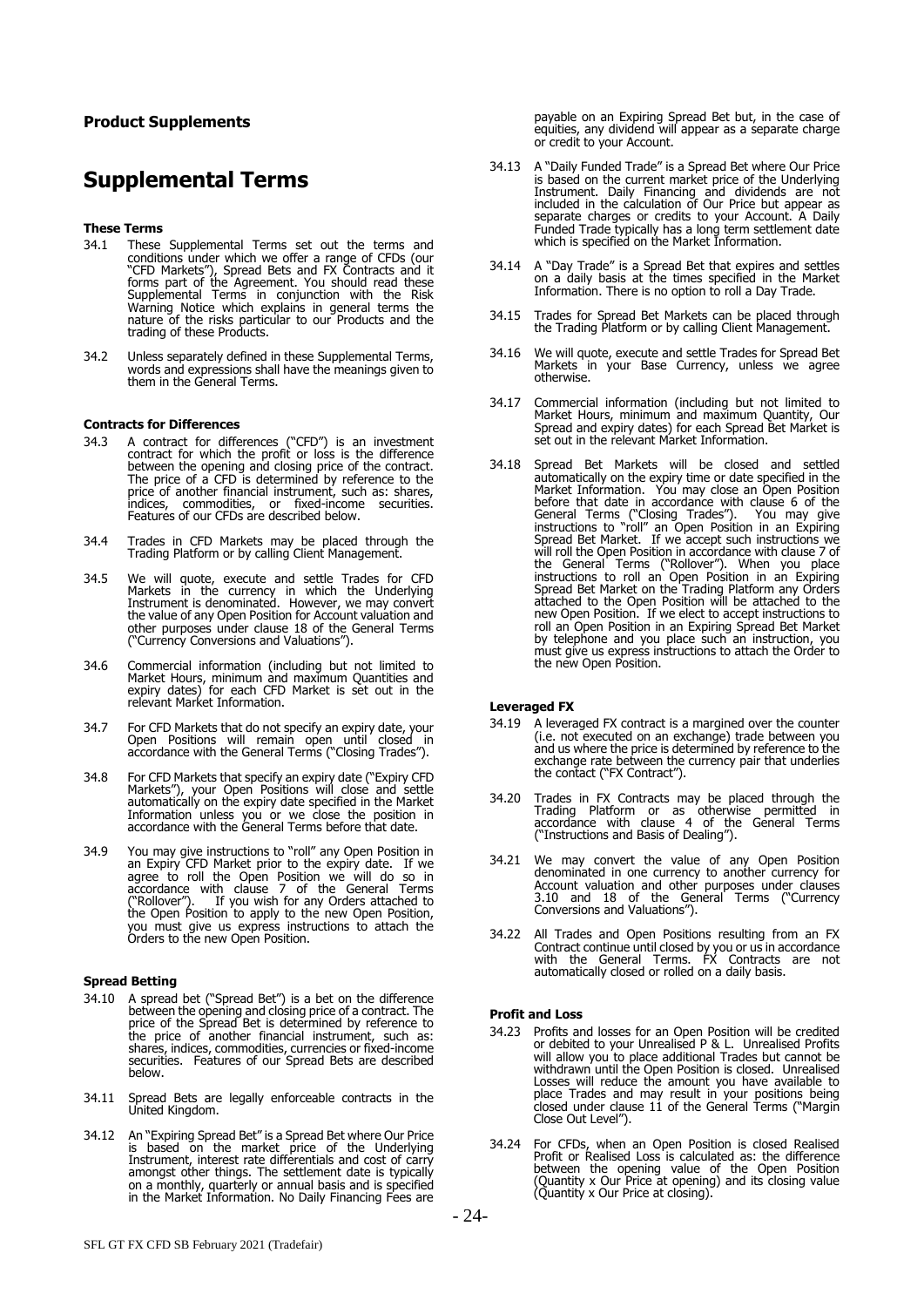- 34.25 For Spread Bets, when an Open Position is closed Realised Profit or Realised Loss is calculated as: (the difference between the opening and closing Our Price divided by the Bet per) x Quantity. This may be determined differently on fractional products such as Bonds which will be noted in the Market Information. "Bet Per" is the minimum movement in Our Price for any Market. Bet Per for any Market which is other than 1 is specified in the Market Information.
- 34.26 For FX Contracts, when an Open Position is closed, Realised Profit or Realised Loss is calculated as: (the difference between the opening and closing price) x Quantity.

34.27 Realised Profits or Realised Losses will be credited to or debited from your Cash.

34.28 To the extent required by applicable laws and regulations, we will provide negative balance protection to Retail Clients. This means that, in such circumstances unless you have been classified as a Professional Client or an Eligible Counterparty or you have an Established Position Account, your aggregate liability for all Realised Losses in respect of your Trades cannot exceed your Cash (save in the event of error or fraud).

#### **Taxes**

- 34.29 We are permitted, but not required, to withhold any sums for tax purposes on the Realised Profits or on any Daily Financing Fees that you receive as a result of holding positions in CFD, FX Contracts or Spread Bet **Markets**
- 34.30 We pay UK betting duty due on any Trades in Spread Bet Markets, although we may change this by giving you notice by email or by posting such information on our Website or the Trading Platform.
- 34.31 You are responsible for the payment of all taxes that may arise in relation to your Trades. There may be taxes imposed that are not paid by us on your behalf. For all personal Tax enquires relating to tax arising from Trading, we recommend that you seek independent tax advice.

#### **Product Supplement for German Clients**

- 34.32 These Supplemental Terms for German Clients sets out additional terms and conditions under which we offer German Products to German Clients as defined below forming part of the Agreement.
- 34.33 Should there be any conflict between the General Terms, the Supplemental Terms and the Product Supplement for German Clients, the Product Supplement for German Clients will prevail.
- 34.34 Unless separately defined in this Product Supplement for German Clients, words and expressions shall have the meanings given to them in the General Terms. This Product Supplement for German Clients does not apply to Professional Clients and Eligible Counterparties.

#### 34.35 Definitions

"German Clients" means any of our Retail Clients, having their residential address located in the Federal Republic of Germany ("Germany").

"German Products" means each type of CFD or Leveraged FX we offer or make available to German Clients under this Agreement and subject to additional terms set out in these Supplemental Terms.

34.36 In respect of German Products:

(a) if your Account is subject to negative Net Equity due to Unrealised or Realised Losses being debited from your Account, we shall close the Open Positions related to such Unrealised or Realised Losses and set the balance of your Account to zero. You shall not be subject to any additional payment obligations in respect of such Unrealised or Realised Losses.

(b) if your Account is subject to negative Net Equity due to unpaid fees and charges applicable to your Account, you will be subject to additional payment obligations in accordance with clauses 9 (Charges) and 13 (Payments and Withdrawals).

# **EMIR Margin Supplemental Terms**

## <span id="page-24-0"></span>**35. These Terms**

35.1 The Supplemental Terms in this clause [35](#page-24-0) apply to you only if you are classified as either a Financial Counterparty or a Large Non-financial Counterparty pursuant to clause [12.12](#page-7-3) (Statements, Contract Notes and Portfolio Reconciliation).

35.2 The Supplemental Terms in this clause [35](#page-24-0) do not apply to you if you are classified as a Small Non-financial Counterparty pursuant to clause [12.12](#page-7-3) (Statements, Contract Notes and Portfolio Reconciliation).

35.3 Unless separately defined in these Supplemental Terms, words and expressions shall have the meanings given to them in the General Terms**.**

#### **Regulatory VM Requirement**

35.4 Under the EMIR Margin Rules, we are subject to a requirement (the "**Regulatory VM Requirement**") to exchange variation margin in respect of OTC derivatives contracts not cleared by a CCP (such contracts, "**In scope Uncleared Trades**") with Financial Counterparties and Large Non-Financial Counterparties.

35.5 In respect of your In-scope Uncleared Trades, we will calculate the amount (if any) of Eligible Collateral required to be delivered by you under the Regulatory VM Requirement (the "**Delivery Amount**") and the amount (if any) of excess collateral required to be returned to you under the Regulatory VM Requirement (the "**Return Amount**") in accordance with the EMIR Margin Rules.

35.6 We will give you notice of the mark-to-market exposure in respect of your In-scope Uncleared Trades and any Delivery Amount or Return Amount by sending it to you by email or making it available through the Trading Platform.

- 35.7 Subject to clause[s 35.8](#page-24-1) and [35.9](#page-24-2) below:
	- (a) If we have a mark-to-market exposure to you in respect of In-scope Uncleared Trades, you shall be obliged to transfer to us the Delivery Amount; and
	- (b) If you previously transferred Eligible Collateral to us in respect of a mark-to-market exposure that we had to you and such mark-to-market exposure subsequently decreased, you have the right to call from us the related Return Amount.

<span id="page-24-1"></span>35.8 A Delivery Amount and each Return Amount will be required to be transferred only if such amount equals or exceeds the Minimum Transfer Amount.

<span id="page-24-2"></span>35.9 If a Delivery Amount or Return Amount equals or exceeds the Minimum Transfer Amount:

- (a) we shall effect the transfer of such Delivery Amount to us by designating an amount of your Margin Balance equal to such Delivery Amount to be held in the VM Requirement Ledger; or
- (b) we shall effect the transfer of such Return Amount to you by removing such amount from the VM Requirement Ledger but designating such amount as continuing to be held in the Account.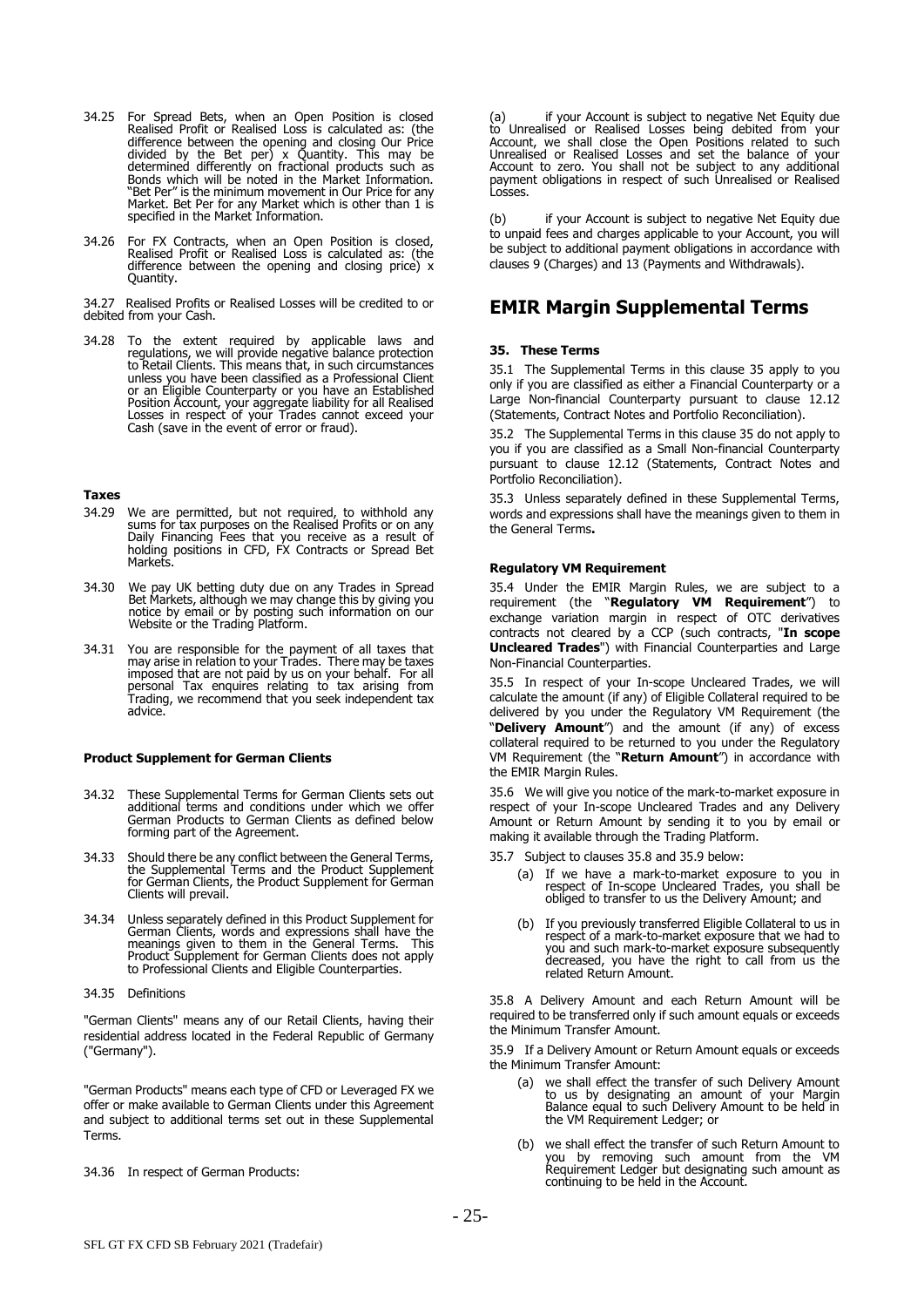#### **StoneX Default**

35.10 If a StoneX Default occurs and is continuing, you may, by giving notice in writing to Our Address for the attention of Head of Legal/Head of Trading, designate a day not earlier than the first Business Day after the date such notice is deemed given and in accordance with clause [32](#page-17-2) (Notices) as the Early Termination Date in respect of all your In-scope Uncleared Trades.

35.11 Upon such designation of an Early Termination Date, your In-scope Uncleared Trades will terminate, no further payments or deliveries in respect of such trades or default interest, howsoever described, on such payment obligations will be required to be made but without prejudice to the other provisions of this Agreement, and the amount payable between you and us following such termination will be the Termination Amount determined pursuant to this clause.

35.12 On or as soon as reasonably practicable after the Early Termination Dates, we shall determine and notify to you the "Termination Amount" in respect of the terminated In-scope Uncleared Trades.

#### **Definitions**

35.13 For the purposes of this clause [35,](#page-24-0) the following terms have the meanings given below.

"**Eligible Collateral**" means cash denominated in the Base Currency.

"**StoneX Default**" means an Insolvency Event in respect of StoneX Financial Ltd.

"**Margin Balance**" means the amount of Eligible Collateral transferred by you to us under the Margin Requirement and held in the Account.

"**Minimum Transfer Amount**" means EUR 500,000 or the equivalent amount in another currency, as determined by us.

"**VM Requirement Ledger**" means a ledger of the Account that we maintain for the purpose of recording and holding Eligible Collateral transferred by you to us under this claus[e 35](#page-24-0) pursuant to the VM Requirement.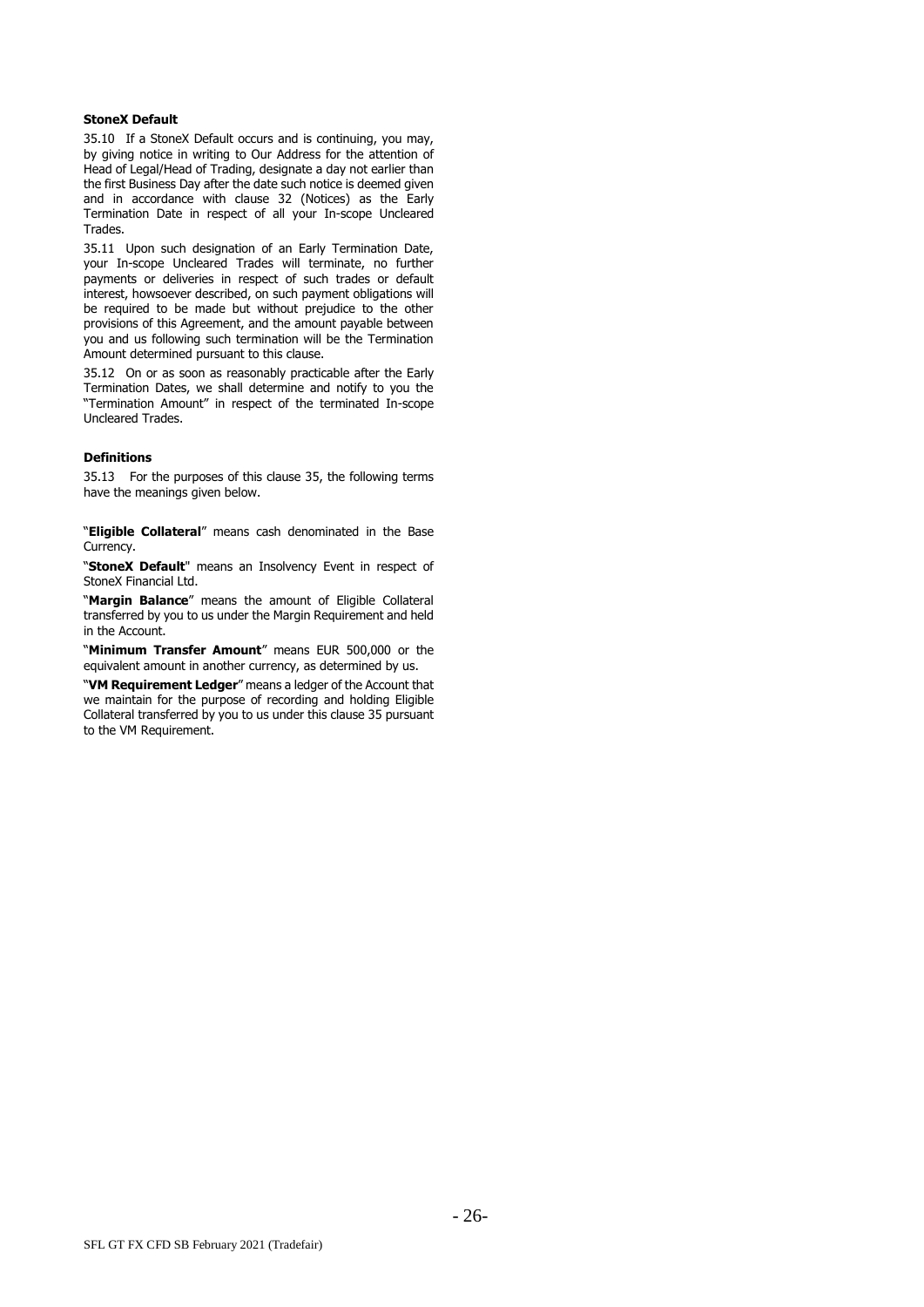# **Supplemental Terms – Direct Market Access**

These Supplemental Terms set out the terms and conditions under which we may offer you the Direct Market Access services described below ("DMA Services"). These Supplemental Terms form part of the Agreement and our General Terms, including the related policies and procedures, in each case as amended from time to time (collectively, the ''General Terms'').

Unless separately defined in these Supplemental Terms, words and expressions shall have the same meanings given to them in the General Terms.

# 1. **TERMS OF SERVICES PROVIDED; TRADING POLICIES AND PROCEDURES.**

- Subject to the conditions of the General Terms and acceptance of your application to open an Account, we will maintain one or more Accounts in your name, and will affect cash settled and/or physically settled transactions with and for you in the international over-the-counter currency markets and provide such other services and products as we may, in our sole discretion, determine from time to time in the future. Unless expressly stated otherwise in writing, all transactions entered into in connection with the DMA Services shall be governed by the terms of the General Terms.
- b. Upon receipt of an order from you as customer, we will attempt to place a financially equivalent order with our DMA Services liquidity provider(s) in our name. Upon receipt of confirmation of fill price(s) from our DMA Services liquidity provider(s), we will fill your order request, in part or in full, at the exact same price acting as counterparty to your trade. Our ability to fill your order will be contingent on our ability to execute the order with our DMA Services liquidity provider(s) and pass these order fills on to you acting as counterparty to your trade. You acknowledge and agree that a lack of available margin in your Account or a lack of available liquidity from our DMA Services liquidity providers may result in your order being voided and not being filled at any price or at all. **You further acknowledge and agree that we will display currently available pricing for the contracts offered under the DMA Services, but actual execution prices achieved in the market by us with our DMA Services liquidity provider and passed on to you by us acting as counterparty to your trade may differ materially from pricing displayed, and you agree to accept the prices assigned to all filled orders pursuant to the DMA Services.**
- c. Unless otherwise specifically indicated in the trading platform through which you are accessing the DMA Services, all contingent and market orders placed on any trading day will expire at the end of each trading day.
- d. Neither request for quote functionality nor a demo trading system will be offered as part of the DMA Services.
- 2. **REPRESENTATIONS AND WARRANTIES.** You hereby represent and warrant to us that:
	- your execution and delivery of these Supplemental Terms and your performance of all obligations contemplated hereunder have been duly authorized;
	- b. your execution and delivery of these Supplemental Terms and your use of the DMA Services offered hereunder shall not violate any law, rule, regulation, ordinance, charter, by-law or policy applicable to you; and
	- c. you acknowledge and agree that the transactions you execute through the platform will be subject to a commission and any bid/offer spread included in the foreign currency pricing offered to you via the platform through which you access the DMA **Services**
- 3. **RISK OF TRANSACTIONS.** You acknowledge that you have been informed, and that you understand that (i) none of the DMA Services provided by us shall give rise to any fiduciary or equitable duties on our part or on the part of any of our officers, directors, employees or affiliates; (ii) we may receive fees or other payments from one or more third parties in respect of any particular transaction executed in connection with the provision of the DMA Services hereunder; and (iii) the submitting or posting of any information to or on the platform by which the DMA Services are accessed by any person shall not be deemed to be a recommendation by any such person that you should enter into any particular transaction or that such transaction is suitable or appropriate for you.
- 4. **TERMINATION**. We may terminate these Supplemental Terms and your access to the DMA Services at any time for any reason or no reason, with or without notice, in our sole discretion.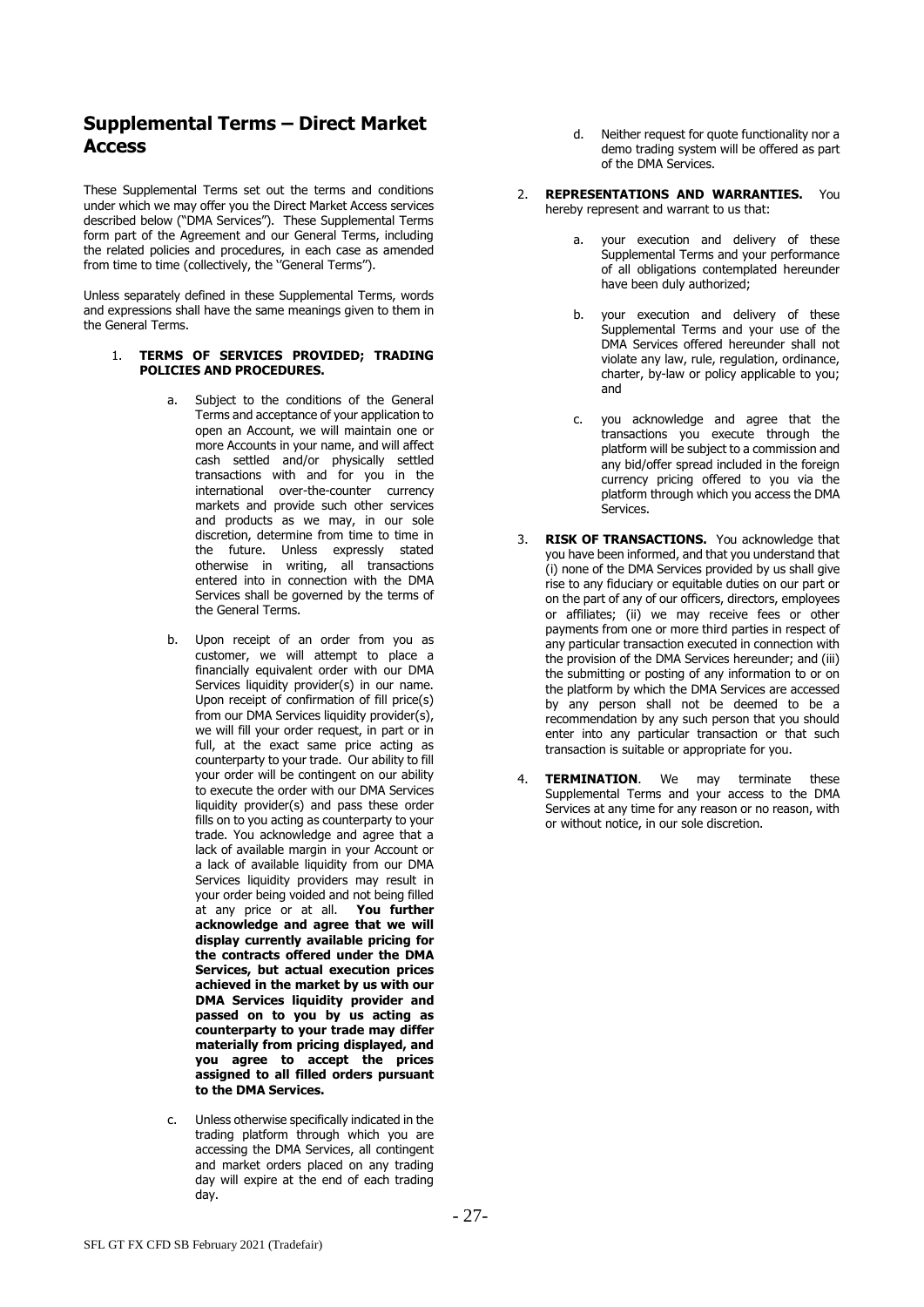# **Annex 1: Risk Warning Notice**

#### 1. Introduction

You are considering dealing with us in financial instruments and investment contracts relating to various financial markets. Unless separately defined in this notice, words and expressions shall have the meanings given to them in the General Terms.

You should read this notice in conjunction with the Supplemental Terms which provide a general description of the nature of each specific type of Products we offer, how they work and which set out the terms and conditions under which we make these Products available to you.

This notice is designed to explain in general terms the nature of the risks particular to our Products and the trading of these Products. We provide this warning to help you to take investment decisions on an informed basis. However, please note that each Trade will carry its own unique risks which cannot be explained in a general note of this nature.

Our Products carry a higher risk of loss than trading many traditional instruments, such as shares in many large companies or fixed income securities such as bonds issued by governments or large companies. For many members of the public trading in our Products is not suitable. It is very important that you should not engage in trading in our Products unless you know, understand and are able to manage the features and risks associated with such trading and are also satisfied that trading in our Products is suitable for you in light of your circumstances and financial resources.

In considering whether to engage in trading our Products, you should be aware of the following risks.

### 2. Leverage

A high degree of "gearing" or "leverage" is associated with trading our Products. This stems from the margining system applicable to our Products which generally involves comparatively modest funds of the overall contract value to open a Trade. This can work for you and against you. A small price movement in your favour can result in a high return on the money placed in the Account; however, a small price movement against you may result in substantial losses and you may lose, the money placed in the Account. Prices can move quickly particularly at times of high market volatility (see below) and, if these price movements are unfavourable to your Trade(s), you could quickly build up significant losses.

If you do not maintain enough funds in your Account to satisfy your Margin Requirements, we may close any or all of your Open Positions (in some circumstances without warning). Unless you have been classified as a Professional Client or an Eligible Counterparty, if the Margin Level for your Account reaches or falls below the Margin Close Out level, to the extent required under applicable laws and regulations we will close any or all of your Open Positions that are not Established Positions (in some circumstances without warning). This measure is designed to help limit the extent of your trading Losses. Your Open Positions may be closed at a loss for which you will be liable in accordance with the terms of this Agreement.

#### 3. Nature of Margined Trades

Our Agreement explains in detail how our Products operate; see our General Terms, Supplemental Terms, as well as your Application Form. Also you should review examples and explanations found on our Website – although these are not part of the Agreement, they provide useful guidance on trading in our Products (and the risks associated with them).

A Trade in one of our Markets is a Trade based on movements in Our Price. Our Price for a Market is set by us but relates to the price of the relevant Underlying Instrument. Whether you make a profit or loss will depend on the prices we set and fluctuations in the Underlying Instrument to which your Trade relates.

Trades in our Products can only be settled in cash.

Trades in our Products are legally enforceable.

In certain circumstances your losses on a Trade may be unlimited. For instance, if you open a position with us by selling the contract in question (a practice known as "shorting a market") and the price rises, you will make a loss on that Trade and it is impossible to know the limit of your potential losses until you close the Trade or your Open Positions are closed when your Margin Level reaches the Margin Close Out Level. You must ensure that you understand the potential consequences of a particular Product or Trade and be prepared to accept that degree of risk.

You will not acquire the Underlying Instrument nor any rights or delivery obligations in relation to the Underlying Instrument.

## 4. Client money and Centrally Cleared Trades

Our Agreement explains how your money which is held as Client Money may be transferred to and held at a clearing house in relation to Centrally Cleared Trades.

In the unlikely event of a client default which results in our insolvency and a shortfall on the client transaction account, the clearing house may use the balances on the client transaction account and so you may not receive back all of the monies in which you have a proprietary claim.

This is unlikely because we operate a margin close out policy which closes out Open Positions where the client Margin Level reaches or falls below the Margin Close Out Level. This policy significantly reduces the likelihood of losses arising from client default that would result in our insolvency. Additionally using a clearing house means that any shortfall on the client transaction account will initially be met by monies from our own funds in our house account with the clearing house prior to clients bearing the deficiency rateably.

In the event that the clearing house becomes insolvent you may not receive back all of the monies in which you have a proprietary claim.

#### 5. Volatility

As mentioned above, whether you make a profit or a loss will depend on the prices we set and fluctuations in the price of the Underlying Instrument to which your Trade relates. Neither you nor we will have any control over price movements in the Underlying Instrument. Price movements in the Underlying Instrument can be volatile and unpredictable.

A feature of volatile markets is "Gapping", the situation where there is a significant change to Our Price between consecutive quotes. Gapping may occur in fast and falling markets or if price sensitive information is released prior to Market opening. The price at which we execute your Orders may be adversely affected if Gapping occurs in the relevant Market. Guaranteed Stop Loss Orders will always be executed at your specified Order price, but all other types of Orders will be executed when Our Price meets or exceeds your specified Order price. If Gapping occurs, the price at which your Order is executed may significantly exceed your specified Order price.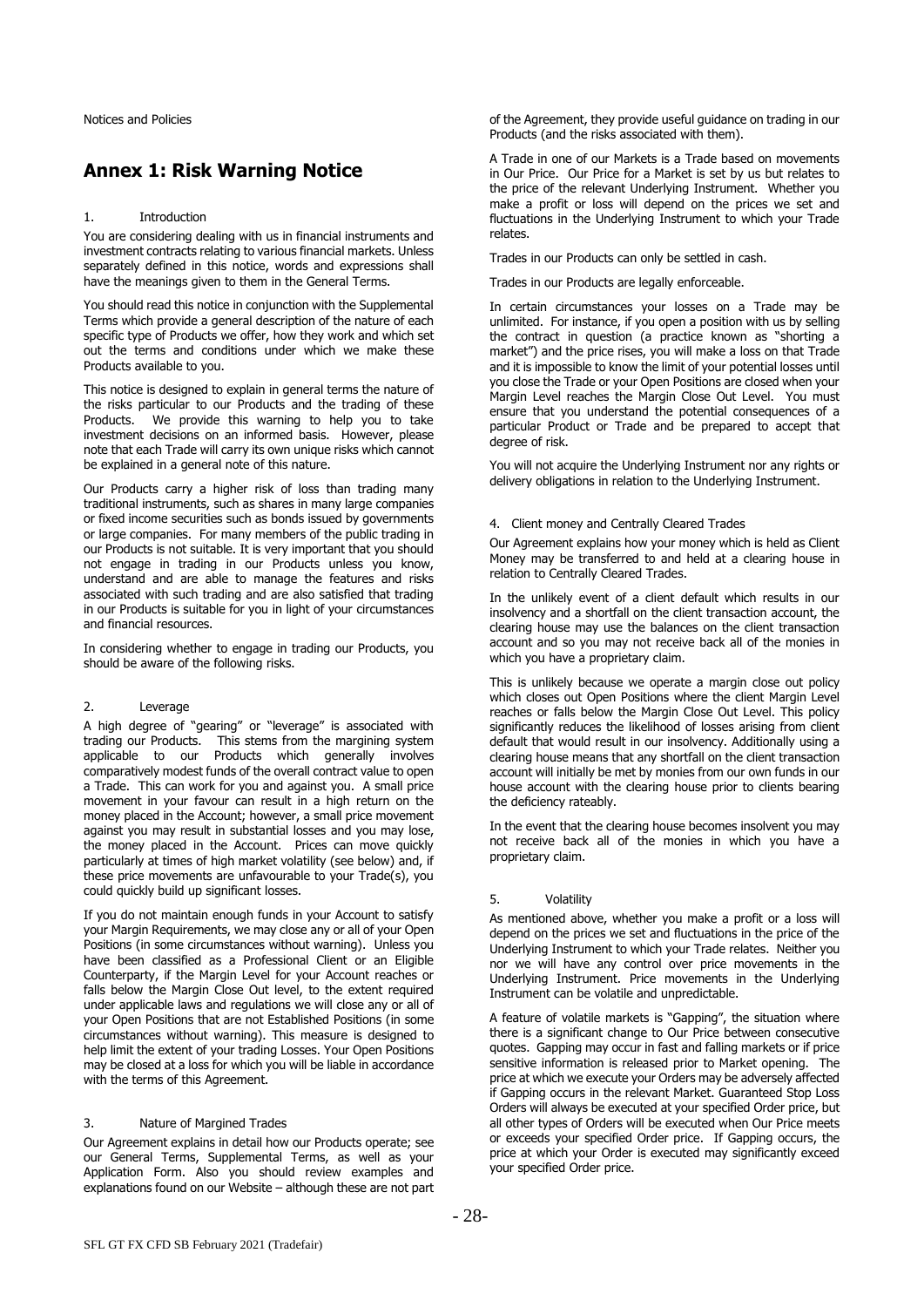#### 6. Liquidity

A decrease in liquidity (a term which describes the availability of buyers and sellers who are prepared to deal in an Underlying Market) may adversely impact Our Price and our ability to quote and trade in a Market. If there is a significant reduction or a temporary or permanent cessation in liquidity in an Underlying Instrument, such events may be deemed an Event Outside of Our Control or Market Disruption Event (as applicable) under the General Terms and we may increase Our Price, suspend trading or take any other action we consider reasonable in the circumstances. As a result you may not be able to place Trades or to close Open Positions in any affected Market.

## 7. Dealing Off-exchange

Dealing in our Products is conducted exclusively off-exchange, a type of trading which is also called dealing "over-the-counter" or "OTC". In dealing with us off-exchange you deal directly with us and we are the counterparty to all of your Trades. When dealing on Markets which are not Centrally Cleared Markets, there is no exchange or central clearing house to guarantee the settlement of Trades.

When dealing in Centrally Cleared Markets, the clearing house will guarantee the financial performance of transactions between the clearing house and its members.

## 8. General

We maintain our financial stability by hedging against large Trades. In the event that we are to face liquidation, if you are deemed at the time of the liquidation to be an eligible claimant under the rules of the Financial Services Compensation Scheme (the "Scheme") of which we are a member, you will be compensated by the Scheme to a maximum of £85,000. For further detail, please refer to clause [23.7](#page-13-3) of these General Terms.

If there is anything you do not understand, or if you require clarification on any matter, please contact Client Management.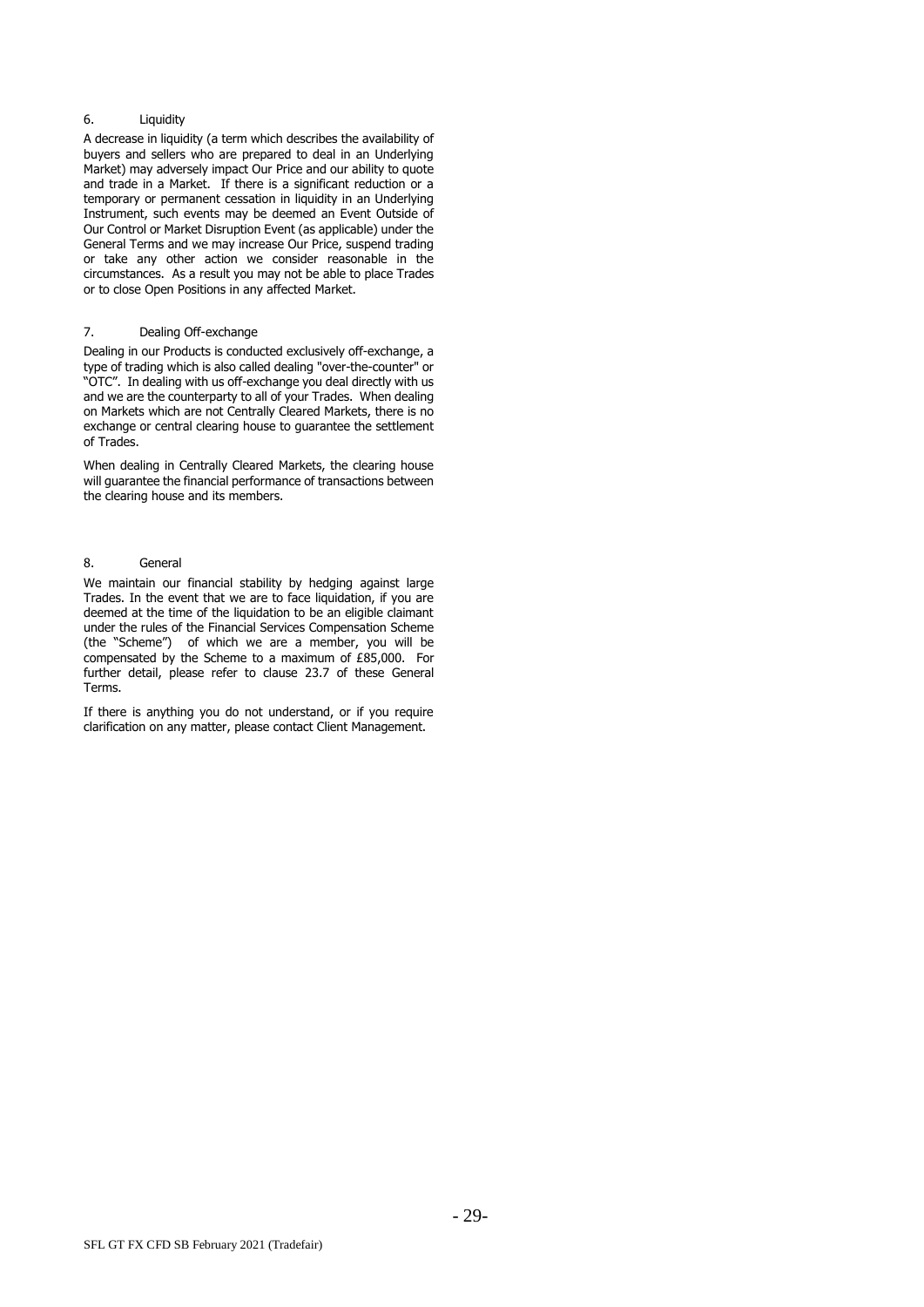# **Annex 2: Conflicts of Interest Policy**

#### 1. Introduction

We aim to identify and prevent conflicts of interest which may arise between us and our clients, and between one client and another, in order to avoid any adverse effect on our clients. This Conflicts of Interest Policy (the "Policy") sets out procedures, practices and controls in place to achieve this.

This Policy applies to all officers, directors (whether Executive or Non-Executive), employees and any persons directly or indirectly linked to us (together "Personnel") and refers to interactions with all of our clients. It has been prepared in accordance with the provisions set out in articles 16(3) and 23 of MiFID II.

Unless separately defined in this Policy, words and expressions shall have the meanings given to them in the General Terms.

2. Regulatory Requirements Relating to Conflicts of Interest

The FCA has detailed requirements relating to the management of conflicts of interest, which are found primarily in the FCA Senior Management Arrangements, Systems and Controls ("SYSC") sourcebook. Taken together with the provisions set out in Article 23 of MiFID II, the rules require us, among other things, to:

- take all reasonable steps to identify conflicts of interest between us and our client, or one client of ours and another;
- keep and regularly update a record of the kinds of service or activity we carry on (or which is carried on our behalf) in which a conflict of interest entailing a material risk of damage to the interests of one or more of our clients has arisen or may arise;
- maintain and operate effective organisational and administrative arrangements with a view to taking all reasonable steps to prevent conflicts of interest from constituting or giving rise to a material risk of damage to the interests of our clients; and
- establish, implement and maintain an effective, written conflicts of interest policy.
- where organisational or administrative arrangements cannot prevent the risk of conflicts of interest adversely impacting clients, that the general nature and/or sources of such conflicts will be clearly disclosed. Such disclosure shall be in a durable medium and contain a sufficient level of detail.
- Maintain and operate and effective product governance arrangements to ensure that our products meet the needs of our clients and remain appropriate at all times.

As with all laws and regulations applicable to our business, we take our regulatory requirements relating to conflicts of interest very seriously.

# 3. Scope

We have identified the types of conflicts which may occur in our business and which carry a material risk of damage to the interests of a client. These include, but are not limited to, when we or any person directly or indirectly linked to us:

- a) are likely to make a financial gain or avoid a financial
- loss at the expense of our client; b) have an interest in the outcome of a service or product provided to, or of a transaction carried out on behalf of, our client which is distinct from our client's interest in that outcome;
- c) have a financial or other incentive to favour the interests of another client or group of clients over the interests of our client;
- d) carry on the same business as our client;<br>e) receive, or will receive, from a person of
- receive, or will receive, from a person other than our client an inducement in relation to the service provided to our client in the form of monies, goods or services, other than the standard commission or fee for that service; or
- f) design, market or recommend a product or service without properly considering all of our other products and services and the interests of our clients.

4. Guarding Against Conflicts of Interest

We have put in place the systems and procedures described below to: minimise the potential for conflicts of interest, to ensure that we have adequate arrangements to manage all conflicts of interest, and where possible to avoid material conflicts of interest.

- 4.1 **Personal account dealing.** All Personnel are bound by the requirements of our Personal Account Dealing Policy. All transactions undertaken by Personnel are actively monitored by our Compliance Department.
- 4.2 **"Need to Know" policy.** Where Personnel are in possession of confidential or inside information such as information relating to a client's Trade, Personnel may not disclose such information to another party without ensuring that:
	- there is a clear need-to-know on the part of the recipient;
	- the procedures set out in this Policy are adhered to;
	- where the information relates to a client, the information transfer is in accordance with the best interests of the client; and
	- the recipient is made aware of the requirement to treat the information as confidential.

Only information required for the intended use may be disclosed and the receiving individual is then bound by the same restrictions.

Personnel are required to take care when handling confidential information, such as information relating to a client's trades or personal details. In particular, Personnel are required to ensure that they do not leave documents containing confidential information on their desks and that they refrain from discussing confidential information in circumstances where it could be overheard by other Personnel who have no need to know such information.

- 4.3 **Restriction on access to information/electronic data.** The access to computer drives and to files located within drives is restricted by the use of passwords and user IDs. Computers are automatically locked if unattended for a short period. In addition, Personnel are reminded of the importance of data protection.
- 4.4 **Gifts and inducements.** Personnel may not solicit or accept any gift or inducement which may influence their independence or business judgement or which could create a conflict with any duty owed to us or our clients.

This restriction does not include special promotions on products and services which have been agreed by our senior management, nor does it cover corporate gifts and hospitality which are considered to be incidental to our ordinary business. Examples of gifts and inducements which may not be offered or accepted include cash, gifts readily convertible into cash or any other object of significant value.

Personnel are required to register with the Compliance Department details of hospitality or gifts, whether given or received, with an estimated value in excess of £250 (or the equivalent in other currencies) and to seek guidance from that department if in doubt about the suitability of any gift.

Such items are recorded in our Gifts and Hospitality Register which is subject to regulatory inspection.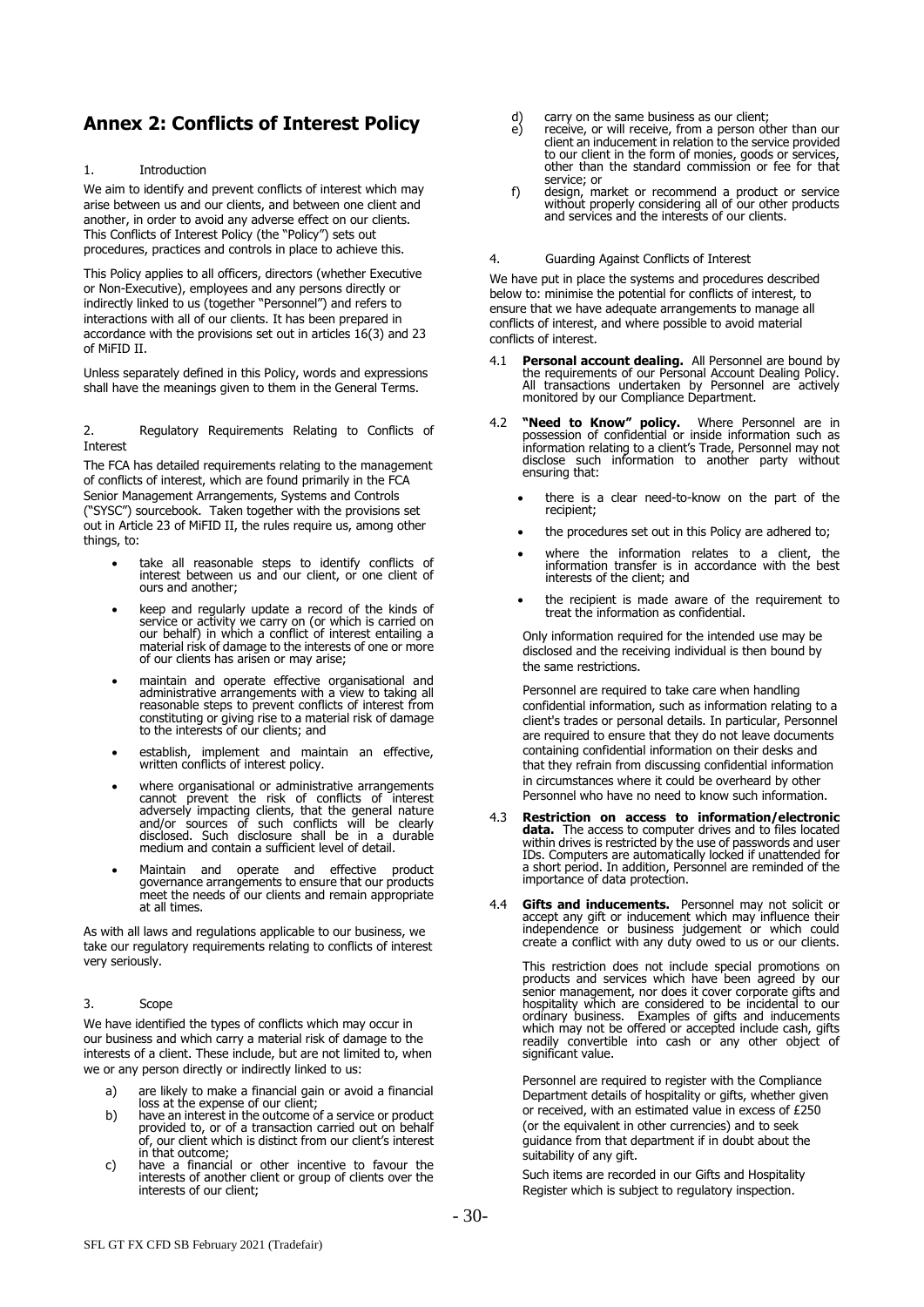- 4.5 **External business interests.** Personnel undertake that they will not (unless granted prior written consent from our senior management or permitted under the terms of their employment) be engaged in or have an interest, either directly or indirectly, in any trade, business or occupation, which is or may be in competition with us and/or which would involve use of our time, property, facilities or resources.
- 4.6 **Segregation of duties.** Job roles are designed to limit the potential for conflicts of interest. Where appropriate and proportionate, systems and controls exist to prevent Personnel from undertaking roles where such a conflict may exist. However, due to the nature, scale and complexity of our business, there can be occasions when a member of staff is required to undertake duties that could give rise to a conflict. In this event, every effort is made to ensure that such circumstances exist only for a limited period or that additional controls are in place to identify inappropriate behaviour.

All Personnel are regularly assessed for competency for their roles and Personnel are required to follow the internal procedures detailed in our Compliance Manual. Where a potential conflict may exist within a role, additional monitoring, control and sign-off procedures are in place to mitigate any such conflict. Audit records, reconciliation procedures and Compliance monitoring arrangements are also in place to ensure all processes are adequately controlled and reviewed.

4.7 **Whistleblowing Policy.** We are committed to ensuring that malpractice is prevented and, should it arise, to deal with it immediately. Employees are informed as to whom they can and should report public interest issues in the Company's Whistleblowing Policy.

Employees should follow the steps laid out in this procedure, ensuring they are able to raise genuine concerns about malpractice without fear of harassment or victimisation.

4.8 **Disclosure policy.** We believe that our internal policies and procedures, systems and controls, generally mitigate the risk of any conflict of interest arising, either between us and our client or between two or more of our clients.

Where, however, the potential for conflict arises and that conflict cannot be avoided we would either make a full disclosure or, if it is considered that the disclosure is an inappropriate method of managing the conflict, we would not proceed with the matter or transaction giving rise to the conflict.

If any Personnel are aware of any circumstances which may give rise to a conflict of interest, they must immediately refer the matter to the Compliance Department.

#### 5. Policy Review

We regularly review our Conflicts of Interest Policy to ensure that it covers conflicts that can be reasonably expected to arise within the course of our business. Any significant amendments to this Policy must be approved by our senior management.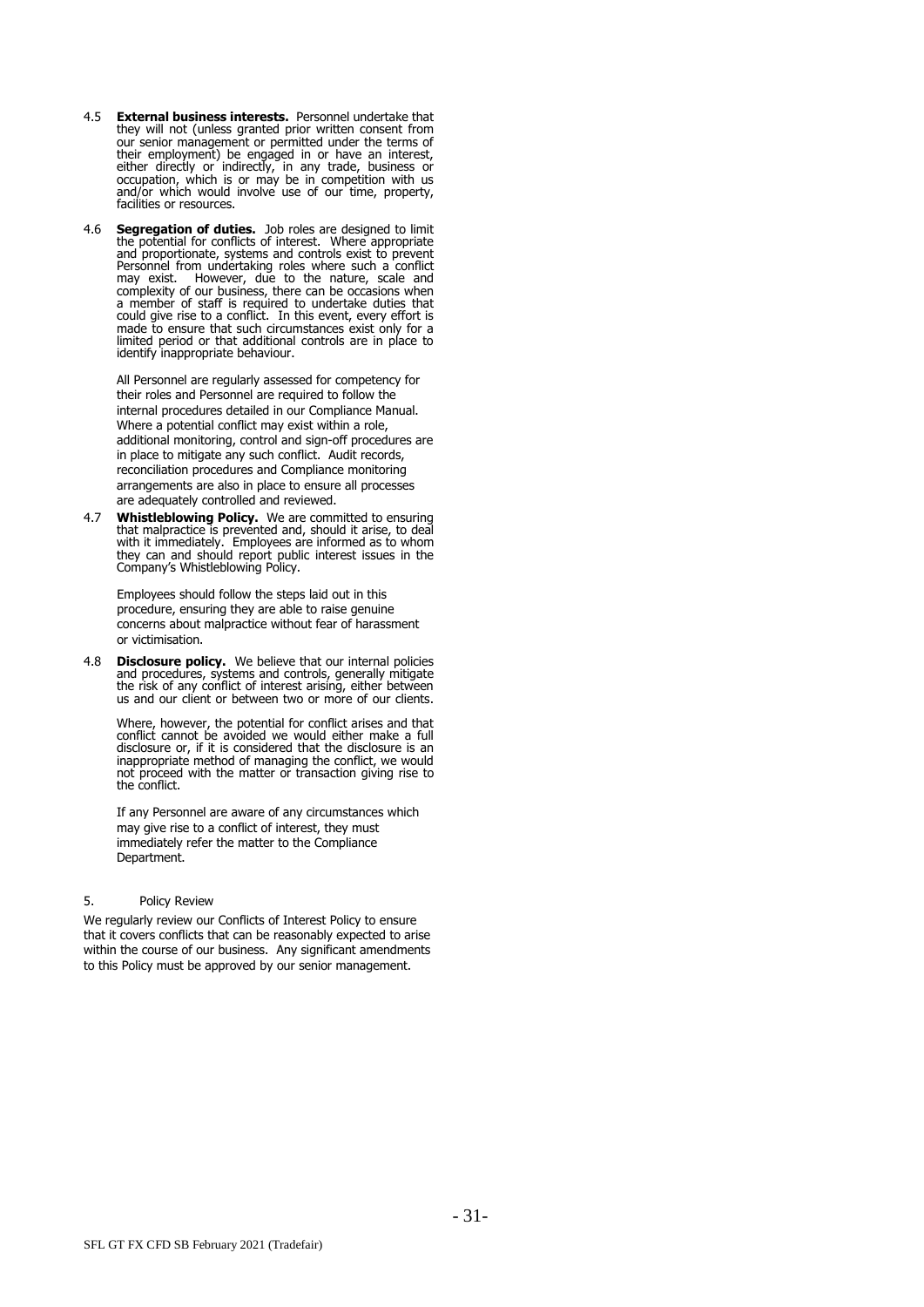# **Annex 3: Trade and Order Execution Policy**

## 1. Introduction

Delivering best execution is fundamental to market integrity and to the delivery of good outcomes for clients, and is something we are fully committed to. Under the rules of the Financial Conduct Authority ("FCA Rules") we have a duty to conduct our business with you honestly fairly and professionally and to act in your best interests in dealing with you. More specifically, we are required to provide you with the best possible execution when we deal with you.

Providing best execution under MiFID II requires even greater levels of compliance than before and means that when we deal with you we must take all sufficient steps to obtain the best result for you in accordance with our trade and order execution policy. It does not mean that we must obtain the best possible results for you on every single occasion. However, it does require us to verify on an on-going basis that our execution arrangements are working well throughout the different stages of the order execution process.

This document sets out the general terms of our trade and order execution policy and our actual policy is available upon request. Unless separately defined, words and expressions herein shall have the meanings given to them in the General Terms. However this overview is not part of our Agreement and it does not form part of the contract between us. In the event of any conflict between this document and our actual policy, the terms of that policy will prevail.

We deal with you as principal and not as agent. We are therefore your only "execution venue". In dealing with us, you transact directly with us and not on any exchange or other external market or venue. Any Trades with us are non-transferable. If you create an Open Position with us you must close it with us.

#### 2. Execution policy

In providing best execution we are obliged to take into account certain execution factors. We must tell you what these are and the relative importance we give to each. If you are a Retail Client, we must determine whether we have provided you with best execution by reference to the total consideration you pay (that is price and costs of execution) though we will also use our judgement and take into account other relevant factors (such as any instructions regarding price) with the aim of providing you with the best result.

The execution factors that we consider and their relative importance are as follows:

**Price: The relative importance we attach is high.** Our Price for a given Market is calculated by reference to the price of the relevant Underlying Instrument. We obtain this price from third party external reference sources. For some kinds of instruments, e.g. equities, there will be a third party securities exchange from which we will obtain this price. For other kinds of instruments, e.g. foreign exchange, we will collect price data from nominated wholesale market participants.

Our Price will often differ from the price of the Underlying Instrument. For some Markets we add Our Spread to the price of the Underlying Instrument. We may also adjust Our Price for any Market to take into account factors such as liquidity in external markets for the Underlying Instrument, dividend amounts, financing charges in an external market or other relevant factors. You must pay Daily Financing Fees, commission and other charges in addition to Our Price for some Products and Markets – see under "Costs" below.

When trading in the Underlying Instrument is very active and the

price of the Underlying Instrument changes quickly, there is no guarantee that every price movement in the Underlying Instrument will result in a change to Our Price. We aim to update Our Price as frequently as we reasonably can but our ability to do so may be limited by technological factors including current hardware, software and data and communications links.

For some Markets we will quote Our Price outside of trading hours for the Underlying Instrument. In such circumstances Our Price is set by us by reference to one or more related alternative Underlying Instruments that are then traded, and may be adjusted in response to supply and demand from our clients. This means that outside normal Exchange Hours we exercise a greater degree of discretion in the setting of Our Price. In addition, Our Spread is generally wider and our maximum Quantity is generally smaller than during normal trading hours for the Underlying Instrument.

We execute all Trades at Our Price and in accordance with the General Terms.

**Costs: The relative importance we attach is high**. For many Markets, Our Price includes Our Spread and no additional charges or commissions are payable by you. For other Markets you will be required to pay a separate commission charge for each Trade to open or close an Open Position.

We may pass on some charges to you arising from the Underlying Instrument traded. These include borrowing charges where an Underlying Instrument becomes expensive to borrow or stamp duty in some circumstances.

Additionally for many Markets you will be required to pay Daily Financing Fees on the full amount of an Open Position. Generally:

- if you hold a Short Position (i.e. you have executed a sell" Trade), we pay you a Daily Financing Fee and;
- if you hold a Long Position (i.e. you have executed a "buy" Trade), you pay us a Daily Financing Fee.

Details of the Daily Financing Fees are set out on our Website.

We will also charge a premium for Guaranteed Stop Loss Orders.

Details of charges we make in respect of particular Markets are set out in the Market Information.

**Speed and Likelihood of Execution:** The relative importance we attach is high. You may execute Trades either using our Trading Platform or by phoning one of our dealers.

When you execute through the Trading Platform you will receive immediate execution capability: if you see an Our Price on the screen and the Quantity you want to trade is less than our maximum Quantity for that Market, then the Trade will, under almost all circumstances, be executed at the Our Price quoted on the Deal Ticket. We will execute all Trades in accordance with the General Terms.

When executing by phone in a Quantity above our minimum Quantity but below our maximum Quantity, you will be quoted the same Our Price you will receive if you use the Trading Platform. In such circumstances, the dealer will generally confirm execution of your Trade immediately after you indicate that you wish to trade at the quoted Our Price.

Trades will be executed as soon as reasonably possible and in most circumstances almost instantaneously. However, there may be circumstances where Trades cannot be executed almost instantaneously, for example, due to illiquidity in the Underlying Instrument or if there is something unusual about the nature of the Order.

**Quantity: The relative importance we attach is high.** We normally provide certainty of execution for Trades you wish to place for a Quantity which is greater than our minimum Quantity and lower than our maximum Quantity.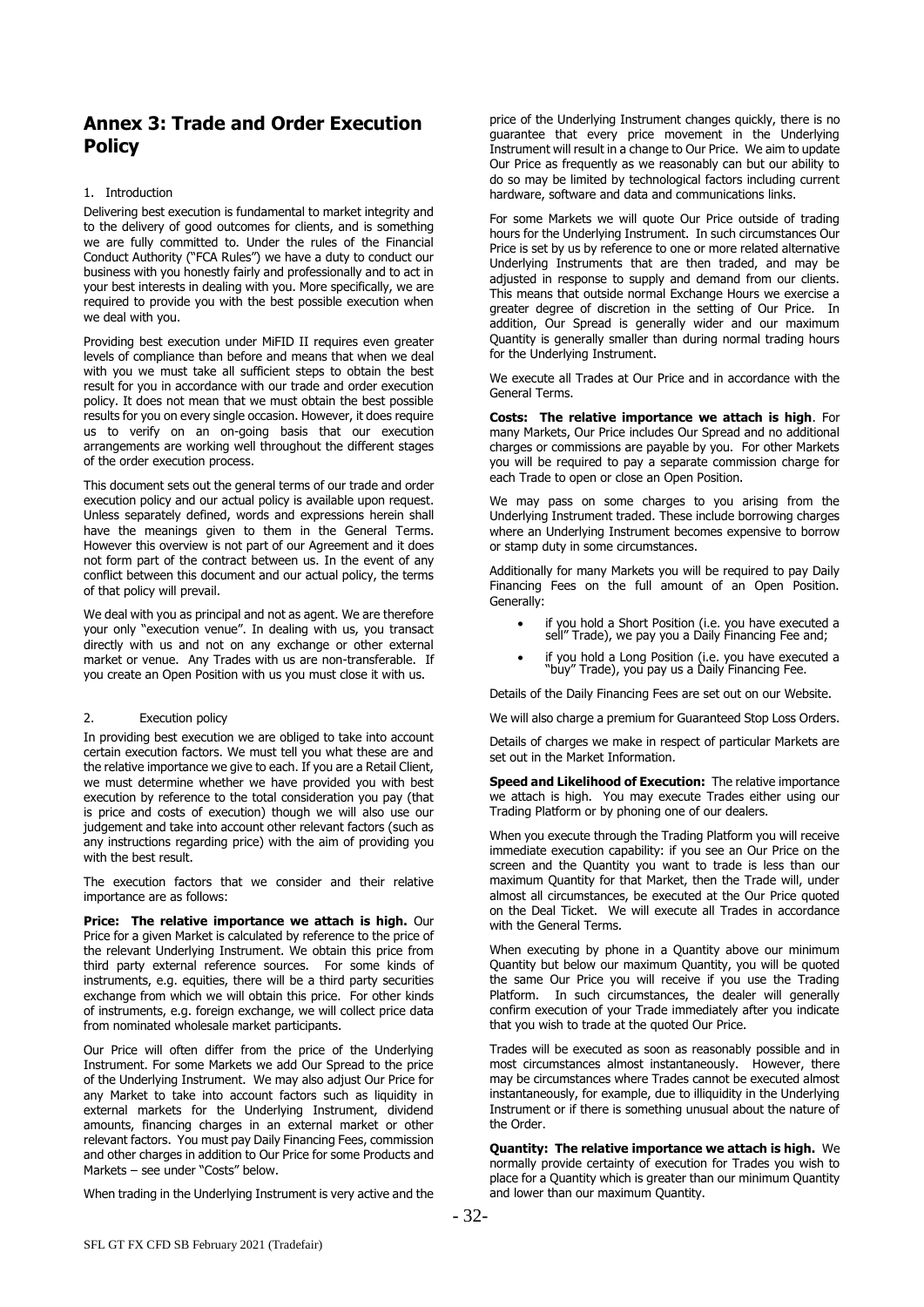Our minimum and maximum Quantities are set by us for each Market and may vary depending on current market conditions for the Underlying Instrument. Our minimum and maximum Quantities can be found in the Market Information or you may contact Client Management.

Where you wish to execute a Trade whose size exceeds our maximum Quantity, you may be quoted a different Our Price for the requested Quantity. Alternatively, if you agree with one of our dealers by phone, we may work the Order in an external market on your behalf.

#### 3. Working an Order in the Market

The Our Price at which a worked Order is executed will be based upon the average price we receive for our transactions on an External Execution Venue. In such circumstances, our Trade with you may be subject to any applicable charges as described in the Market Information.

Our Trade or Trades with you only become effective after we have executed our hedge transactions on an External Execution Venue and you have confirmed Our Price. Please note if we have agreed to work an Order in the market for you and have started to execute transactions on an External Execution Venue then you cannot cancel the Order. However, we may agree to cancel any unfilled part of the Order.

## 4. Dealing with your Orders

In most cases when the condition or event specified in your Order occurs it will be executed at or very close to the specified Order Price. However, please note that for all Orders other than Guaranteed Stop Loss Orders, the price you receive at execution is not guaranteed. Our Price may move from a price which is less than your specified Order price to a price which is greater than your specified Order price without a quote at any intermediate price. This will be due to rapid price changes in the Underlying Instrument (called 'gapping'), for example following a profits warning or the release of financial statistics different from those expected. In such a case, Our Price at the time of execution may be markedly different to the specified Order price.

If, when an Order is executed, the Quantity is less than our maximum Quantity for that particular Market, the Order will be executed at or near the specified Order price.

Note that if you have placed multiple Orders in the same Market, with the same specified Order price and with a Quantity greater than our maximum Quantity, there is no guarantee that they will all be executed at the same price, since each Order must be executed as a different Trade. The execution prices will depend on the liquidity in the external market for the Underlying Instrument and the execution of the first Trade may affect the liquidity available for the execution of the second and any subsequent Trades.

We will execute all Orders in accordance with the General Terms.

#### 5. Specific instructions

You may give us a specific instruction for the execution of a Trade or an Order.

Following your specific instructions may prevent us from taking the steps set out herein to obtain the best possible result for the element of the Trade or Order included in your instructions.

#### 6. Our obligations

We will comply with our Trade and Order Execution Policy when

we are required to exercise our judgement in obtaining the best outcome for the execution of clients' Trades and Orders.

Furthermore, we fully support all initiatives aimed at promoting and enhancing transparency for clients and publish execution data in a manner consistent with the spirit of RTS 27 of the MiFID II delegated regulation. Such data shall be published quarterly, three months in arrears, and all reports will be made available to clients for up to two years after publication.

#### 7. Monitoring and review of our policy

We will monitor compliance with our policy and maintain records of the data which is used to set Our Price.

We will review our policy at appropriate intervals. As part of that process, we will review:

- the sources of external pricing in Underlying Instruments;
- Our Price in relation to the external pricing of an Underlying Instrument; and
- any fees or charges.

If we make any material changes to our policy, we will notify you by email or by posting such information on our Website or the Trading Platform.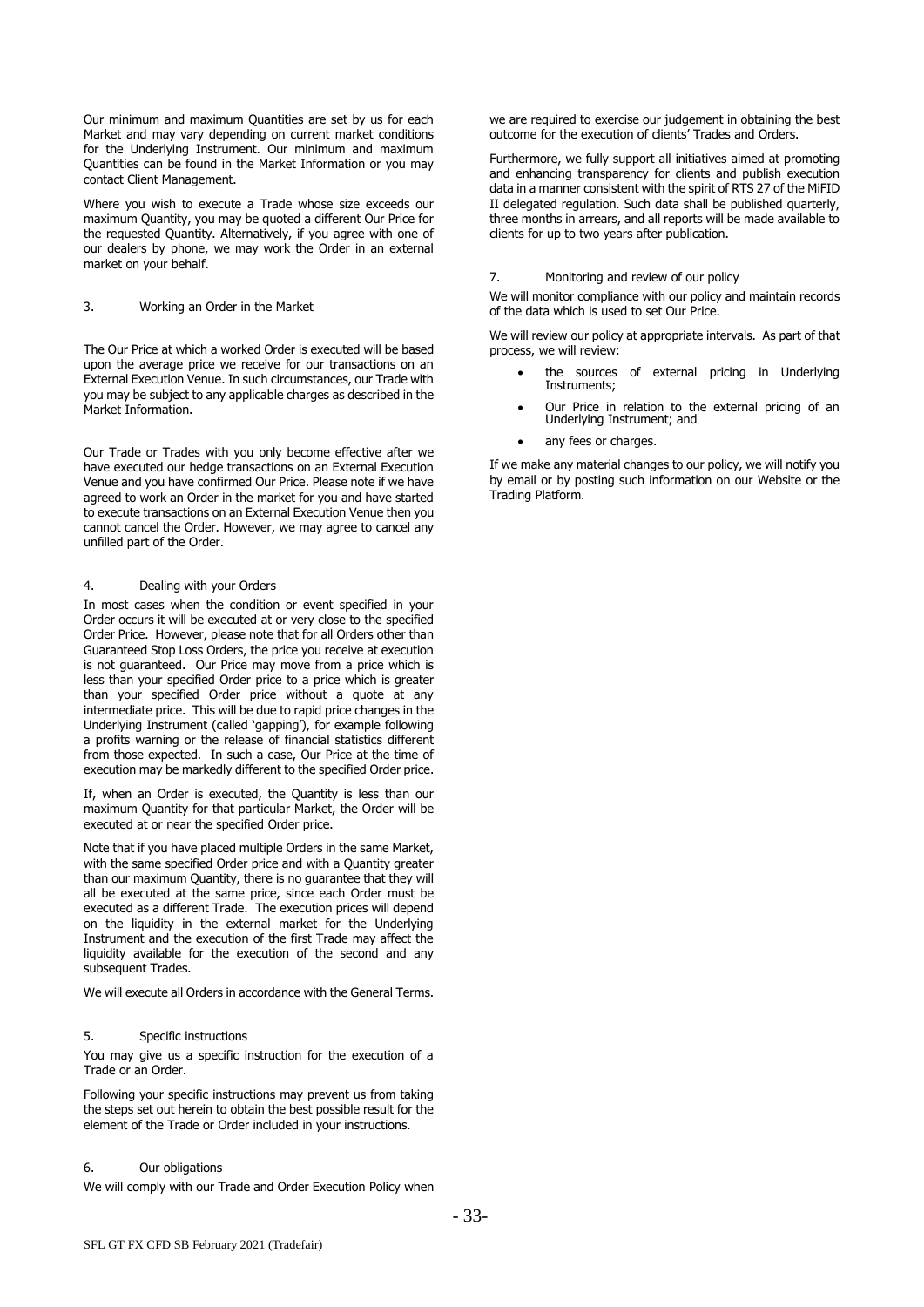# **Annex 4: Notice Regarding MetaTrader**

MetaTrader (including MetaTrader 4, MetaTrader 5 and future MetaTrader product offerings that may become available) is a third-party trading platform provided by MetaQuotes for which we do not own the intellectual property. MetaTrader may or may not run in our data centre, and may or may not be supported by our personnel. We offer MetaTrader alongside our own proprietary trading platforms to offer our users the ability to select a platform that has the functionality that best suits their individual needs. However, users should be aware: (1) that we do not endorse MetaTrader; and (2) there are additional risks associated when using MetaTrader.

Since MetaTrader is provided by a third party, we do not have total control over the platform and as such we cannot guarantee the accuracy or validity of the account financial information or trading history of a user stored on MetaTrader.

Users that trade on MetaTrader are exposed to the risks associated with the system, including, but not limited to, the communication infrastructure that connects us to MetaTrader. As a result of any system failure or other interruption on MetaTrader, orders either may not be executed according to your instructions or may not be executed at all. Furthermore, as a result of any system failure or other interruption of MetaTrader, you may not be able to place or change orders or view your trading positions or market data.

MetaTrader is provided by a third-party provider and not us. Therefore, to the extent not prohibited by law, we shall not be liable for any losses or damages suffered or incurred from the use, operation, or performance of MetaTrader. In addition, we shall have no responsibility or liability for any direct, indirect, punitive, incidental, special or consequential damages that arise from any fault, inaccuracy, omission, delay or any other failure of MetaTrader.

MetaTrader gives Users the ability to automate orders and trade requests. Where the number of these requests made by a User is excessively high and/or of a malicious nature, and in our sole opinion does not constitute reasonable or acceptable use, then we reserve the right to block that User, in our sole discretion.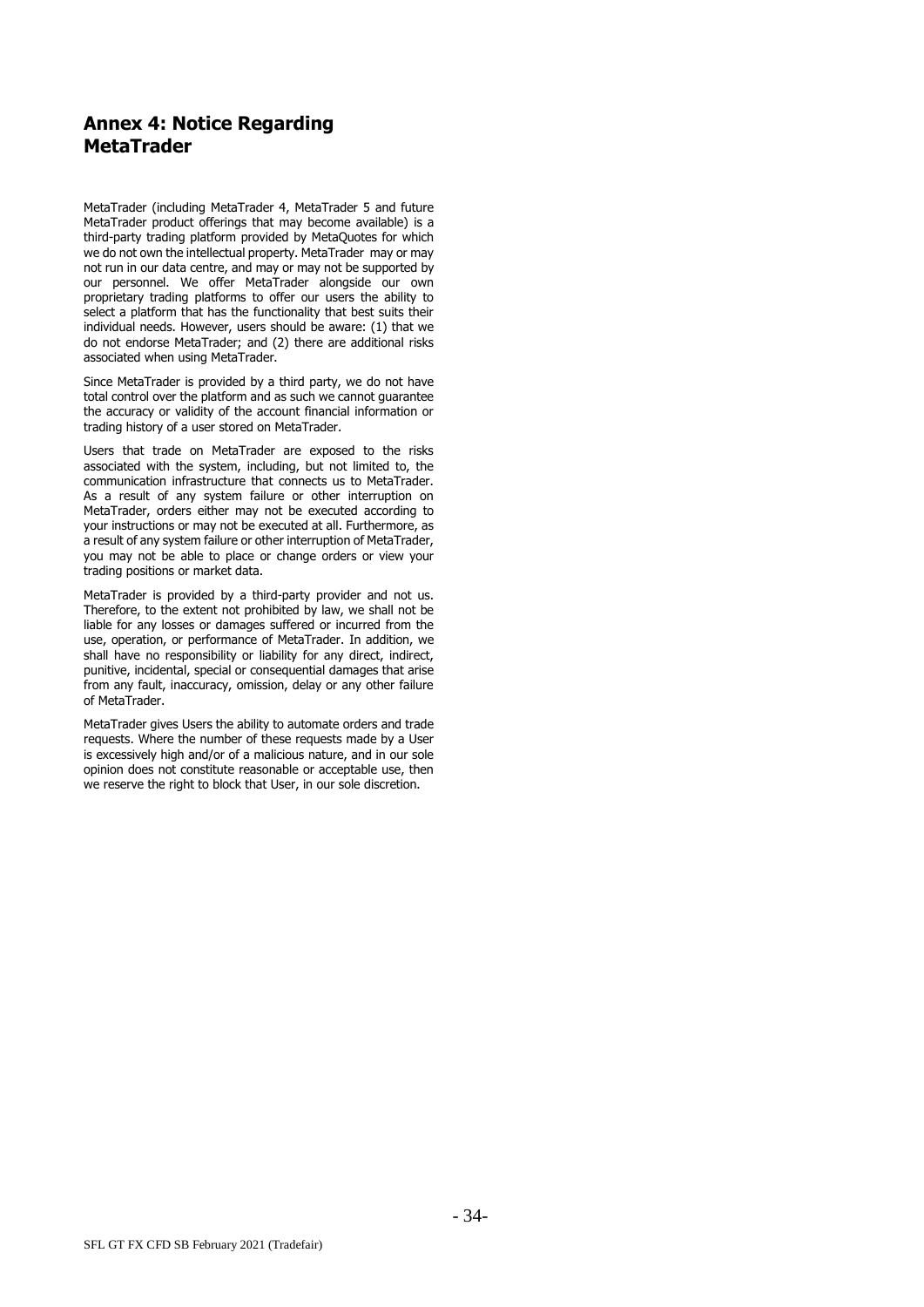# **Annex 5: Trading Tools**

- 1. We may from time to time offer market news, commentary, charting and analysis, trading performance analytics, signals-based products or services and other trading support tools ("Trading Tools"). Before using any Trading Tools please read this note carefully. It complements the General Terms and associated risk disclosures furnished by us and should be read in conjunction with them. Unless stated otherwise, any capitalised terms used below shall carry the same meanings as in the General Terms.
- **2. The Trading Tools are general in nature and do not and will not take into account your personal objectives, financial situation or needs. Before acting on a Trading Tool, you should consider its appropriateness, having regard to your personal objectives, financial situation and needs.**
- **3. We will not give advice to you on the merits of any trade and shall deal with you on an execution-only basis. None of our staff are authorised by us or permitted under Applicable Laws to give you personal advice. Accordingly, you should not regard any proposed trades, suggested trading strategies or other written or oral communications from us as investment recommendations or personal advice or as expressing our view as to whether a particular trade is suitable for you or meets your financial objectives. You must rely on your own judgement for any investment decision you make in relation to your Account. You have the final decision in relation to every trade you enter into. You should make every effort to ensure you understand the Trading Tools and we are entitled to assume that you do, unless you have indicated otherwise. If you require investment or tax advice, please contact an independent investment or tax adviser.**
- 4. Hypothetical performance results have many inherent limitations, some of which are described below. No warranty or representation is made that any Account will or is likely to achieve profits or losses similar to those shown in connection with any Trading Tool. In fact, there are frequently sharp differences between hypothetical performance results and the actual results subsequently achieved. Actual returns may be different to any hypothetical or indicative returns shown in any Trading Tool.
- 5. One of the limitations of hypothetical performance results is they are generally prepared with the benefit of hindsight. In addition, hypothetical trading does not involve financial risk and no hypothetical trading record can completely account for the impact of financial risk in actual trading. For example, the ability to withstand losses or to adhere to a particular trading platform in spite of trading losses are material points which can also adversely affect actual trading results. There are numerous other factors related to the markets in general or to the implementation of any specific trading program which cannot be fully

accounted for in the preparation of hypothetical performance results and all of which can adversely affect actual trading results.

- 6. We do not undertake to continue to offer the Trading Tools at all times and may not offer the same in the future. We may withdraw or cancel any or all of the Trading Tools, or terminate your access to any or all of them, for any reason or for no reason at any time with or without notice, in our sole discretion.
- 7. Trading Tools can only be used for your own personal benefit. They cannot be used for business purposes or on behalf of another person nor can they be varied, passed on or resold to or shared with (in whole or in part) another person or entity or used to place any trades outside of our platform.
- 8. You will not copy, modify, de-compile, reverse engineer, or make derivative works of or from the Trading Tools or the manner in which they operate.
- 9. All intellectual property and other rights in the Trading Tools remain our sole property or the property of our licensors. We do not assign, license or otherwise transfer to you any right or interest in the Trading Tools whatsoever, except for the right to access and use the Trading Tools as expressly permitted by us in writing. In particular, but without limitation, all goodwill derived from the use or development of the Trading Tools will accrue exclusively to us. You will not do, or omit to do, or permit to be done, any act that will or may materially weaken, damage or be detrimental to the Trading Tools or the reputation of the goodwill associated with us or the Trading Tools.
- 10. We do not commit to, and are not obliged to provide you with, any number of Trading Tools and the delivery of Trading Tools is not guaranteed. We may provide the Trading Tools at such times, at such intervals and based on such factors as we may determine in our absolute discretion. You should not therefore use or rely on the Trading Tools as a method of monitoring prices, positions/markets or making trading decisions, and no liability will be accepted by us in this respect.
- 11. The Trading Tools are provided "AS IS", without any representation or warranty of any kind whatsoever, including that they will be without interruption or error free.
- 12. We may suspend use of the Trading Tools at any time to carry out maintenance, repairs, upgrades or any development related issues, in order to comply with Applicable Laws or for any other reason determined by us in our sole discretion.
- 13. To the extent permitted by Applicable Laws, you agree not to hold us, our directors, officers, employees and agents liable for losses or damages, including legal fees, that may arise, directly or indirectly, in whole or in part, from: (a) non-delivery, delayed delivery or the misdirected delivery of any Trading Tool, (b) inaccurate or incomplete content of any Trading Tool or (c) your reliance on or use of the information in any Trading Tool for any purpose.